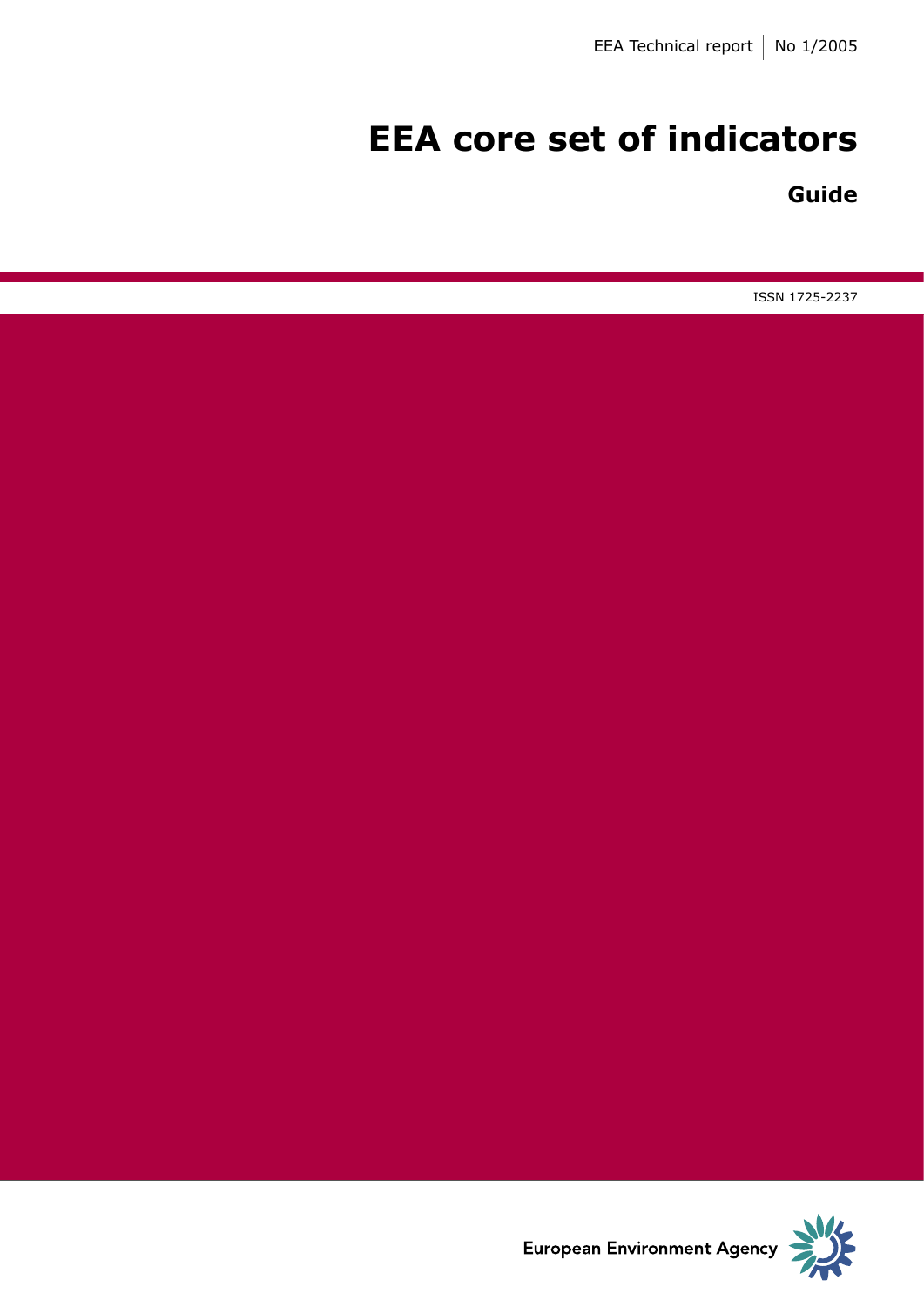European Environment Agency

### **EEA core set of indicators — Guide**

(EEA Technical report No 1/2005 — ISSN 1725-2237)

Luxembourg: Office for Official Publications of the European Communities

2005 — 38 pp. — 21 x 29.7 cm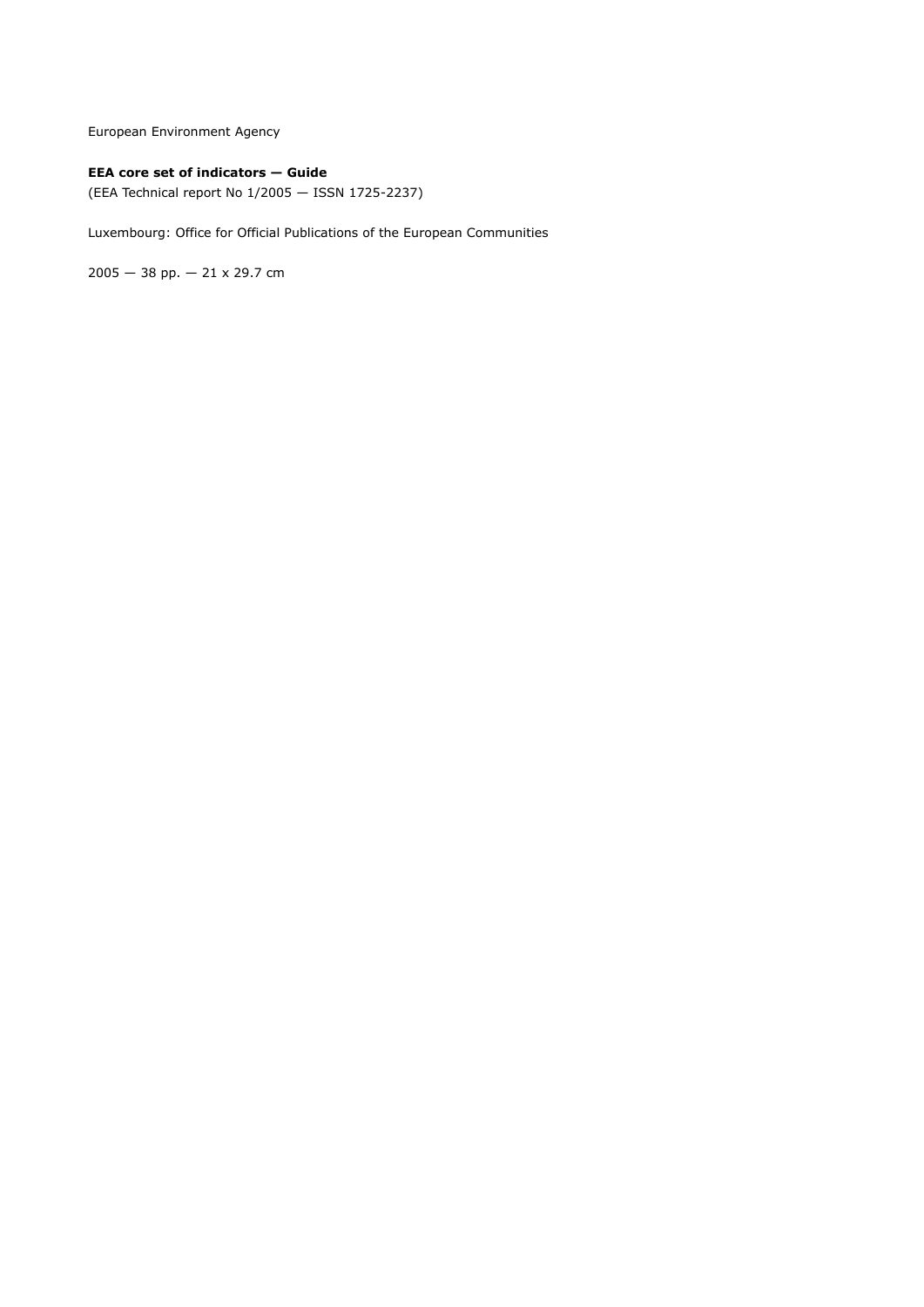# **EEA core set of indicators**

**Guide**

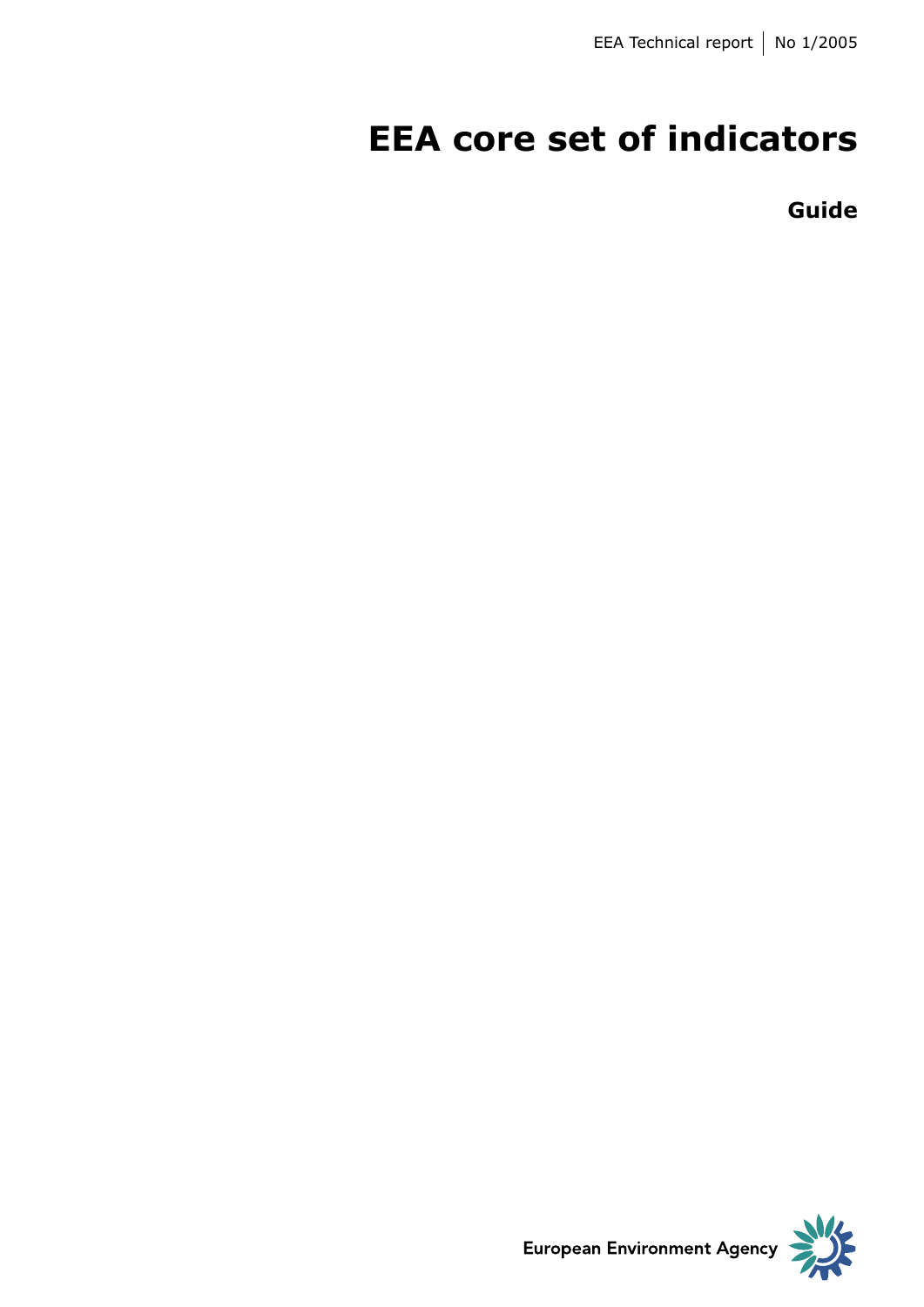Cover design: EEA Layout: EEA

#### **Legal notice**

The contents of this publication do not necessarily reflect the official opinions of the European Commission or other institutions of the European Communities. Neither the European Environment Agency nor any person or company acting on behalf of the Agency is responsible for the use that may be made of the information contained in this report.

#### **All rights reserved**

No part of this publication may be reproduced in any form or by any means electronic or mechanical, including photocopying, recording or by any information storage retrieval system, without the permission in writing from the copyright holder. For rights of translation or reproduction please contact EEA project manager Ove Caspersen (address information below).

Information about the European Union is available on the Internet. It can be accessed through the Europa server [\(http://europa.eu.int]( europa.eu.int)).

Luxembourg: Office for Official Publications of the European Communities, 2005

ISBN 92-9167-757-4 ISSN 1725-2237

© EEA, Copenhagen, 2005

European Environment Agency Kongens Nytorv 6 1050 Copenhagen K Denmark

Tel.: +45 33 36 71 00 Fax: +45 33 36 71 99

Web: www.eea.eu.int Enquiries: www.eea.eu.int/enquiries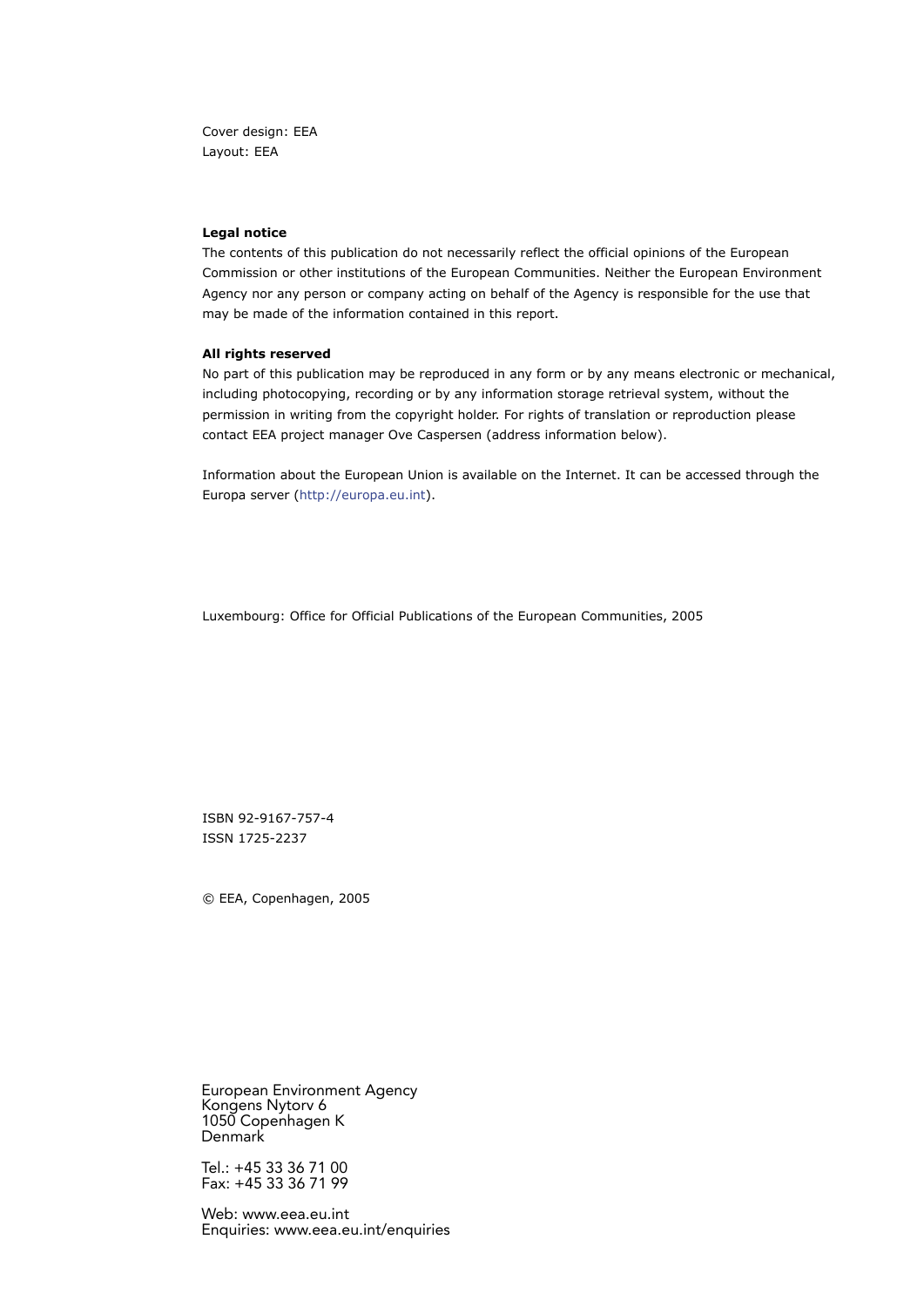# **Contents**

| 1.<br>Purpose<br>Scope<br>Users | EEA core set of indicators: purpose, scope and users  8                 |  |
|---------------------------------|-------------------------------------------------------------------------|--|
| 2.                              | EEA CSI is supported by a dynamic process 10                            |  |
|                                 |                                                                         |  |
|                                 |                                                                         |  |
|                                 | Annex 3: EEA core set of indicators in the DPSIR framework              |  |
|                                 | Annex 4: Policy questions related to the EEA core set of indicators. 16 |  |
|                                 | Annex 5: Data sets used in EEA core set of indicators  18               |  |
|                                 | Annex 6: EEA core set indicators linkages to other international        |  |
|                                 | Annex 7: Main EEA indicator-related products by environmental<br>34     |  |
|                                 | Annex 8: Quality evaluation of the EEA core set of indicators 36        |  |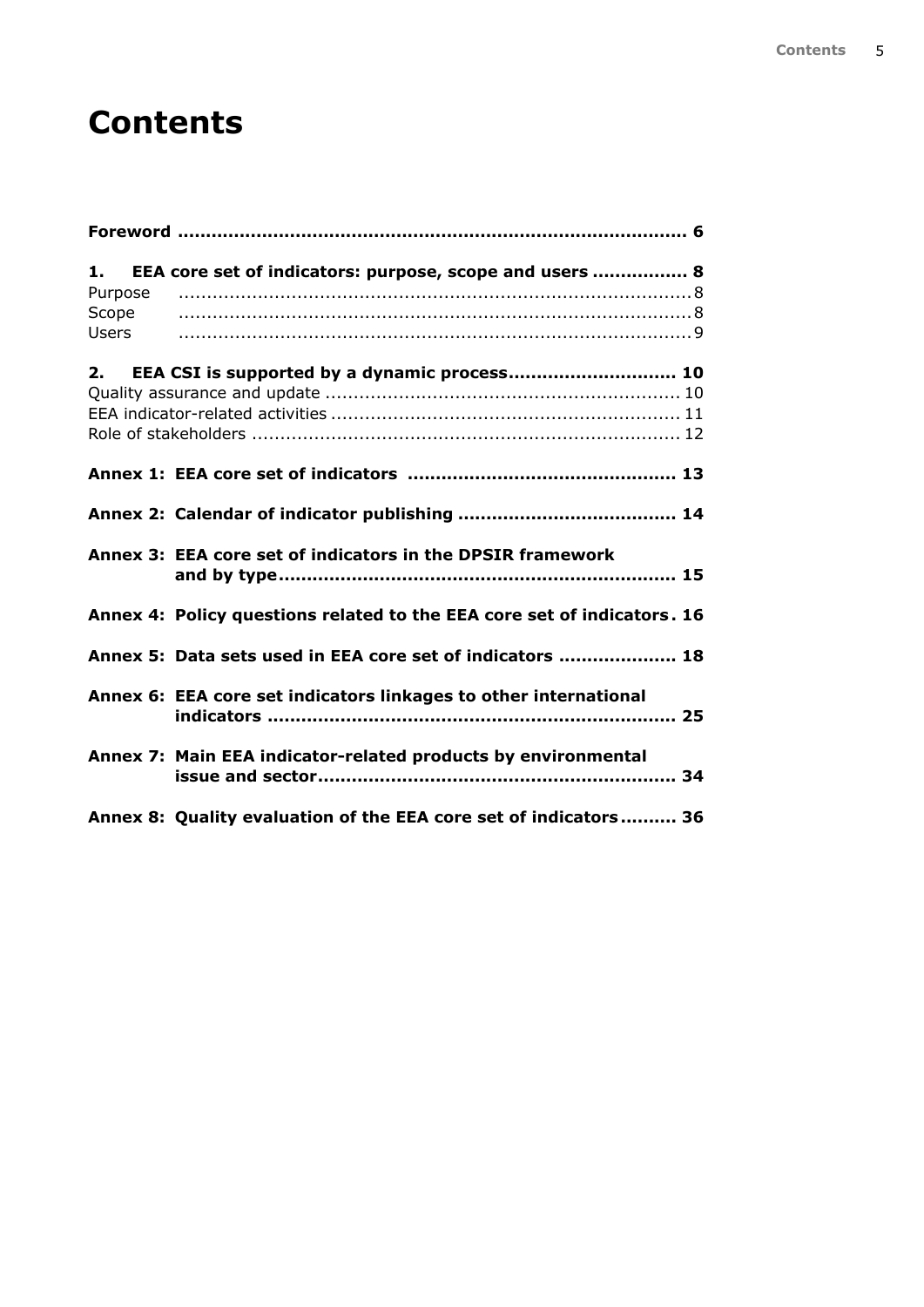# <span id="page-5-0"></span>**Foreword**

The EEA management board approved the core set of indicators in March 2004. The set has been established for three main purposes: to provide a manageable and stable basis for indicator-based reporting by the EEA; to prioritise improvements in the quality and geographical coverage of data flows, especially Eionet priority data flows; and, to streamline EEA/Eionet's contributions to other European and global indicator initiatives, for example, EU structural indicators, EU sustainable development indicators and OECD environment indicators.

This guide provides information on the quality of the 37 indicators in the EEA core set. Its primary role is to support improved implementation of the core set in the EEA, European topic centres and the European environment information and observation network (Eionet). In parallel, it is aimed at helping users outside the EEA/Eionet system make best use of the indicators in their own work. It is hoped that the guide will promote cooperation on improving indicator methodologies and data quality as part of the wider process to streamline and improve environmental reporting in the European Union and beyond.

The indicators in the core set were selected from a much larger set on the basis of criteria widely used elsewhere in Europe and by the OECD. The criteria are listed in Section 2.1. While all the criteria are important when considering indicators, particular attention has been paid to relevance to policy priorities, objectives and targets; the availability of high-quality data over both time and space, and the application of well-founded methods for indicator calculation.

The core set will be reviewed on a regular basis with stakeholders in Eionet. The trend assessment for each of the 37 indicators will be updated in line with data flow cycles and published on the web, as well as selectively in several EEA publications, including the EEA Signals report.

This guide should be used in conjunction with the core set of indicators (CSI), which is available on the EEA's web site at [http://](www.eea.eu.int/coreset) <www.eea.eu.int/coreset>. This is the point of dissemination for:

- the specification of each of the indicators in the core set;
- links to the updated assessments;
- information on changes to the core set made under the regular review process;
- improvements through ongoing work on data quality and methodological development.

EEA hopes this guide will be of use to all those involved in indicator reporting as well as of interest for all EEA clients and cooperating parties.

European Environment Agency

March 2005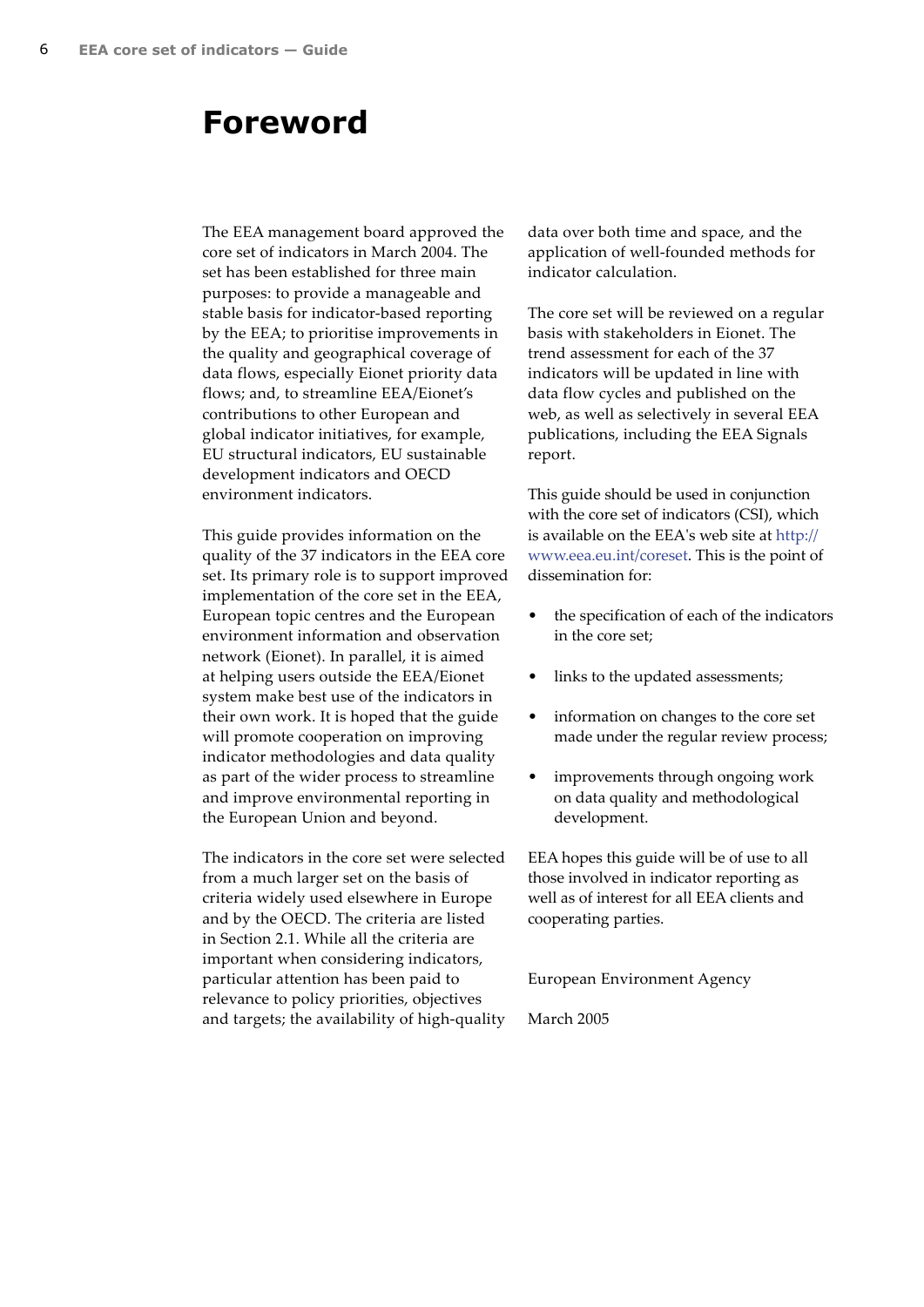# **Definitions**

| Indicator                                   | An indicator is a measure, generally quantitative, that can be used to<br>illustrate and communicate complex phenomena simply, including trends<br>and progress over time.<br>'An indicator provides a clue to a matter of larger significance or makes<br>perceptible a trend or phenomenon that is not immediately detectable.<br>An indicator is a sign or symptom that makes something known with a<br>reasonable degree of certainty. An indicator reveals, gives evidence, and<br>its significance extends beyond what is actually measured to a larger<br>phenomenon of interest' (IETF, 1996). |
|---------------------------------------------|--------------------------------------------------------------------------------------------------------------------------------------------------------------------------------------------------------------------------------------------------------------------------------------------------------------------------------------------------------------------------------------------------------------------------------------------------------------------------------------------------------------------------------------------------------------------------------------------------------|
| EEA core set<br>of indicators               | The core set supports EU policy priorities, is regularly updated, and is of<br>known quality. It is based on nine selection criteria (see Section 2.1.) and<br>approved by EEA member countries.                                                                                                                                                                                                                                                                                                                                                                                                       |
| Other EEA<br>indicators                     | The EEA also works with other indicators for its assessments. Some<br>of these are developed for eventual inclusion in the core set (such as<br>chemicals, material flows); others for specific processes such as to<br>support reporting on progress with sectoral integration (transport, energy,<br>agriculture).                                                                                                                                                                                                                                                                                   |
| Indicator<br>profile                        | The indicator profile contains information on the indicator specification<br>(see below) plus assessment of the latest trends for the indicator,<br>including supporting graphics and data. A standard set of information from<br>the complete profile for each indicator is available on the EEA's web site.                                                                                                                                                                                                                                                                                          |
| Indicator<br>specification                  | The indicator specification contains general information that explains<br>aspects that are relatively static over time; these include the indicator<br>name, its policy relevance, data sources, methodologies and guidelines for<br>presentation of the assessment.                                                                                                                                                                                                                                                                                                                                   |
| <b>DPSIR</b>                                | The work of the EEA is built around a conceptual framework know as the<br>DPSIR assessment framework. DPSIR stands for 'driving forces, pressures,<br>states, impacts and responses'. DPSIR builds on the existing OECD model<br>and offers a basis for analysing the interrelated factors that impact on<br>the environment. Reference: http://org.eea.eu.int/documents/brochure/<br>brochure reason.html.                                                                                                                                                                                            |
| Type of<br>indicator                        | The EEA classifies its indicators according to a typology: $A =$ descriptive<br>indicator, $B =$ performance indicator, $C =$ eco-efficiency indicator,<br>$D =$ policy effectiveness indicator, $E =$ total welfare indicator.                                                                                                                                                                                                                                                                                                                                                                        |
| Policy question                             | A short question related to EU priority policy objectives. The key message,<br>indicator trend and assessment should answer the policy question.                                                                                                                                                                                                                                                                                                                                                                                                                                                       |
| Target                                      | A quantitative value which usually underpins a European Union or other<br>international policy objective. The target usually has a time deadline that<br>should be met through the design and implementation of measures by<br>countries.                                                                                                                                                                                                                                                                                                                                                              |
| Threshold                                   | A threshold is a point or level which if being approached or exceeded then<br>policy or other actions should be considered in order to alleviate adverse<br>impacts either on the environment or people's health.                                                                                                                                                                                                                                                                                                                                                                                      |
| Data set name                               | Name of original data set, which contains national data delivered by<br>countries to be used in the indicator construction.                                                                                                                                                                                                                                                                                                                                                                                                                                                                            |
| Data source                                 | Name of institution, which owns the original data set.                                                                                                                                                                                                                                                                                                                                                                                                                                                                                                                                                 |
| Reporting<br>obligations of<br>the data set | Name of reporting obligation (legal or moral) under which countries deliver<br>their national data. EEA has developed a database known as the reporting<br>obligations database (ROD) that contains such information<br>http://rod.eionet.eu.int/.                                                                                                                                                                                                                                                                                                                                                     |

Glossary for indicator management: [http://ims.eionet.eu.int/IMS/About/references.](ims.eionet.eu.int/IMS/About/references)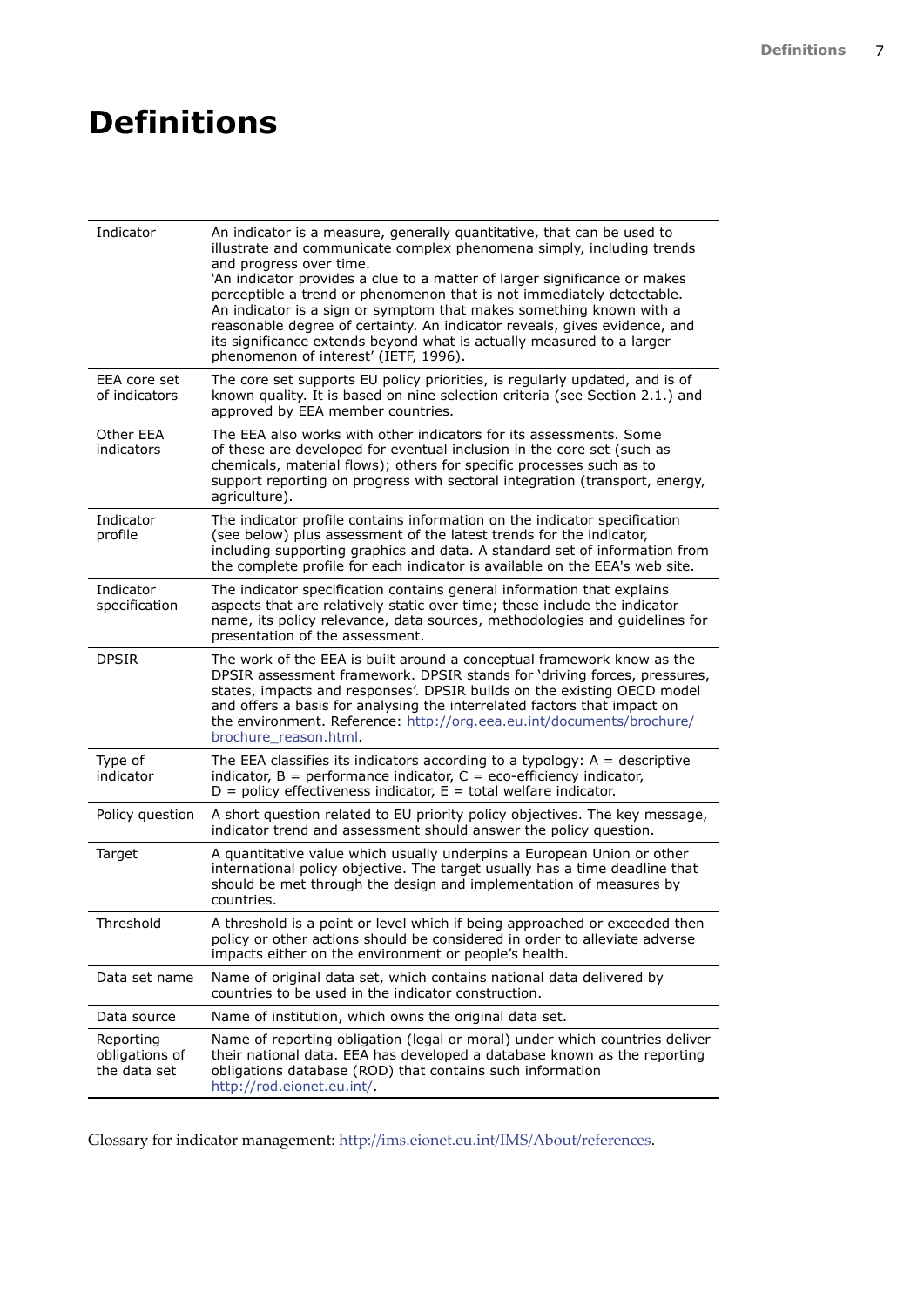# <span id="page-7-0"></span>**1. EEA core set of indicators: purpose, scope and users**

### **Purpose**

In 2004, the EEA identified a core set of 37 indicators (see list in Annex 1).

The purpose of the core set of indicators is to:

- prioritise improvements in the quality and coverage of data flows, which will enhance comparability and certainty of information and assessments;
- streamline contributions to other indicator initiatives in Europe and beyond;
- provide a manageable and stable basis for indicator-based assessments of progress against environmental policy priorities.

### **Scope**

The establishment and development of the EEA core set of indicators has been guided by the need to identify a small number of policy-relevant indicators that are stable, but not static, and that give answers to selected priority policy questions. They should, however, be considered alongside other information if they are to be fully effective in environmental reporting.

The core set covers six environmental themes (air pollution and ozone depletion, climate change, waste, water, biodiversity and terrestrial environment) and four sectors (agriculture, energy, transport and fisheries). All the topics address EU policy priorities, as described in the EEA strategy<sup>(1)</sup>.

Some other relevant priorities (chemicals, noise, industry, consumption, material flows) have not yet been included because indicators are insufficiently developed, but this will be the main focus for the future development of the core set. The EEA has no plans to develop a specific set of environment and health indicators but will continue to contribute to other activities in this area, notably by the WHO and the European Commission.

Each indicator in the core set can be positioned in the DPSIR framework,  $(D = driving forces, P = pressures, S = states,$  $I =$  impacts,  $R =$  responses) but they are not spread in a balanced and comprehensive way (see Annex 3). The primary aim with the core set is to focus on priorities and be policy-relevant, not to provide the basis for integrated assessment across DPSIR.

The indicators are also classified by type  $(A =$  descriptive indicator,  $B =$  performance indicator, C = eco-efficiency indicator,  $D =$  policy effectiveness indicator,  $E =$  total welfare indicator). All of the indicators in the core set are either descriptive or performance based and one of the challenges for the future will be to develop more and better indicators of eco-efficiency, policy effectiveness and welfare (see Annex 3). Issues like the value and degradation of natural capital, global resource flows, costeffectiveness and the intergenerational and environmental aspects of the quality of life, will be considered in this regard.

Each indicator has its own storyline that goes through the indicator profile (see definition in the beginning and link to Indicator profile template: [http://ims.eionet.](http://ims.eionet.eu.int/IMS/About/references) [eu.int/IMS/About/references](http://ims.eionet.eu.int/IMS/About/references)). All parts of the profile are connected and support the answers to policy questions (see Annex 4) in a coherent way from the gathering of data to the application of methodologies, to the trend calculation, through final presentation and assessment of the indicator. The profile

1 Available at [http://org.eea.eu.int/documents/strategy-docs/strategy\\_web-en.pdf.](org.eea.eu.int/documents/strategy-docs/strategy_web-en.pdf)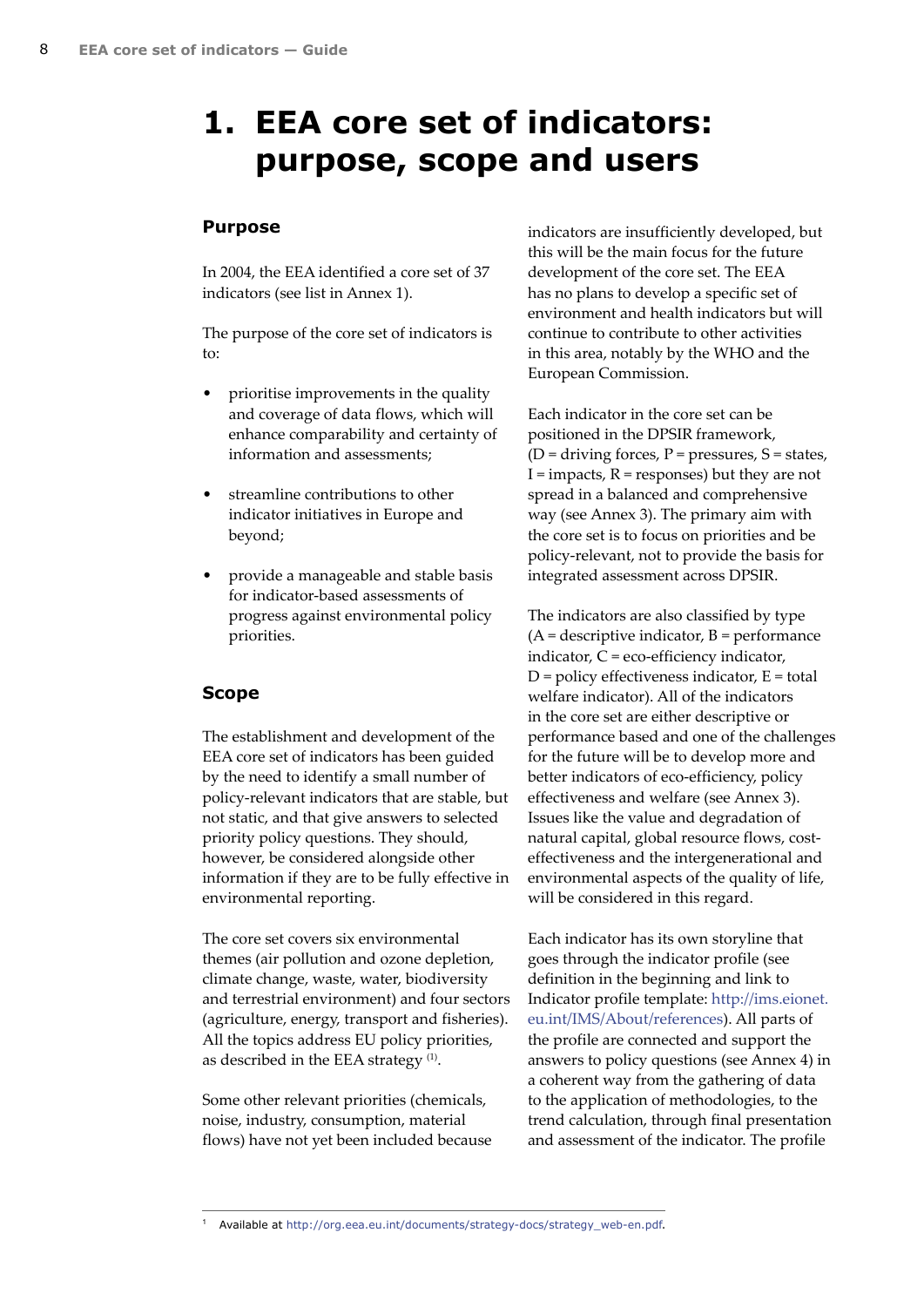<span id="page-8-0"></span>also includes an evaluation of the overall quality of the indicator, based on the nine criteria described in Section 2.1.

For the core set, there are 40 different sources of data and around 100 different data sets (see Annex 5). Eurostat is the main data source with about 30 data sets followed by the Environment DG with about 14 data sets, and the EEA is the source for nine data sets on air, water, soil, land cover and designated areas. Many times the same data sets are used for different indicators to allow the issue to be looked at from several angles, for different purposes and by different users.

Many of the indicators in the EEA core set are also used in indicator processes being implemented elsewhere, notably at the European Commission, OECD, and WHO. Annex 6 describes these processes and provides an analysis of how each of the core set indicators map to similar indicators found under other processes.

### **Users**

The core set of indicators is designed for various users, who have a variety of information needs.

Its assessments and key messages are targeted mainly at policy makers at the EU and national level who can use the outcomes to inform progress with their policies. EU and national institutions can also use the core set to support streamlining of data flows at the EU level.

Environmental experts can use it as a tool for their own work by using the underlying data and methodologies to do their own analysis. They can also look at the set critically, give feedback and so contribute to future EEA core set developments.

General users will be able to access the core set on the web in an easily understandable way, and use available tools and data to do their own analyses and presentations.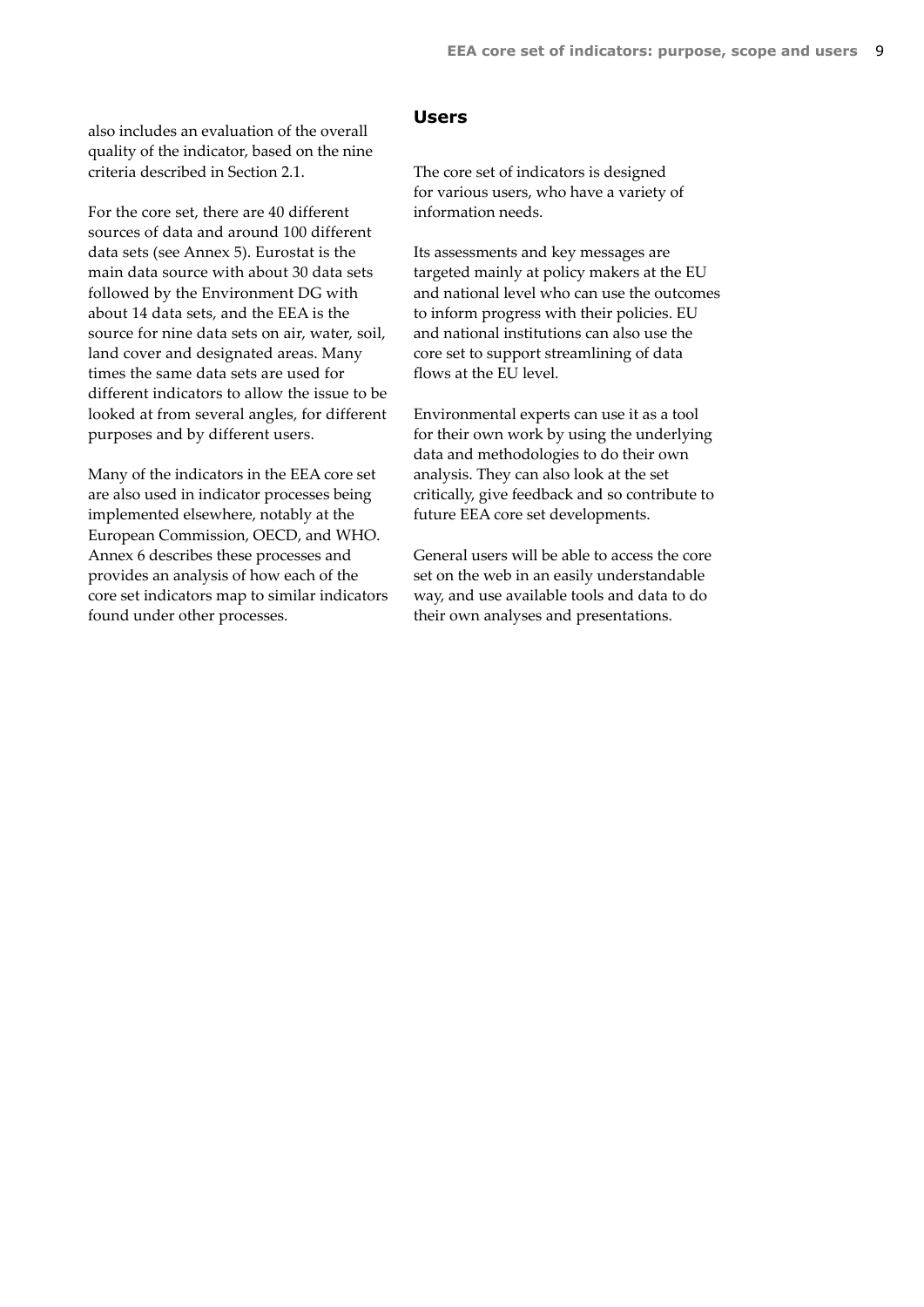# <span id="page-9-0"></span>**2. EEA CSI is supported by a dynamic process**

## **Quality assurance and update**

The core set selection has been based on criteria widely used elsewhere in the EU and OECD, while accommodating EEA needs and management practices.

## **Criteria for selection of the EEA core set of indicators**

#### **1. Policy relevance**

This criterion is checked against identified objectives in EU and other international policy documents and reviewed in consultation with countries.

#### **2. Progress towards targets**

This criterion becomes relevant where quantitative or qualitative targets linked to objectives have been set in policy documents.

#### **3. Available and routinely collected data**

This criterion is based on the extent to which data requirements are supported by reporting obligations signed up to by countries. Both legal and non-legal obligations are taken into account. This criterion also supports streamlining of data flows and ensures that the indicator can be updated regularly.

#### **4. and 5. Spatial and temporal coverage**

These criteria are based on the actual coverage of reported data compared with the target coverage. The EEA aims to cover all of its 31 member countries, unless the focus of the indicator is different (for example, where indicators are based on the implementation of directives by the EU-25). The aim is also to have time trends available as far back as possible.

#### **6. National scale and representativeness of data**

This criterion enables benchmarking of countries' performances. The EEA therefore works with countries to obtain common understanding on the data sources used for calculating indicators and on methodologies used for benchmarking.

### **7. Understandability of indicators**

This criterion focuses on clear definition of the indicator and appropriate assessment and presentation. Contradictory messages should not occur (crosschecking across the core set ensures this); if any do occur, they should be explained.

#### **8. Methodologically well founded**

This criterion can be met through a clear description of the methodology and formulae used, with appropriate scientific references. This criterion is more likely to be satisfied if a similar indicator is also being used in other indicator initiatives at the international level.

### **9. EU priority policy issues**

This criterion is applied to ensure that indicators map to priorities for policy and in the EEA management plan. The priority issues should also frame the core set as a whole, be the basis for balance across the core set and support its regular review.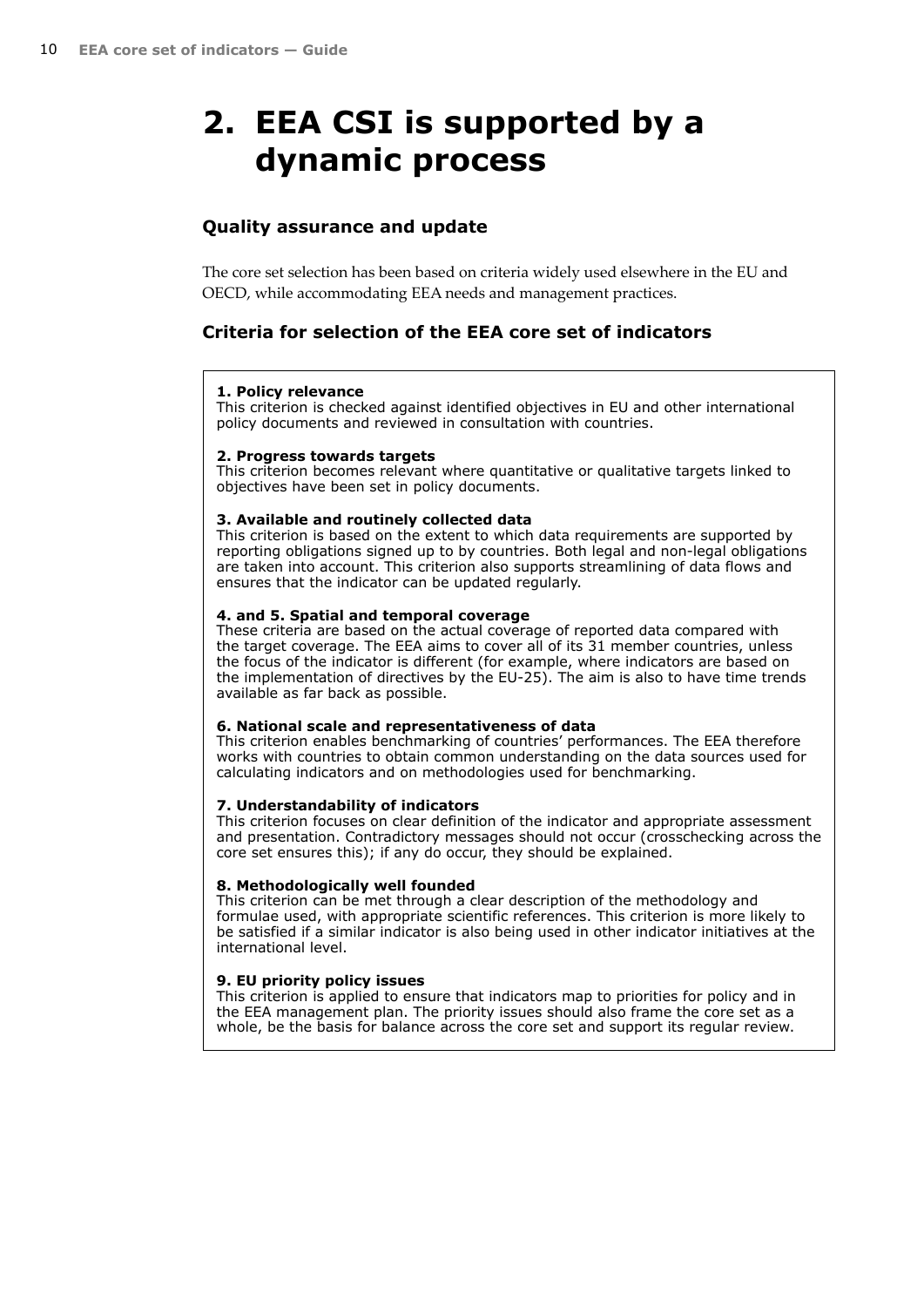<span id="page-10-0"></span>Continuing evaluation of the indicators against these criteria will be an important basis for future quality assurance of the core set (see quality overview of core set indicators by topic and in the specification of each indicator in [http://www.eea.]( www.eea.eu.int/coreset) [eu.int/coreset]( www.eea.eu.int/coreset)). Attention will be paid to some topics that still need improvement (biodiversity, terrestrial, chemicals, noise, ecological water quality, etc.) and to some aspects of individual indicators that seem to be weak (such as spatial coverage of the indicators on passenger transport demand and gross nutrient balance, or the methodology for answering policy questions on consumption and production of ozonedepleting substances). More transparency is also needed on the data sources and the reporting obligations behind the data, to ensure the most cost-effective use of national data and to enable more effective country benchmarking exercises. These criteria will also be used in future to decide whether new indicators should be added to the core set or existing ones deleted from it. The Agency will review the core set regularly with its member countries and other stakeholders. The outcomes and actions resulting from these reviews will be subject to endorsement by the EEA management board.

### **EEA indicator-related activities**

The EEA has several indicator-related activities in its management plan, ranging from the methodological and development issues to publishing of indicators. Indicators are published as contribution to other EU indicator activities (TERM, IRENA, EU headline indicators), and as part of assessments in topic reports. Core set indicators will be regularly published in the EEA indicator-based report EEA Signals and on the web (see calendar of indicator publishing in Annex 2 and published EEA indicator-related reports by topics in Annex 7).

### *Web publishing and indicator management*

The EEA has published indicators on web since 2001 [\(http://themes.eea.](themes.eea.eu.int/indicators/) [eu.int/indicators/\)](themes.eea.eu.int/indicators/). The indicators have been updated as new data have become available. Web users get information on the underlying data and key message for each indicator, as well as the complete assessment and graphical information underpinning the message. Additional background documentation is available for those who wish to obtain a fuller picture.

For the core set, EEA is developing a webbased indicator management service that extends the above concept. This application allows thematic and sectoral experts to manage the EEA core set and facilitates communication in their wider work on indicators. The specification of the indicator and its assessment is stored in the indicator management service [http://ims.eionet.]( ims.eionet.eu.int/IMS/) [eu.int/IMS/]( ims.eionet.eu.int/IMS/). The relationship between the data required for the indicator and reporting obligations are provided from the EEA data service and from the reporting obligations database (ROD). This systembased approach to linking directly to the data provided by countries will provide a transparent audit trail enabling efficient information flows and tracking of the quality of data from the original source in countries to final presentation at the European level.

The indicator management service (IMS) will be fully operational by the end of 2005, and will support the following indicator tasks:

- drafting, reviewing (including consultation with countries), quality assurance and publishing (including dissemination calendar) of all indicators in the core set;
- downloading of indicator data sets for own use and calculation;
- discussion forums on indicator outcomes and to support regular review processes;
- glossary for management of the core set indicators;
- access to procedural guidelines and templates.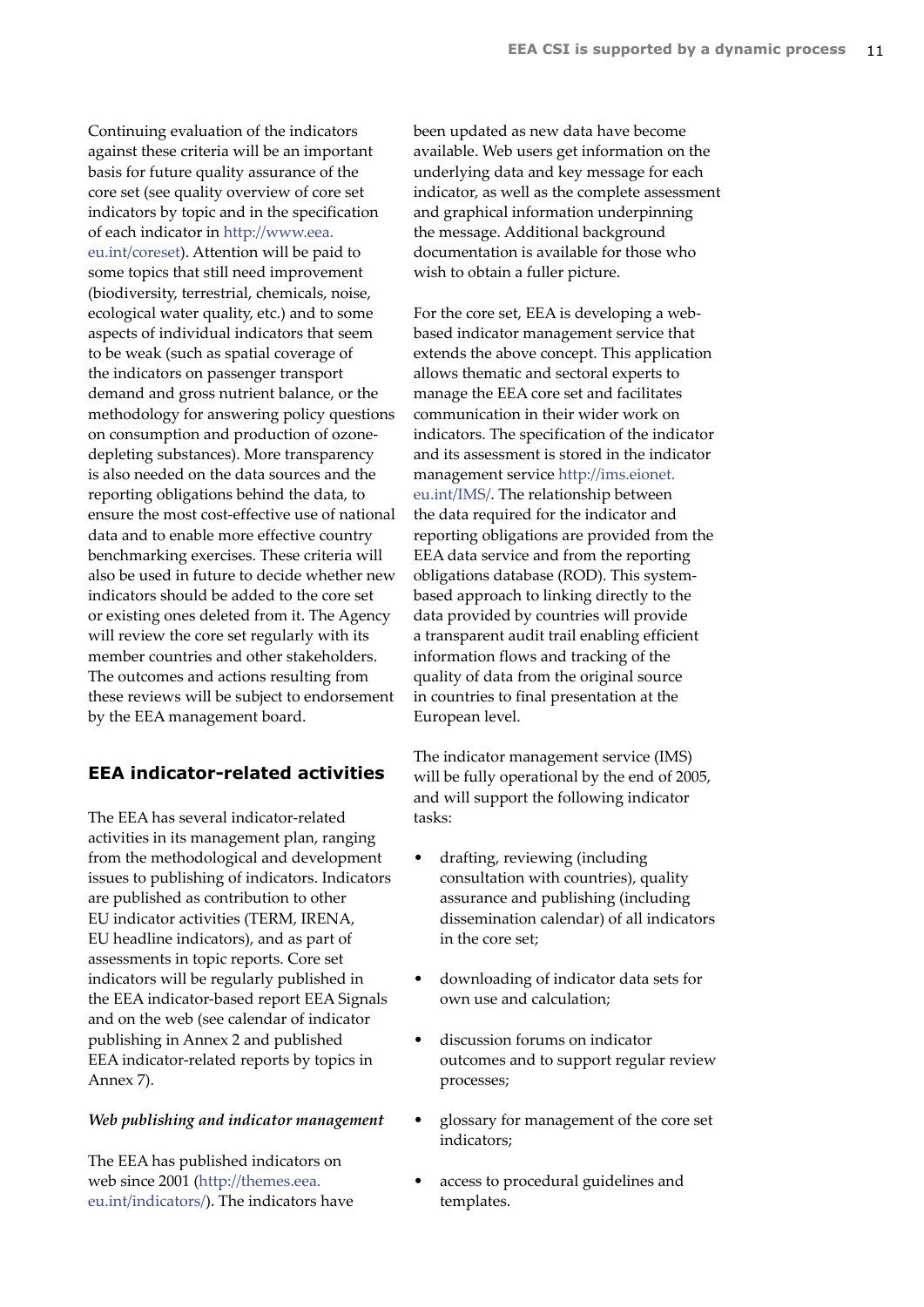### <span id="page-11-0"></span>*Indicators and reporting obligations as part of a shared information system*

Indicators are a useful tool for prioritising which environmental information is most useful as part of a shared European environmental information system.

The indicator approach assumes that data is only requested from member countries if it is policy-relevant and supplies the basis for environmental assessment. Many data requests occur because countries have made legally binding commitments. This obligation-based reporting — on the state of the environment, compliance or policy effectiveness — is also often relevant for assessing environmental progress (and is widely used by the EEA for its indicators) but in some cases it can be outdated because the nature of problems have changed since the legislation was adopted. This type of reporting therefore needs to be complemented by reporting of data through other channels leading to more relevant and demand-driven environmental information. This has been the approach taken by the EEA when requesting additional data from countries in Eionet a good example is the Corine Land Cover 2000 dataset. Both reporting approaches result in a common pool of environmental information — some obligation-driven, some responding to new requirements based on most recent policy demands, which have not yet found their way into legislation — which is policy relevant and which is seen to be used.

Future developments on the integration and use of environmental data will be strongly influenced within the 'Infrastructure for spatial information in Europe' (Inspire) initiative, which seeks to trigger the creation of a European spatial information infrastructure, that delivers to the users integrated spatial information services. These services should allow the users to identify and access spatial or geographical information from a wide range of sources, from the local level to the global level, in an inter-operable way for a

variety of uses. Over time, environmental data will be fully integrated within the Inspire infrastructure. The establishment by 2008 of a European capacity for global monitoring of environment and security (GMES) will further contribute to securing the provision of environmental information. Such a capacity will encompass a wide range of information sources, making full use of Earth-based in-situ monitoring capacities as well as airborne and space-based Earth observation. Strong links between Inspire and GMES will ensure that new monitoring and observation capacities established by the latter will be integrated, accessible and usable within the framework of Inspire.

Several international organisations have activities to develop frameworks and indicator sets for environmental issues, environment-sector integration and sustainable development issues. Annex 6 contains a brief description of international indicator activities and an overview of the linkage between the EEA core set indicators and similar indicators in the international sets. The EEA aims to contribute, with the core set of indicators, to the wider picture in the indicator area with a streamlining of data flows and an improving quality of indicators.

### **Role of stakeholders**

National perspectives are very important for the development, publication and use of the core set of indicators. The EEA has already run two consultation processes with countries and is providing up-to-date information about developments.

A combination of formal (consultation, review of core set) and informal (voluntary contributions, country tests) involvement of countries supports the general processes of core set development, using meetings of Eionet expert thematic and national focal point groups, the scientific committee and the EEA management board. The development of the indicator management service will host a forum for discussion.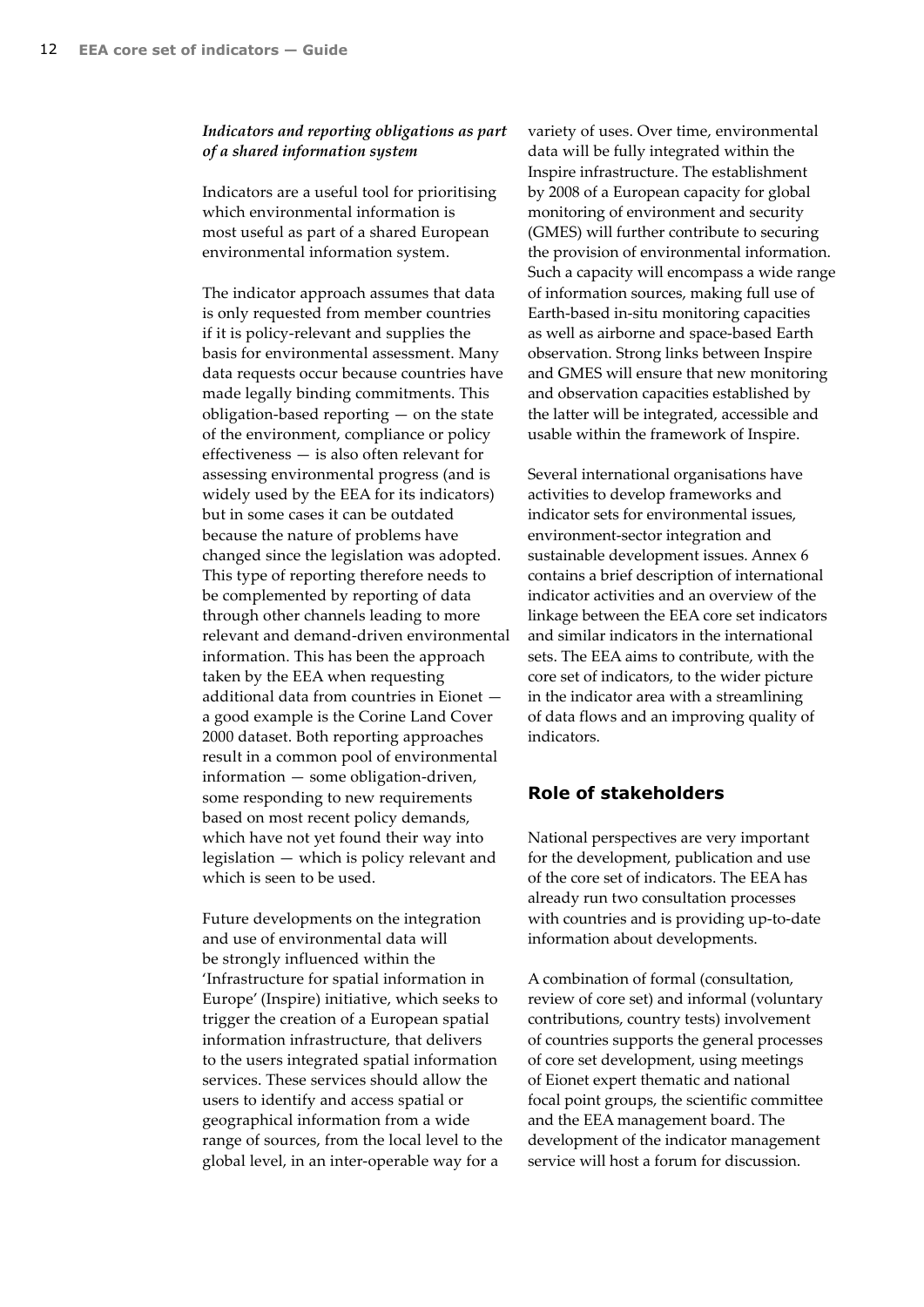# <span id="page-12-0"></span>**Annex 1: EEA core set of indicators**

# **Overview, 2004**

| Theme             | <b>CSI</b>     | <b>Indicator title</b>                                                            | <b>Specification</b> |
|-------------------|----------------|-----------------------------------------------------------------------------------|----------------------|
|                   |                |                                                                                   | version              |
| Air pollution and | 1              | Emissions of acidifying substances                                                | 2004                 |
| ozone depletion   | $\overline{2}$ | Emissions of ozone precursors                                                     | 2004                 |
|                   | 3              | Emissions of primary particulates and                                             | 2004                 |
|                   |                | secondary particulate precursors                                                  |                      |
|                   | 4              | Exceedance of air quality limit values in urban<br>areas                          | 2004                 |
|                   | 5              | Exposure of ecosystems to acidification,<br>eutrophication and ozone              | 2004                 |
|                   | 6              | Consumption of ozone-depleting substances                                         | 2004                 |
| Biodiversity      | 7              | Threatened and protected species                                                  | 2004                 |
|                   | 8              | Designated areas                                                                  | 2004                 |
|                   | 9              | Species diversity                                                                 | 2004                 |
| Climate change    | 10             | Greenhouse gas emissions and removals                                             | 2004                 |
|                   | 11             | Projections of greenhouse gas emissions and<br>removals and policies and measures | 2004                 |
|                   | 12             | Global and European temperature                                                   | 2004                 |
|                   | 13             | Atmospheric greenhouse gas concentrations                                         | 2004                 |
| Terrestrial       | 14             | Land take                                                                         | 2004                 |
|                   | 15             | Progress in management of contaminated sites                                      | 2004                 |
| Waste             | 16             | Municipal waste generation                                                        | 2004                 |
|                   | 17             | Generation and recycling of packaging waste                                       | 2004                 |
| Water             | 18             | Use of freshwater resources                                                       | 2004                 |
|                   | 19             | Oxygen-consuming substances in rivers                                             | 2004                 |
|                   | 20             | Nutrients in freshwater                                                           | 2004                 |
|                   | 21             | Nutrients in transitional, coastal and marine<br>waters                           | 2004                 |
|                   | 22             | Bathing water quality                                                             | 2004                 |
|                   | 23             | Chlorophyll in transitional, coastal and marine<br>waters                         | 2004                 |
|                   | 24             | Urban wastewater treatment                                                        | 2004                 |
| Agriculture       | 25             | Gross nutrient balance                                                            | 2004                 |
|                   | 26             | Area under organic farming                                                        | 2004                 |
| Energy            | 27             | Final energy consumption                                                          | 2004                 |
|                   | 28             | Total energy intensity                                                            | 2004                 |
|                   | 29             | Total energy consumption                                                          | 2004                 |
|                   | 30             | Renewable energy consumption                                                      | 2004                 |
|                   | 31             | Renewable electricity                                                             | 2004                 |
| Fisheries         | 32             | Status of marine fish stocks                                                      | 2004                 |
|                   | 33             | Aquaculture production                                                            | 2004                 |
|                   | 34             | Fishing fleet capacity                                                            | 2004                 |
| Transport         | 35             | Passenger transport demand                                                        | 2004                 |
|                   | 36             | Freight transport demand                                                          | 2004                 |
|                   | 37             | Use of cleaner and alternative fuels                                              | 2004                 |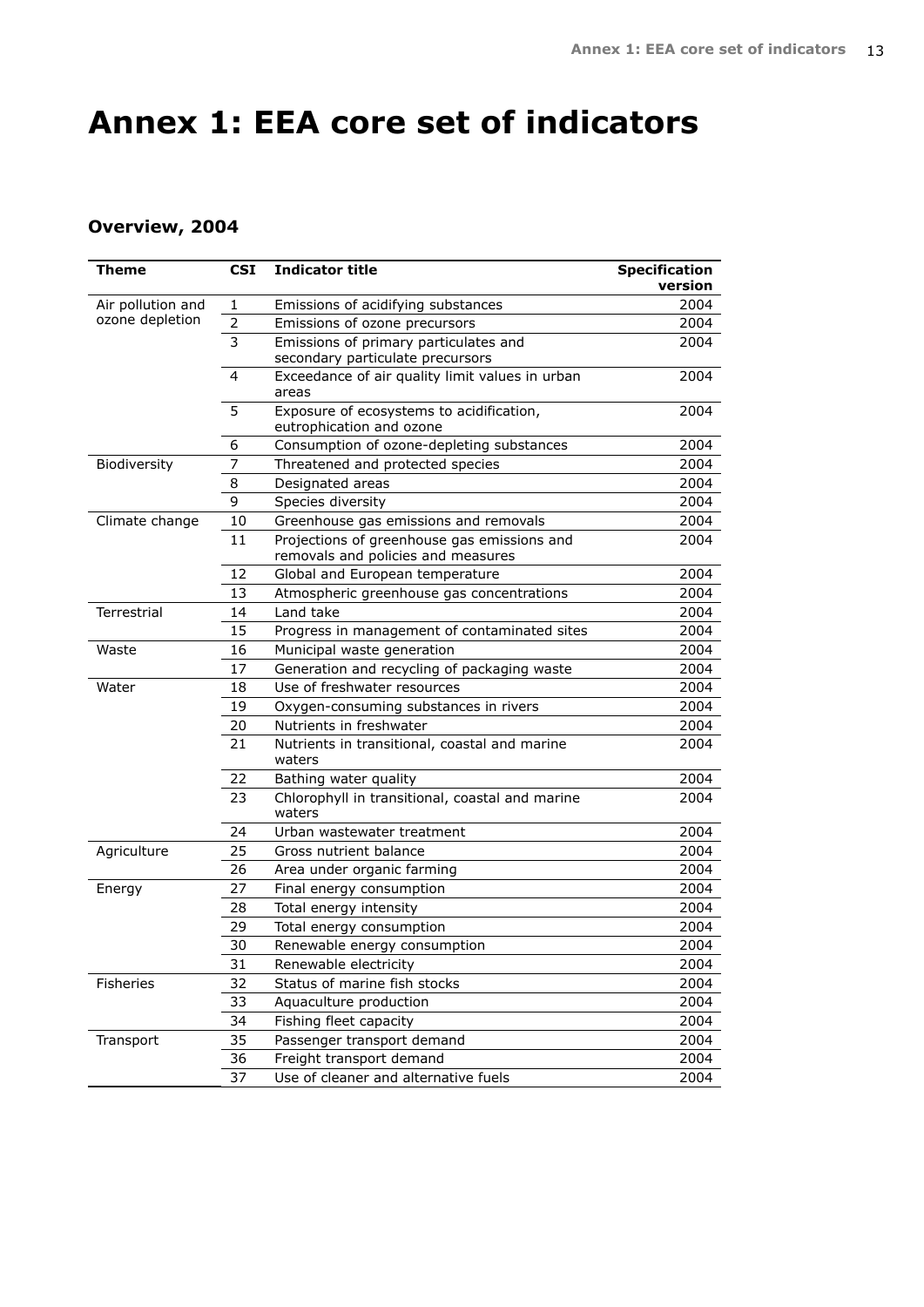# <span id="page-13-0"></span>**Annex 2: Calendar of indicator publishing**

## **Overview, 2004**

| <b>CSI</b>     | <b>Indicator title</b>                                                            | <b>Publishing plan</b> | <b>Frequency</b> |
|----------------|-----------------------------------------------------------------------------------|------------------------|------------------|
|                | Air pollution and ozone depletion                                                 |                        |                  |
| 1              | Emissions of acidifying substances                                                | November 2005          | Yearly           |
| $\overline{2}$ | Emissions of ozone precursors                                                     | November 2005          | Yearly           |
| 3              | Emissions of primary particulates and secondary<br>particulate precursors         | November 2005          | Yearly           |
| 4              | Exceedance of air quality limit values in urban<br>areas                          | November 2005          | Yearly           |
| 5              | Exposure of ecosystems to acidification,<br>eutrophication and ozone              | November 2005          | Yearly           |
| 6              | Consumption of ozone-depleting substances                                         | November 2005          | Yearly           |
|                | <b>Biodiversity</b>                                                               |                        |                  |
| 7              | Threatened and protected species                                                  | December 2007          | 5-yearly         |
| 8              | Designated areas                                                                  | December 2005          | Yearly           |
| 9              | Species diversity                                                                 | December 2004          | 5-yearly         |
|                | <b>Climate change</b>                                                             |                        |                  |
| 10             | Greenhouse gas emissions and removals                                             | June 2005              | Yearly           |
| 11             | Projections of greenhouse gas emissions and<br>removals and policies and measures | June 2005              | Yearly           |
| 12             | Global and European temperature                                                   | June 2005              | Yearly           |
| 13             | Atmospheric greenhouse gas concentrations                                         |                        |                  |
|                | <b>Terrestrial</b>                                                                |                        |                  |
| 14             | Land take                                                                         | June 2005              | 10-yearly        |
| 15             | Progress in management of contaminated sites<br>Waste                             | December 2005          | Yearly           |
| 16             | Municipal waste generation                                                        | December 2005          | 2-yearly         |
| 17             | Generation and recycling of packaging waste                                       | December 2005          | Yearly           |
|                | Water                                                                             |                        |                  |
| 18             | Use of freshwater resources                                                       | September 2005         | Yearly           |
| 19             | Oxygen-consuming substances in rivers                                             | September 2005         | Yearly           |
| 20             | Nutrients in freshwater                                                           | September 2005         | Yearly           |
| 21             | Nutrients in transitional, coastal and marine<br>waters                           | September 2005         | Yearly           |
| 22             | Bathing water quality                                                             | September 2005         | Yearly           |
| 23             | Chlorophyll in transitional, coastal and marine<br>waters                         | September 2005         | Yearly           |
| 24             | Urban wastewater treatment                                                        | September 2005         | Yearly           |
|                | <b>Agriculture</b>                                                                |                        |                  |
| 25             | Gross nutrient balance                                                            | June 2008              | 3-yearly         |
| 26             | Area under organic farming                                                        | April 2005             | Yearly           |
|                | <b>Energy</b>                                                                     |                        |                  |
| 27             | Final energy consumption                                                          | December 2005          | Yearly           |
| 28             | Total energy intensity                                                            | December 2005          | Yearly           |
| 29             | Total energy consumption                                                          | December 2005          | Yearly           |
| 30             | Renewable energy consumption                                                      | December 2005          | Yearly           |
| 31             | Renewable electricity                                                             | December 2005          | Yearly           |
|                | <b>Fisheries</b>                                                                  |                        |                  |
| 32             | Status of marine fish stocks                                                      | September 2005         | Yearly           |
| 33             | Aquaculture production                                                            | September 2005         | Yearly           |
| 34             | Fishing fleet capacity                                                            | September 2005         | Yearly           |
|                | <b>Transport</b>                                                                  |                        |                  |
| 35             | Passenger transport demand                                                        | December 2005          | Yearly           |
| 36             | Freight transport demand                                                          | December 2005          | Yearly           |
| 37             | Use of cleaner and alternative fuels                                              | December 2005          | Yearly           |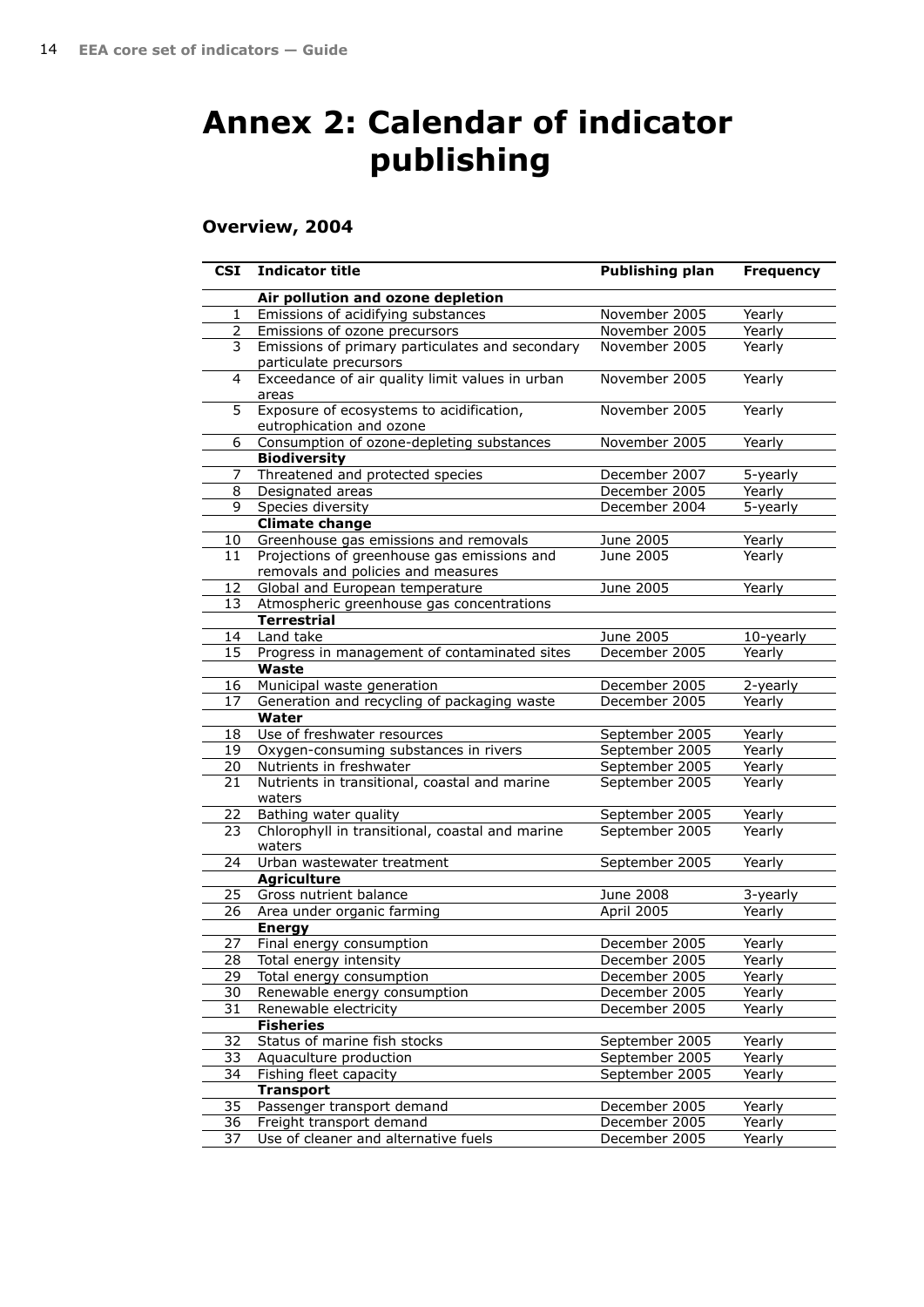# <span id="page-14-0"></span>**Annex 3: EEA core set of indicators in the DPSIR framework and by type**

## **Overview, 2004**

|                                    | D              | P   | S            | I              | R   | A              | в    | C | D | Е |
|------------------------------------|----------------|-----|--------------|----------------|-----|----------------|------|---|---|---|
| Air quality and<br>ozone depletion |                | 4   |              | $\overline{2}$ |     |                | 6    |   |   |   |
| Biodiversity                       |                |     | $\mathbf{1}$ | 1              | 1   | 3              |      |   |   |   |
| Climate change                     |                | 2   | 2            |                |     | 1              | 3    |   |   |   |
| Terrestrial                        |                |     | 1            |                | 1   | $\overline{2}$ |      |   |   |   |
| Waste                              |                | 1.5 |              |                | 0.5 | 1.5            | 0.5  |   |   |   |
| Water                              |                | 1   | 5            |                | 1   | 6              | 1    |   |   |   |
| Agriculture                        |                |     |              |                | 1   | 2              |      |   |   |   |
| Energy                             | 3              |     |              |                | 2   | 2              | 3    |   |   |   |
| Fishery                            | $\overline{2}$ |     | $\mathbf{1}$ |                |     | 3              |      |   |   |   |
| Transport                          | 2              |     |              |                | 1   | 2              | 1    |   |   |   |
| Total                              | 7              | 9.5 | 10.5         | 3              | 7   | 22.5           | 14.5 |   |   |   |

D = Driving force indicator

- P = Pressure indicator
- S = State indicator
- I = Impact indicator
- R = Response indicator

A = Descriptive indicator

- B = Performance indicator
- C = Efficiency indicator
- D = Policy effectiveness indicators
- E = Total welfare indicator

Further description can be found in EEA report: *Environmental indicators: Typology and overview*. Technical report No 25, 1999 [\(http://reports.eea.eu.int/TEC25/en](reports.eea.eu.int/TEC25/en)).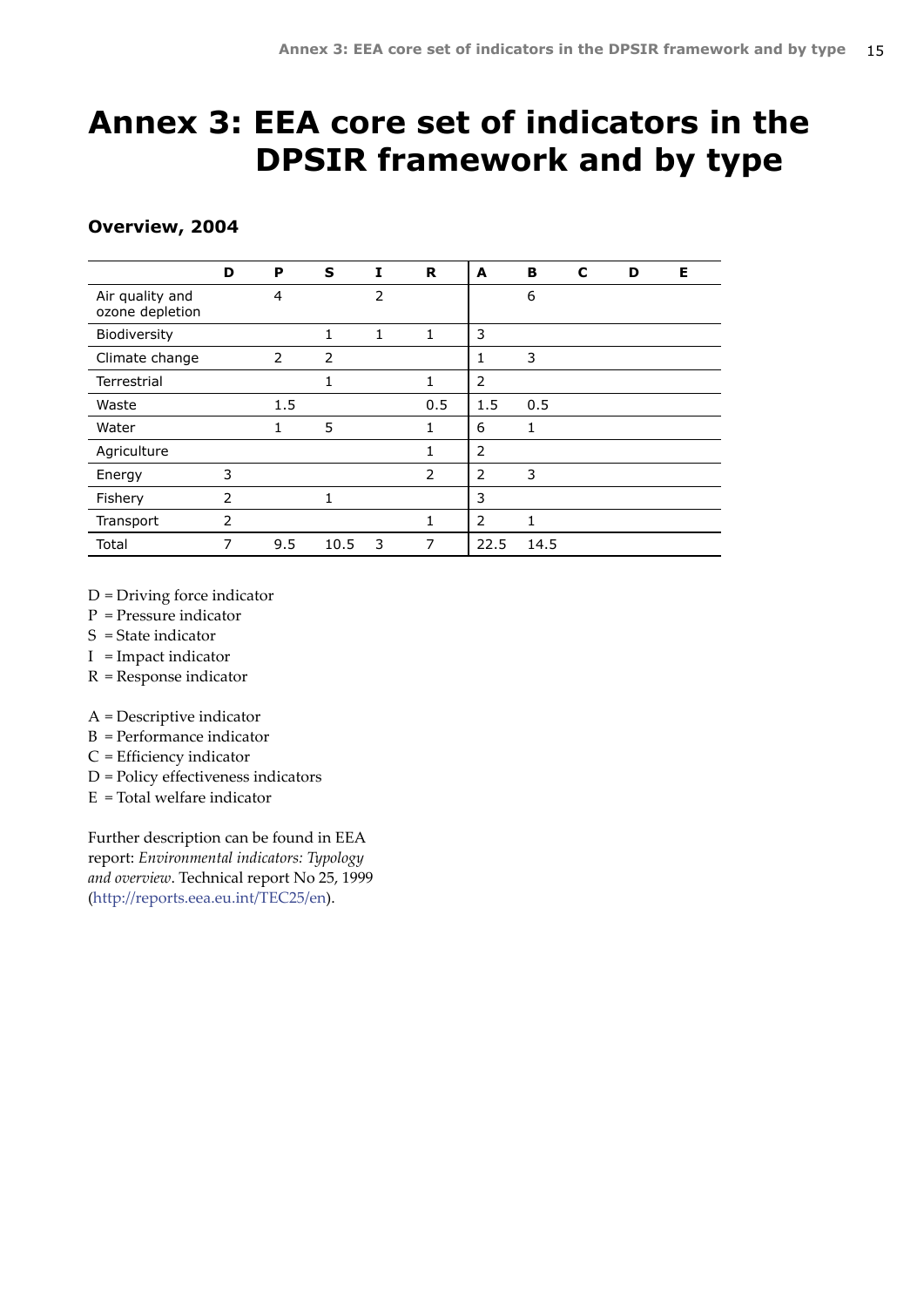# <span id="page-15-0"></span>**Annex 4: Policy questions related to the EEA core set of indicators**

**Overview, 2004**

| <b>CSI</b> |          | <b>Policy question</b><br>$K = Key policy question$                                                                                                                                                                                                                       | <b>Indicator title</b>                                                                     |
|------------|----------|---------------------------------------------------------------------------------------------------------------------------------------------------------------------------------------------------------------------------------------------------------------------------|--------------------------------------------------------------------------------------------|
|            |          | $S =$ Specific policy question                                                                                                                                                                                                                                            |                                                                                            |
| 1          | K:<br>S: | What progress is being made in reducing emissions of<br>acidifying pollutants across Europe?<br>How do different sectors and processes contribute to<br>emissions of acidifying pollutants?                                                                               | Emissions of acidifying<br>substances                                                      |
| 2          | K:       | What progress is being made in reducing emissions of<br>ozone precursors across Europe?                                                                                                                                                                                   | Emissions of ozone<br>precursors                                                           |
|            | S:       | How do different sectors and processes contribute to<br>emissions of ozone precursors?                                                                                                                                                                                    |                                                                                            |
| 3          | K:       | What progress is being made in reducing emissions<br>of particulates ( $PM_{10}$ ) and their precursors across<br>Europe?                                                                                                                                                 | Emissions of primary<br>particulates and<br>secondary particulate                          |
|            | S:       | How do different sectors and processes contribute to<br>the emissions of $PM_{10}$ and their precursors?                                                                                                                                                                  | precursors                                                                                 |
| 4          | К:       | What progress is being made towards to the limit<br>values for $SO_2$ , NO <sub>2</sub> and PM <sub>10</sub> and the target values<br>for ozone as defined in the AQ-FWD and its daughter<br>directives in the EEA-31 as a whole?                                         | Exceedance of air<br>quality limit values in<br>urban areas                                |
| 5          | K:       | What is the progress towards AQ limit values?<br>(Exceedances of critical loads ecosystems)                                                                                                                                                                               | Exposure of<br>ecosystems to<br>acidification,<br>eutrophication, and<br>ozone             |
| 6          | K:       | Are ozone-depleting substances being phased out<br>according to the agreed schedule?                                                                                                                                                                                      | Consumption of ozone-<br>depleting substances                                              |
| 7          | К:<br>S: | Will the loss of biodiversity be halted by 2010?<br>What measures are being taken to conserve or restore<br>biodiversity?                                                                                                                                                 | Threatened and<br>protected species                                                        |
| 8          | K:<br>S: | What measures are being taken to conserve or restore<br>biodiversity?                                                                                                                                                                                                     | Designated areas                                                                           |
|            | S:       | What measures are being taken to conserve or restore<br>biodiversity at national level?<br>What measures are being taken to conserve or restore                                                                                                                           |                                                                                            |
|            | S:       | biodiversity at the EU level?<br>Are these measures effective in reaching the<br>objectives?                                                                                                                                                                              |                                                                                            |
| 9          | K:<br>S: | What is the state and trend of biodiversity?<br>What is the state and trend of birds, butterflies and<br>mammals related to certain ecosystem types?                                                                                                                      | Species diversity                                                                          |
| 10         | K:       | What is the progress in reducing GHG emissions<br>towards the Kyoto Protocol targets in Europe?                                                                                                                                                                           | Greenhouse gas<br>emissions and                                                            |
|            | S:       | What are the emission changes by sector?<br>What are the emission changes by greenhouse gases?                                                                                                                                                                            | removals                                                                                   |
| 11         | K:       | What is the projected European progress (to 2010) in<br>GHG emissions reduction towards the Kyoto Protocol<br>targets: with current domestic policies and measures,<br>with additional domestic policies and measures and<br>with additional use of the Kyoto mechanisms? | Projections of<br>greenhouse gas<br>emissions and<br>removals and policies<br>and measures |
|            | S:       | What is the projected European progress (to 2010) in<br>GHG by sectors?                                                                                                                                                                                                   |                                                                                            |
| 12         | К:       | Will the global average temperature increase stay<br>within the 2 °C target and the rate of global average<br>temperature increase will stay within the 0.2 °C per<br>decade target?                                                                                      | Global and European<br>temperature                                                         |
|            | S:       | Will the European average temperature increase stay<br>within the 2 °C target and will, the rate of European<br>average temperature increase stay within 0.2 °C per<br>decade?                                                                                            |                                                                                            |
| 13         | К:       | Will GHG concentration remain below levels needed to<br>limit global temperature rise to 2 °C or less; typically<br>this requires GHG concentrations to stay below 550<br>ppm CO <sub>2</sub> -equivalents in the long term?                                              | Atmospheric<br>greenhouse gas<br>concentrations                                            |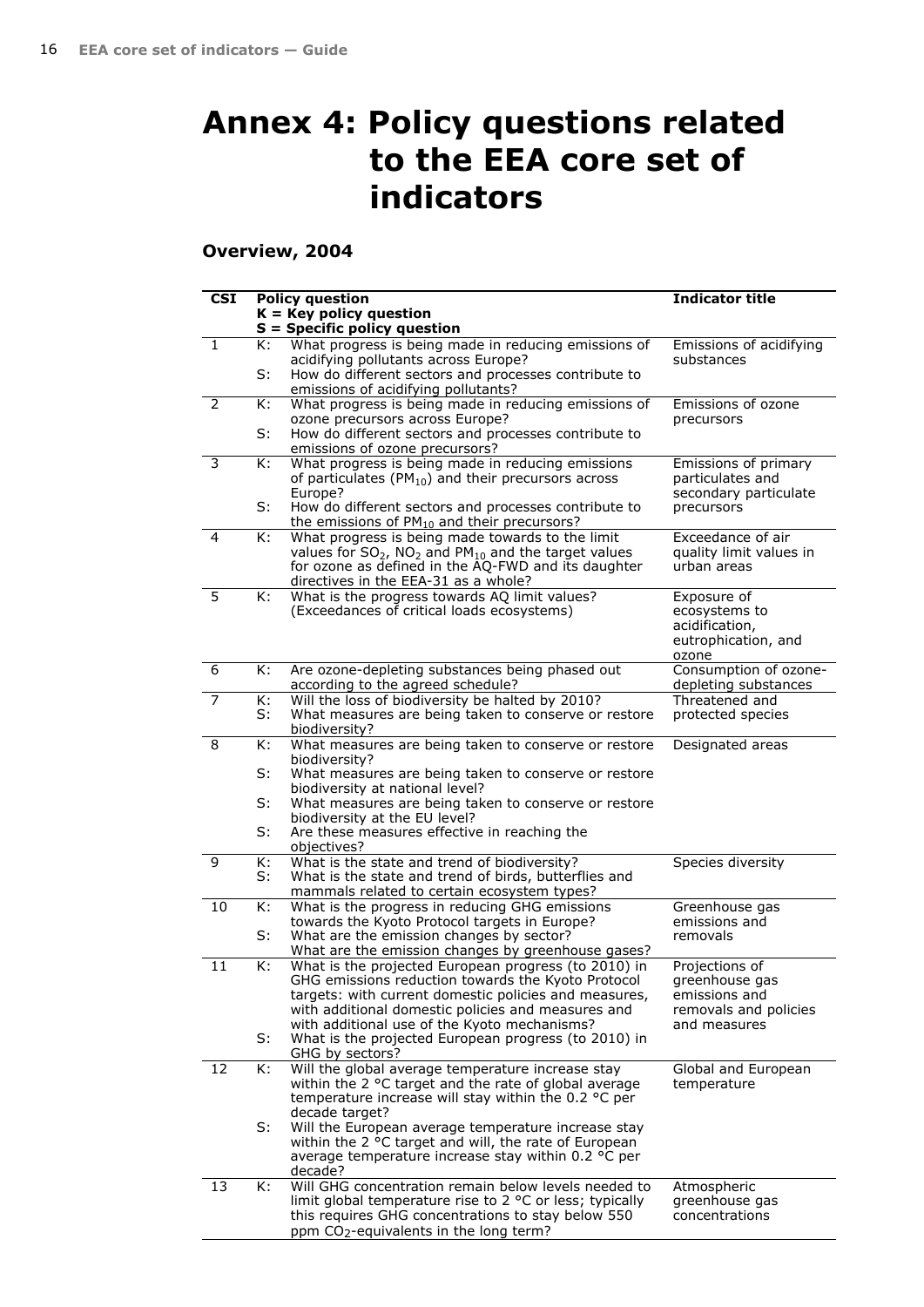$(\text{contd})$ 

| $\overline{\text{CSI}}$ |                 | <b>Policy question</b><br>$K = Key$ policy question<br>$S =$ Specific policy question                                                                                          | <b>Indicator title</b>                                       |
|-------------------------|-----------------|--------------------------------------------------------------------------------------------------------------------------------------------------------------------------------|--------------------------------------------------------------|
| 14                      | K:              | What is the specific footprint of land take by built-<br>up areas and its development/increasing in relation<br>to general trends and to the European integration<br>policies? | Land take                                                    |
| 15                      | K:              | How well is the problem of contaminated sites being<br>addressed (clean-up of historical contamination and<br>prevention of new contamination)?                                | Progress in<br>management of<br>contaminated sites           |
|                         | S:              | What are the sectors contributing to soil contamination<br>and what are their contributions?                                                                                   |                                                              |
|                         | S:              | How much progress is being achieved in the<br>management and control of local soil contamination?                                                                              |                                                              |
|                         | S:              | What are the main contaminants that affect soil and<br>groundwater in and around contaminated sites?                                                                           |                                                              |
|                         | S:              | How much is being spent on cleaning-up soil<br>contamination and what is the share of public<br>budgets?                                                                       |                                                              |
| 16                      | K:              | Are we reducing the generation of municipal waste?                                                                                                                             | Municipal waste<br>generation                                |
| 17                      | К:<br>S:        | Are we preventing the generation of packaging waste?<br>Do we manage the generated waste (packaging) in a<br>sustainable way?                                                  | Generation and<br>recycling of packaging<br>waste            |
| 18                      | К:<br>S:        | Is the abstraction rate of water-use sustainable?<br>Is the use of water by sectors sustainable?                                                                               | Use of freshwater<br>resources                               |
| 19                      | K:              | Is the pollution of rivers by organic matter decreasing?                                                                                                                       | Oxygen-consuming<br>substances in rivers                     |
| 20                      | K:<br>K:        | Are nutrient concentrations in our surface waters<br>decreasing?<br>Are we reducing the impact of nitrate on our                                                               | Nutrients in freshwater                                      |
|                         |                 | qroundwaters?                                                                                                                                                                  |                                                              |
| 21                      | K:              | Are nutrient concentrations in our surface waters<br>decreasing?                                                                                                               | Nutrients in<br>transitional, coastal<br>and marine waters   |
| <u>22</u>               | К:              | Is bathing water quality improving?                                                                                                                                            | Bathing water quality                                        |
| 23                      | K:              | Is eutrophication in European surface waters<br>decreasing?                                                                                                                    | Chlorophyll in<br>transitional, coastal<br>and marine waters |
| 24                      | К:<br>S:        | How effective are existing policies in reducing<br>discharges of nutrients and organic matter?<br>Is the Urban WasteWater Treatment Directive                                  | Urban wastewater<br>treatment                                |
| 25                      | K:              | (91/271/ECC) being implemented in Member States?<br>How are emissions from agriculture developing?                                                                             | Gross nutrient balance                                       |
| 26                      | K:              | Is the environmental impact of agriculture improving?<br>What are the environmentally-relevant key trends in                                                                   | Area under organic                                           |
| 27                      | К:              | agricultural production systems?<br>Are we using less final energy?                                                                                                            | farming<br>Final energy                                      |
| 28                      | К:              | Are we decoupling energy consumption from economic                                                                                                                             | consumption                                                  |
|                         |                 | growth?                                                                                                                                                                        | Total energy intensity                                       |
| 29                      | K:              | Are we switching to less polluting fuels to meet our<br>energy consumption?                                                                                                    | Total energy<br>consumption                                  |
| 30                      | K:              | Are we switching to renewable energy sources?                                                                                                                                  | Renewable energy<br>consumption                              |
| 31                      | K:              | Are we switching to renewable energy sources to meet<br>our electricity needs?                                                                                                 | Renewable electricity                                        |
| 32                      | K:              | Is the use of commercial fish stocks sustainable?                                                                                                                              | Status of marine fish<br>stocks                              |
| 33                      | K:<br><u>s:</u> | Is the current level of aquaculture sustainable?<br>How is the environmental performance of aquaculture?                                                                       | Aquaculture production                                       |
| 34                      | К:              | Is the size and capacity of the European fishing fleet<br>being reduced?                                                                                                       | Fishing fleet capacity                                       |
| 35                      | К:              | Is passenger transport demand being decoupled from<br>economic growth?                                                                                                         | Passenger transport<br>demand                                |
|                         | S:              | Is the percentage of passenger car transport in total<br>inland passenger transport being reduced relative to<br>other modes?                                                  |                                                              |
| 36                      | К:              | Is freight transport demand being decoupled from<br>economic growth?                                                                                                           | Freight transport<br>demand                                  |
|                         | S:              | Is the percentage of goods transported by road being<br>reduced relative to other modes?                                                                                       |                                                              |
| 37                      | К:              | Is the EU's progress towards promoting cleaner and<br>alternative fuels satisfactory?                                                                                          | Use of cleaner and<br>alternative fuels                      |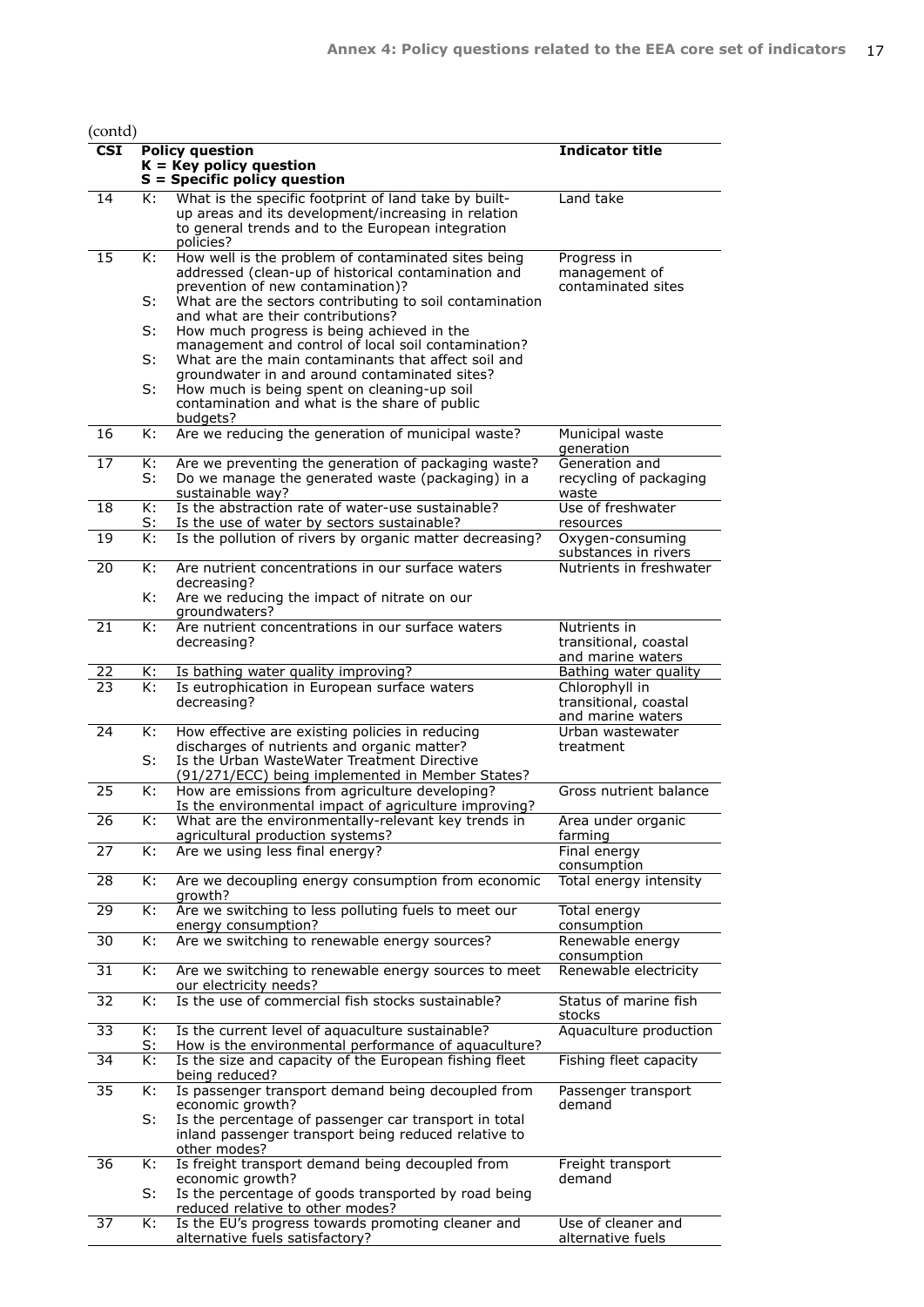# <span id="page-17-0"></span>**Annex 5: Data sets used in EEA core set of indicators**

## **Overview, 2004**

### **Summary**

|                                                              | <b>Total</b><br>data<br>sets | <b>From</b><br><b>Eurostat</b> | <b>From</b><br>Commission | <b>From</b><br><b>EEA</b> | <b>From UN</b><br>and other<br>conventions | <b>Others</b> |
|--------------------------------------------------------------|------------------------------|--------------------------------|---------------------------|---------------------------|--------------------------------------------|---------------|
| <b>Total data sets</b>                                       | 97                           | 31                             | 14                        | 9                         | 18                                         | 25            |
| Legal reporting<br>obligations<br>(RO) (*)                   | 50                           | 29                             | 14                        |                           | 7                                          |               |
| Moral reporting<br>obligations<br>(RO) <sup>(*)</sup>        | 16                           |                                |                           | 9                         | 4                                          | 3             |
| Reporting<br>obligations (RO)<br>None/unknown <sup>(*)</sup> | 31                           | $\mathcal{P}$                  |                           |                           | 7                                          | 22            |

**Note:** \* Number of data sets supported by reporting obligations.

## **List of data sets by indicator**

| <b>CSI</b>    | <b>Indicator title</b>              | Data sets                                                                                                            | Data sources                                                                                         | Geo-<br>referenced<br>data set |
|---------------|-------------------------------------|----------------------------------------------------------------------------------------------------------------------|------------------------------------------------------------------------------------------------------|--------------------------------|
| $\mathbf{1}$  | Emissions<br>of acidifying          | National emission ceilings<br>inventory (from 2005) (*)                                                              | Environment DG                                                                                       | Nο                             |
|               | substances                          | Trends in emissions of<br>acidifying pollutants<br>(CLRTAP/EMEP) (*)                                                 | Convention on Long-<br>range Transboundary<br>Air Pollution<br>(CLRTAP/EMEP)                         | No                             |
| $\mathcal{P}$ | Emissions<br>of ozone<br>precursors | Trends in emissions<br>of ozone precursors<br>(CLRTAP/EMEP) (*)                                                      | Convention on Long-<br>range Transboundary<br>Air Pollution<br>(CLRTAP/EMEP)                         | No                             |
|               |                                     | Trends in emissions of<br>acidifying pollutants<br>(CLRTAP/EMEP) (*)                                                 | Convention on Long-<br>range Transboundary<br>Air Pollution<br>(CLRTAP/EMEP)                         | No                             |
|               |                                     | Trends in emissions of<br>greenhouse gases (EEA<br>sector classification<br>and IPCC sector<br>classification) $(*)$ | <b>United Nations</b><br>Framework<br>Convention on<br>Climate Change<br>(UNFCCC);<br>Environment DG | Nο                             |
|               |                                     | National emission ceilings<br>inventory (from 2005) $(*)$                                                            | Environment DG                                                                                       | No                             |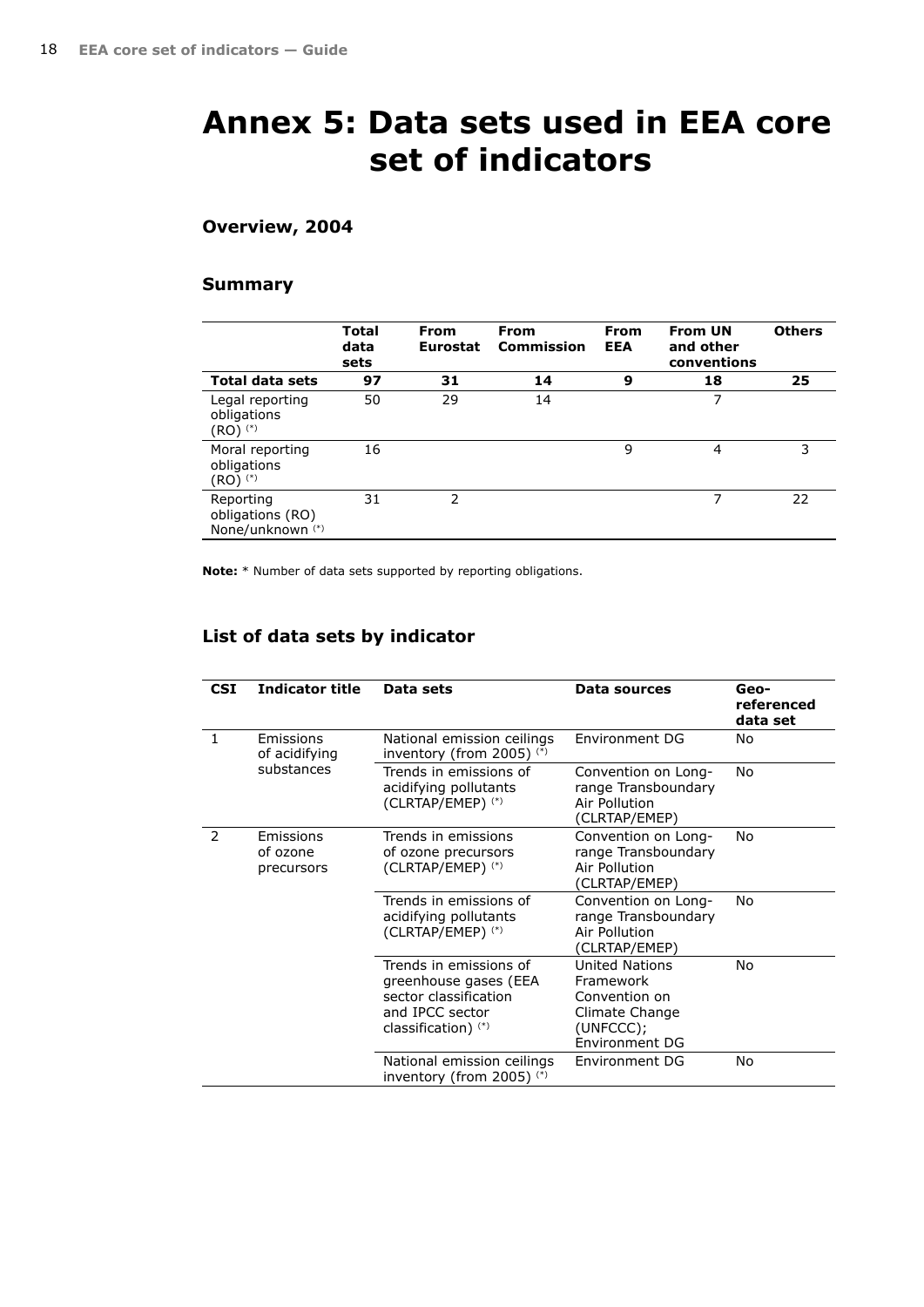| <b>CSI</b>     | <b>Indicator title</b>                                   | Data sets                                                                                                               | Data sources                                                                                           | Geo-<br>referenced<br>data set |
|----------------|----------------------------------------------------------|-------------------------------------------------------------------------------------------------------------------------|--------------------------------------------------------------------------------------------------------|--------------------------------|
| 3              | Emissions<br>of primary<br>particulates<br>and secondary | Trends in emissions of<br>acidifying pollutants<br>(CLRTAP/EMEP) (*)                                                    | Convention on Long-<br>range Transboundary<br>Air Pollution<br>(CLRTAP/EMEP)                           | No                             |
|                | particulate<br>precursors                                | Trends in emissions of<br>particulates                                                                                  | Convention on Long-<br>range Transboundary<br>Air Pollution<br>(CLRTAP/EMEP)                           | No                             |
|                |                                                          | <b>RAINS Model CAFE</b><br>baseline PM <sub>10</sub> emissions<br>estimates                                             | <b>IIASA</b>                                                                                           | No                             |
|                |                                                          | National emission ceilings<br>inventory (from 2005) (*)                                                                 | <b>Environment DG</b>                                                                                  | <b>No</b>                      |
| 4              | Exceedance of<br>air quality limit                       | Settlements pan-Europe<br>(STEU)                                                                                        | Eurostat                                                                                               | Yes                            |
|                | values in urban                                          | Airbase <sup>(*)</sup>                                                                                                  | Environment DG                                                                                         | Yes                            |
|                | areas                                                    | Questionnaire for annual<br>reporting on ambient air<br>quality assessment                                              | Environment DG                                                                                         | Yes                            |
| 5              | Exposure of<br>ecosystems to                             | Airbase ozone<br>measurements                                                                                           |                                                                                                        | Yes                            |
|                | acidification,<br>eutrophication<br>and ozone            | <b>EMEP Chemical</b><br>Coordinating<br>Centre (CCC) ozone<br>measurements                                              |                                                                                                        | Yes                            |
|                |                                                          | <b>EMEP Coordination Centre</b><br>for Effects (CCE) critical<br>thresholds and their<br>exceedances                    |                                                                                                        | Yes                            |
|                |                                                          | European land use<br>database (to be replaced<br>from 2004 by Corine Land<br>Cover $)$ <sup>(*)</sup>                   |                                                                                                        | Yes                            |
| 6              | Consumption of<br>ozone-depleting<br>substances          | Production of ozone<br>depleting substances                                                                             | <b>UNEP</b> (United<br><b>Nations Environment</b><br>Programme) Ozone<br>Secretariat                   | No                             |
|                |                                                          | Ozone-depleting<br>substances - statistical<br>fact sheet                                                               | Environment DG                                                                                         | No                             |
| $\overline{7}$ | Threatened<br>and protected                              | <b>IUCN Red List of</b><br><b>Threatened Species</b>                                                                    | IUCN - World<br><b>Conservation Union</b>                                                              | No                             |
|                | species                                                  | Annexes of the EC 79/709<br>and 92/43 Directives                                                                        | <b>Environment DG</b>                                                                                  | Yes $(1)$                      |
|                |                                                          | Annexes of Convention<br>on the Conservation of<br>European Wildlife and<br>Natural Habitats (Bern<br>Convention, 1979) | Convention on the<br>Conservation of<br>European Wildlife<br>and Natural Habitats<br>(Bern Convention) | Yes $(1)$                      |
| 8              | Designated<br>areas                                      | Nationally designated<br>areas (CDDA) (*)                                                                               | EEA                                                                                                    | Yes                            |
|                |                                                          | Common database on<br>designated areas (CDDA<br>International)                                                          | UNEP/WCMC (World<br>Conservation<br>Monitoring Centre)                                                 | Yes                            |
|                |                                                          | Conclusions of the Natura<br>2000 bio-geographic<br>seminars                                                            | Environment DG                                                                                         | Yes $(1)$                      |
|                |                                                          | Natura 2000 database                                                                                                    | Environment DG                                                                                         | Yes                            |

### (contd)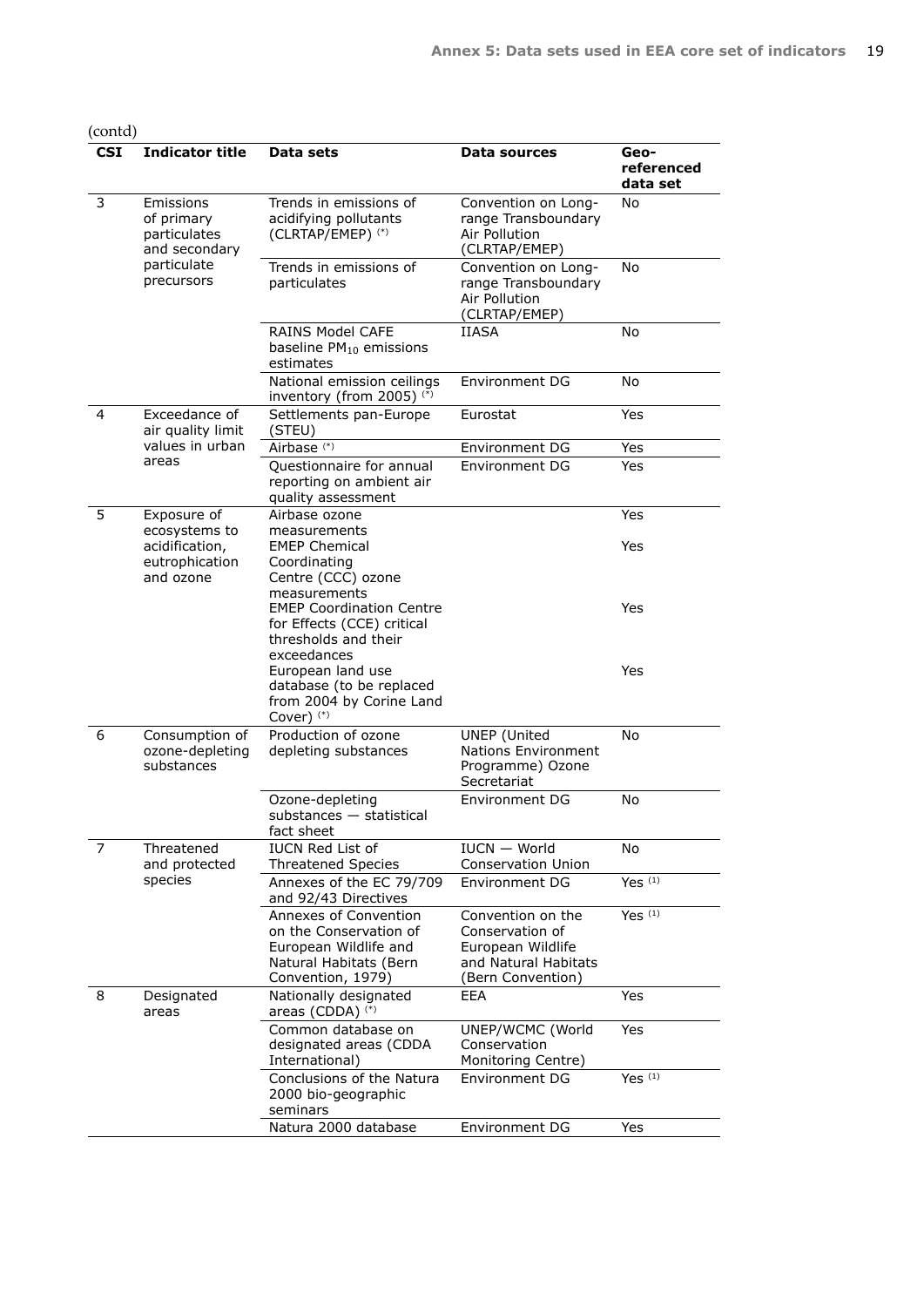| <b>CSI</b> | <b>Indicator title</b>                                                                   | Data sets                                                                                                                           | Data sources                                                                                                                                      | Geo-<br>referenced<br>data set |
|------------|------------------------------------------------------------------------------------------|-------------------------------------------------------------------------------------------------------------------------------------|---------------------------------------------------------------------------------------------------------------------------------------------------|--------------------------------|
| 9          | <b>Species</b><br>diversity                                                              | Trends of bears                                                                                                                     | Large Carnivore<br>Initiative Council of<br>Europe/WWF                                                                                            | No                             |
|            |                                                                                          | Trends of wolves                                                                                                                    | Large Carnivore<br>Inititative Council of<br>Europe/WWF                                                                                           | <b>No</b>                      |
|            |                                                                                          | Trends of farmland birds                                                                                                            | European<br><b>Bird Census</b><br>Council, BirdLife<br>International;<br>Royal Society for the<br>Protection of Birds                             | No                             |
|            |                                                                                          | Trends of woodland, park<br>and garden birds                                                                                        | European<br><b>Bird Census</b><br>Council, BirdLife<br>International;<br>Royal Society for the<br>Protection of Birds                             | No                             |
|            |                                                                                          | Trends of butterflies                                                                                                               | The Dutch Butterfly<br>Conservation                                                                                                               | No                             |
| 10         | Greenhouse gas<br>emissions and<br>removals                                              | Trends in emissions of<br>greenhouse gases (EEA<br>sector classification<br>and IPCC sector<br>classification) <sup>(*)</sup>       | United Nations<br>Framework<br>Convention on<br>Climate Change<br>(UNFCCC);<br>Environment DG                                                     | No                             |
| 11         | Projections of                                                                           | National communications                                                                                                             | <b>UNFCCC</b>                                                                                                                                     | No                             |
|            | greenhouse gas<br>emissions and<br>removals and<br>policies and<br>measures              | National projections,<br>policies and measures                                                                                      | <b>Environment DG</b>                                                                                                                             | No                             |
| 12         | Global and<br>European<br>temperature<br>Atmospheric<br>greenhouse gas<br>concentrations | Global average monthly<br>and annual temperature                                                                                    | Climatic Research<br>Unit (CRU) University<br>of East Anglia, UK                                                                                  | <b>Yes</b>                     |
|            |                                                                                          | European average annual<br>and monthly temperature,<br>Based on CruTempV2<br>(CRU, KNMI)                                            | KNMI (Netherlands<br>Meteorological<br>Institute)                                                                                                 | Yes                            |
|            |                                                                                          | Trends in annual, summer<br>and winter temperature<br>station data in Europe                                                        | KNMI (Netherlands<br>Meteorological<br>Institute)                                                                                                 | Yes                            |
| 13         |                                                                                          | Trends in the frequency of<br>summer days ( $> 25$ °C)<br>and cold, and heat wave<br>occurrence, based on<br>station data in Europe | KNMI (Netherlands<br>Meteorological<br>Institute)                                                                                                 | Yes                            |
|            |                                                                                          | $CO2$ concentrations                                                                                                                | SIO (Scripps<br>Institution of<br>Oceanography)                                                                                                   | Yes                            |
|            |                                                                                          | $CH4$ and $N2O$<br>concentrations                                                                                                   | Atmospheric<br>lifetime experiment<br>(ALE), the global<br>atmospheric gases<br>experiment (GAGE),<br>and the present<br>advanced GAGE<br>(AGAGE) | Yes                            |
|            |                                                                                          | HFC-134a and SF6<br>concentrations                                                                                                  | NOAA/CMDL/HATS<br>(National Oceanic<br>and Atmospheric<br>Administration/<br><b>Climate Monitoring</b><br>and Diagnostics<br>Laboratory           | Yes                            |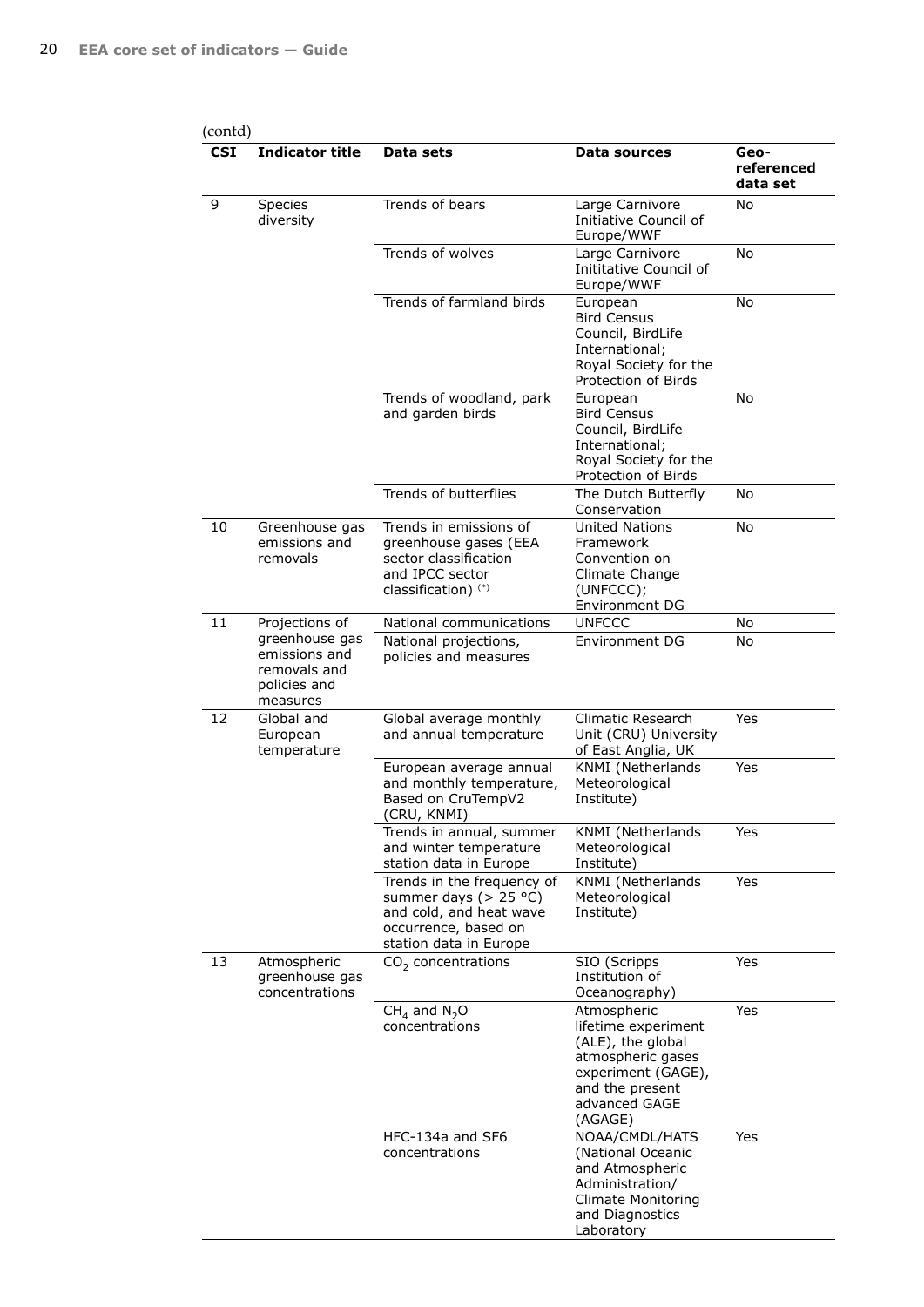| onta |  |
|------|--|
|      |  |

| <b>CSI</b> | <b>Indicator title</b>                                        | Data sets                                                                                            | Data sources                                                                                                                                                                 | Geo-<br>referenced<br>data set |
|------------|---------------------------------------------------------------|------------------------------------------------------------------------------------------------------|------------------------------------------------------------------------------------------------------------------------------------------------------------------------------|--------------------------------|
| 14         | Land take                                                     | Land use by main<br>category                                                                         | Eurostat                                                                                                                                                                     | No                             |
|            |                                                               | CLC2000, CLC change<br>database <sup>(*)</sup>                                                       | <b>EEA</b>                                                                                                                                                                   | Yes                            |
| 15         | Progress in<br>management of<br>contaminated<br>sites         | Soil contamination (*)                                                                               | <b>EEA</b>                                                                                                                                                                   | No                             |
| 16         | Municipal waste<br>generation                                 | Population: total, urban<br>and rural                                                                | World Bank                                                                                                                                                                   | No                             |
|            |                                                               | Wastebase - Municipal<br>waste                                                                       | Eurostat;<br><b>OECD</b>                                                                                                                                                     | No                             |
| 17         | Generation<br>and recycling<br>of packaging                   | Packaging waste<br>generation and treatment<br>in EU                                                 | Environment DG                                                                                                                                                               | No                             |
|            | waste                                                         | Gross domestic product at<br>market prices (Eurostat)                                                | Eurostat                                                                                                                                                                     | No                             |
|            |                                                               | Population: total, urban<br>and rural                                                                | World Bank                                                                                                                                                                   | No                             |
| 18         | Use of<br>freshwater<br>resources                             | Annual water abstraction<br>by source and by sector                                                  | Eurostat                                                                                                                                                                     | No                             |
|            |                                                               | Irrigated area                                                                                       | Food and Agriculture<br>Organisation (FAO)                                                                                                                                   | No                             |
|            |                                                               | Population: total, urban<br>and rural                                                                | World Bank                                                                                                                                                                   | No                             |
| 19         | Oxygen-<br>consuming<br>substances in<br>rivers               | Waterbase - Rivers (*)                                                                               | <b>EEA</b>                                                                                                                                                                   | Yes                            |
| 20         | Nutrients in<br>freshwater                                    | Waterbase $-$<br>Groundwater                                                                         | <b>EEA</b>                                                                                                                                                                   | Yes                            |
|            |                                                               | Waterbase - Lakes (*)                                                                                | <b>EEA</b>                                                                                                                                                                   | Yes                            |
|            |                                                               | Waterbase - Rivers <sup>(*)</sup>                                                                    | <b>EEA</b>                                                                                                                                                                   | Yes                            |
| 21         | Nutrients in<br>transitional,<br>coastal and<br>marine waters | Waterbase - Transitional,<br>coastal and marine<br>waters $(*)$                                      | EEA;<br><b>ICES</b> (International<br>Council for the<br>Exploration of the<br>Seas);<br><b>Black Sea</b><br>Environmental<br>Programme<br>(OceanBase Version<br>2.02 TU-BS) | Yes                            |
|            |                                                               | Euromaps on CD-ROM.<br>Digital Map Data, Version<br>1.0                                              | Bartholomew Digital<br>Data. Harper Collins<br>Publishers, London,<br>UK                                                                                                     | Yes                            |
| 22         | Bathing water<br>quality                                      | Compliance to the bathing<br>water quality directive<br>76/160/EEC: coastal and<br>fresh water zones | <b>Environment DG</b>                                                                                                                                                        | No                             |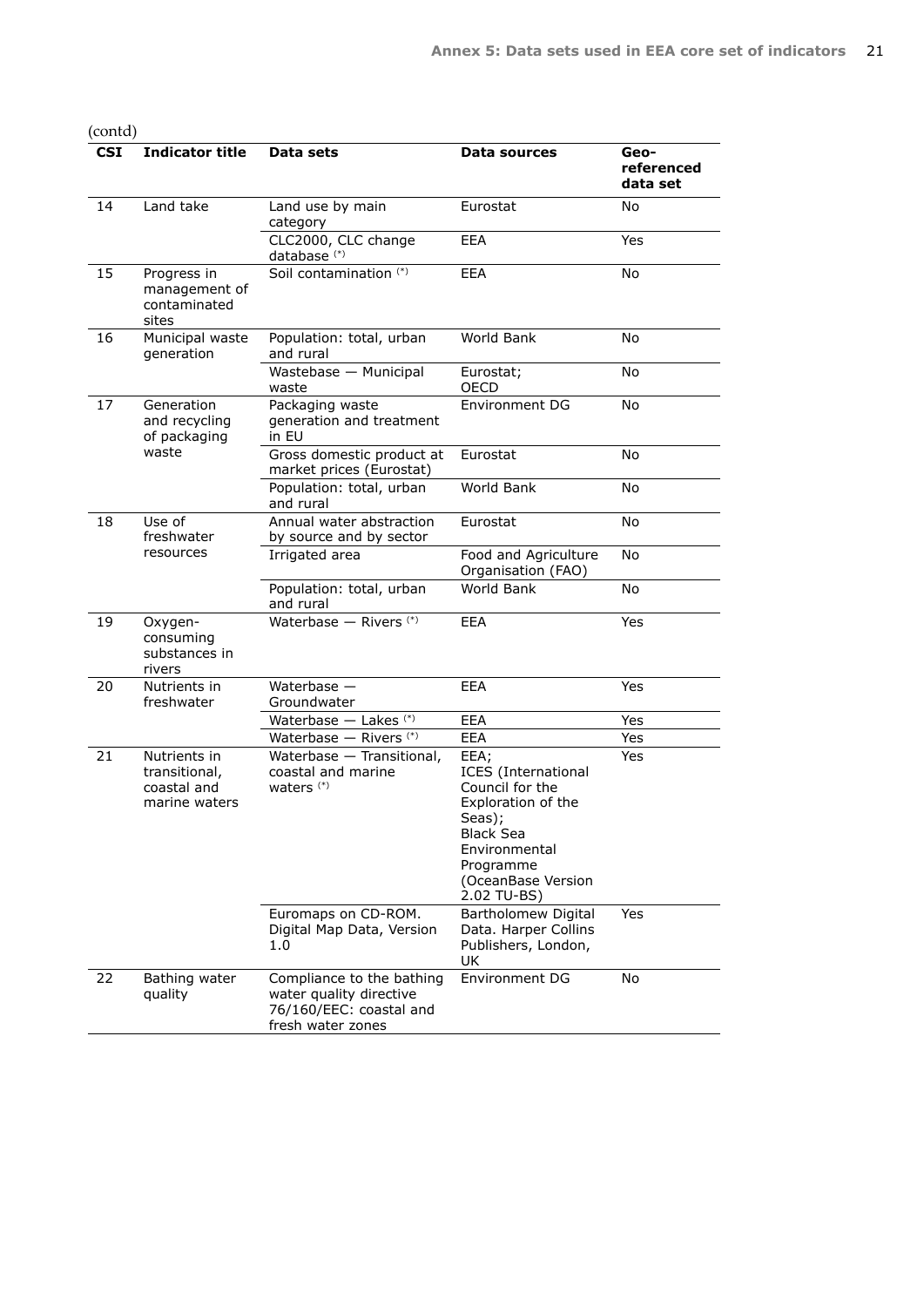| <b>CSI</b> | <b>Indicator title</b>                                          | Data sets                                                                                                                                     | Data sources                                                                                                                                                                 | Geo-<br>referenced<br>data set |
|------------|-----------------------------------------------------------------|-----------------------------------------------------------------------------------------------------------------------------------------------|------------------------------------------------------------------------------------------------------------------------------------------------------------------------------|--------------------------------|
| 23         | Chlorophyll in<br>transitional,<br>coastal and<br>marine waters | Waterbase - Transitional,<br>coastal and marine<br>waters $(*)$                                                                               | EEA;<br><b>ICES</b> (International<br>Council for the<br>Exploration of the<br>Seas);<br><b>Black Sea</b><br>Environmental<br>Programme<br>(OceanBase Version<br>2.02 TU-BS) | Yes                            |
|            |                                                                 | Euromaps on CD-ROM.<br>Digital Map Data, Version<br>1.0                                                                                       | Bartholomew Digital<br>Data, Harper Collins<br>Publishers, London,<br><b>UK</b>                                                                                              | Yes                            |
| 24         | Urban<br>wastewater<br>treatment                                | National population<br>connected to wastewater<br>treatment plants                                                                            | Eurostat                                                                                                                                                                     | No                             |
|            |                                                                 | National programmes<br>for urban wastewater<br>treatment                                                                                      | Environment DG                                                                                                                                                               | No                             |
| 25         | Gross nutrient<br>balance                                       | Nitrogen balances                                                                                                                             | Eurostat                                                                                                                                                                     | Yes $(2)$                      |
| 26         | Area under<br>organic farming                                   | Certified and policy-<br>supported organic and in-<br>conversion land area                                                                    | Organic Centre Wales                                                                                                                                                         | <b>No</b>                      |
|            |                                                                 | Land use, utilised<br>agricultural area (UAA)                                                                                                 | Eurostat                                                                                                                                                                     | No                             |
| 27         | Final energy<br>consumption                                     | Supply, transformation,<br>$consumption - all$<br>products — annual data                                                                      | Eurostat;<br><b>International Energy</b><br>Agency (IEA)                                                                                                                     | <b>No</b>                      |
| 28         | Total energy<br>intensity                                       | Energy intensity of the<br>economy                                                                                                            | Eurostat                                                                                                                                                                     | No                             |
|            |                                                                 | Gross inland consumption<br>of energy (Supply,<br>transformation,<br>consumption - all<br>products - annual data)                             | Eurostat                                                                                                                                                                     | No                             |
|            |                                                                 | Gross domestic product at<br>(1995) market prices                                                                                             | Eurostat                                                                                                                                                                     | No                             |
| 29         | Total energy<br>consumption                                     | Supply, transformation,<br>consumption - all<br>products - annual data                                                                        | Eurostat;<br><b>International Energy</b><br>Agency (IEA)                                                                                                                     | No                             |
|            |                                                                 | Supply, transformation,<br>consumption - solid fuels<br>— annual data                                                                         | Eurostat;<br><b>International Energy</b><br>Agency (IEA)                                                                                                                     | No                             |
|            |                                                                 | Supply, transformation,<br>$consumption - oil -$<br>annual data                                                                               | Eurostat;<br><b>International Energy</b><br>Agency (IEA)                                                                                                                     | No                             |
|            |                                                                 | Supply, transformation,<br>$consumption - gas$<br>— annual data                                                                               | Eurostat;<br><b>International Energy</b><br>Agency (IEA)                                                                                                                     | No                             |
|            |                                                                 | Supply, transformation -<br>$nuclear$ energy $-$ annual<br>data                                                                               | Eurostat;<br><b>International Energy</b><br>Agency (IEA)                                                                                                                     | No                             |
|            |                                                                 | Supply, transformation,<br>$consumption$ –<br>renewables and wastes<br>(total, solar heat,<br>biomass, geothermal,<br>wastes) $-$ annual data | Eurostat;<br><b>International Energy</b><br>Agency (IEA)                                                                                                                     | No                             |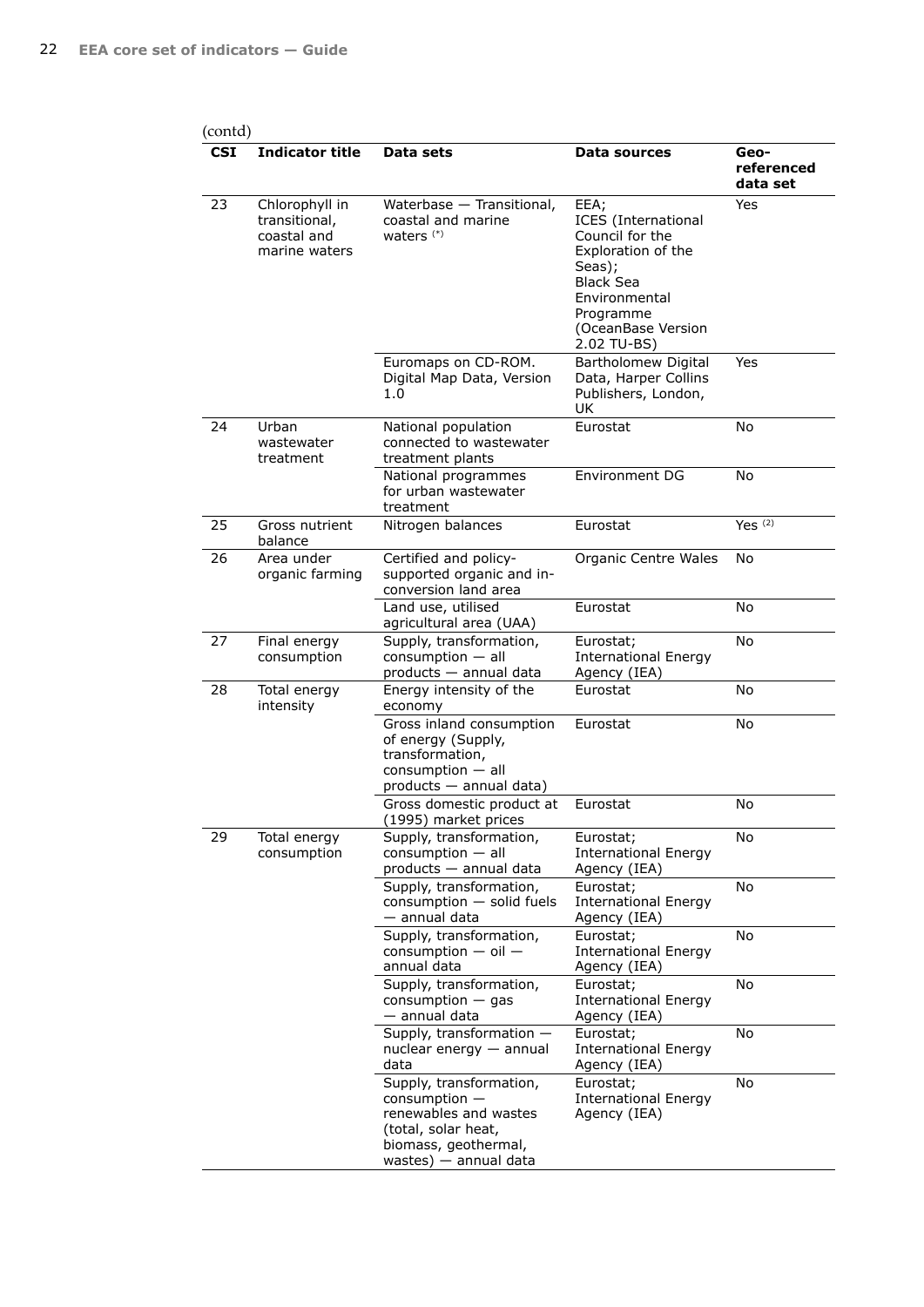| <b>CSI</b> | <b>Indicator title</b>             | Data sets                                                                                                                                                                                                                 | Data sources                                                                                                                                              | Geo-<br>referenced<br>data set                           |    |
|------------|------------------------------------|---------------------------------------------------------------------------------------------------------------------------------------------------------------------------------------------------------------------------|-----------------------------------------------------------------------------------------------------------------------------------------------------------|----------------------------------------------------------|----|
| 30         | Renewable<br>energy<br>consumption | Supply, transformation,<br>$consumption - all$<br>products - annual data<br>Supply, transformation,<br>$consumption -$<br>renewables and wastes<br>(total, solar heat,<br>biomass, geothermal,<br>wastes) $-$ annual data | Eurostat;<br><b>International Energy</b><br>Agency (IEA)<br>Eurostat;<br><b>International Energy</b><br>Agency (IEA)                                      | No<br>No                                                 |    |
|            |                                    | Supply, transformation,<br>consumption -<br>renewables (hydro, wind,<br>photovoltaic) - annual<br>data                                                                                                                    | Eurostat;<br><b>International Energy</b><br>Agency (IEA)                                                                                                  | No                                                       |    |
|            |                                    | Supply, transformation,<br>$consumption -$<br>renewables (biofuels)<br>— annual data                                                                                                                                      | Eurostat;<br><b>International Energy</b><br>Agency (IEA)                                                                                                  | No                                                       |    |
| 31         | Renewable<br>electricity           | Share of renewable<br>energy (including<br>indicative targets)                                                                                                                                                            | Environment DG;<br>Eurostat;<br><b>International Energy</b><br>Agency (IEA)                                                                               | No                                                       |    |
|            |                                    | Primary production of<br>hydro power<br>(Supply, transformation,<br>$consumption -$<br>renewables (hydro, wind,<br>photovoltaic) — annual<br>data)                                                                        | Eurostat;<br><b>International Energy</b><br>Agency (IEA)                                                                                                  | No                                                       |    |
|            |                                    | Primary production of<br>wind energy<br>(Supply, transformation,<br>$consumption -$<br>renewables (hydro, wind,<br>photovoltaic) — annual<br>data)                                                                        | Eurostat;<br><b>International Energy</b><br>Agency (IEA)                                                                                                  | No                                                       |    |
|            |                                    |                                                                                                                                                                                                                           | Primary production of<br>photovoltaic power<br>(Supply, transformation,<br>$consumption -$<br>renewables (hydro, wind,<br>photovoltaic) — annual<br>data) | Eurostat;<br><b>International Energy</b><br>Agency (IEA) | No |
|            |                                    |                                                                                                                                                                                                                           | Gross electricity<br>generation - Geothermal<br>power plants<br>(Supply, transformation,<br>consumption - electricity<br>— annual data)                   | Eurostat;<br><b>International Energy</b><br>Agency (IEA) | No |
|            |                                    | Gross electricity<br>generation - Biomass-<br>fired power stations<br>(Supply, transformation,<br>$consumption - electricity$<br>— annual data)                                                                           | Eurostat;<br><b>International Energy</b><br>Agency (IEA)                                                                                                  | No                                                       |    |
|            |                                    | Total gross electricity<br>generation<br>(Supply, transformation,<br>consumption - electricity<br>— annual data)                                                                                                          | Eurostat;<br><b>International Energy</b><br>Agency (IEA)                                                                                                  | No                                                       |    |
|            |                                    | Gross inland consumption<br>of electricity<br>(Supply, transformation,<br>consumption - electricity<br>— annual data)                                                                                                     | Eurostat;<br><b>International Energy</b><br>Agency (IEA)                                                                                                  | No                                                       |    |

## (contd)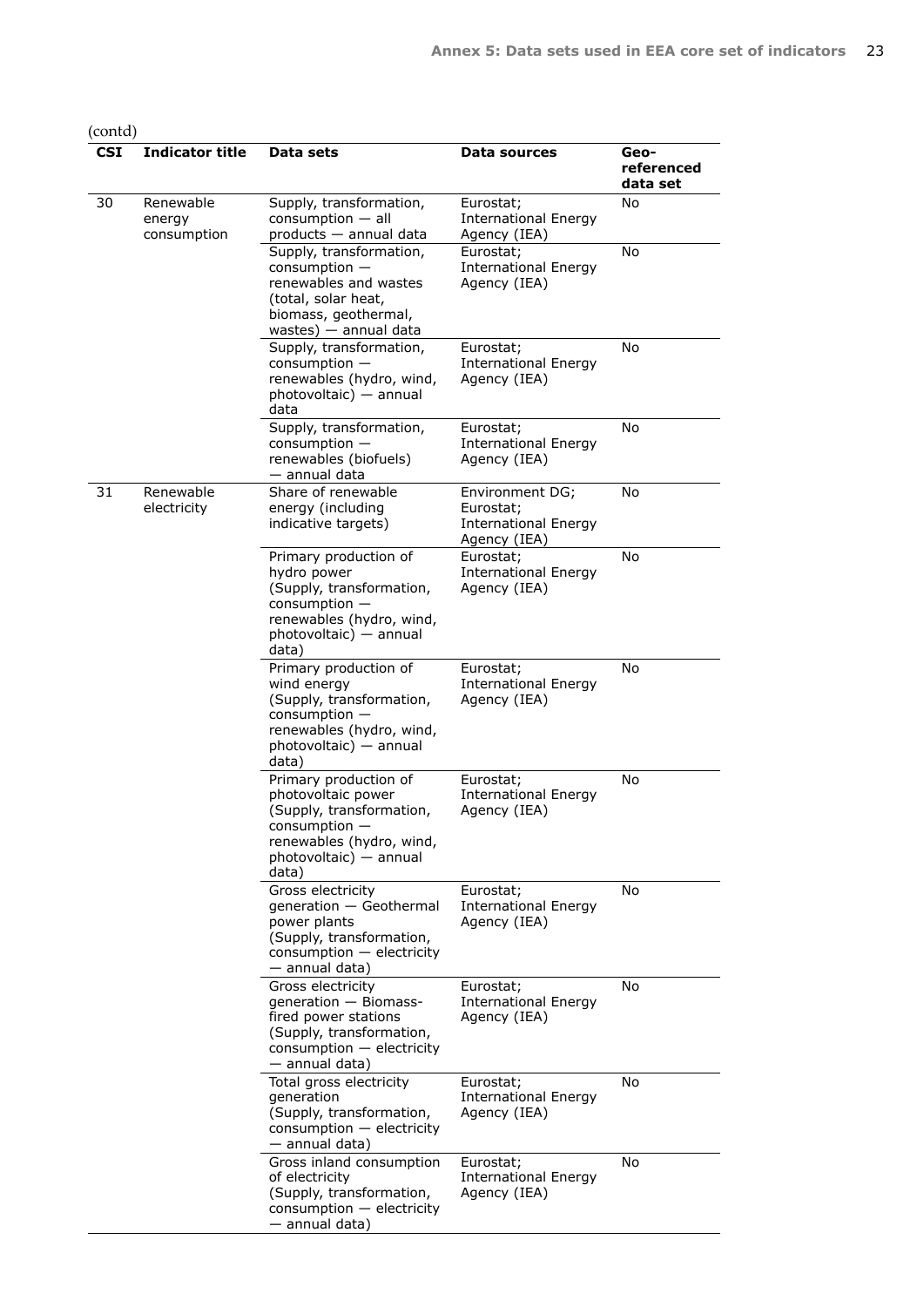| (contd)    |                                            |                                                                                                                                                           |                                                                                 |                                |
|------------|--------------------------------------------|-----------------------------------------------------------------------------------------------------------------------------------------------------------|---------------------------------------------------------------------------------|--------------------------------|
| <b>CSI</b> | <b>Indicator title</b>                     | Data sets                                                                                                                                                 | Data sources                                                                    | Geo-<br>referenced<br>data set |
| 32         | Status of<br>marine fish<br>stocks         | <b>ICES Advisory Committee</b><br>on Fishery Management<br>(ACFM) Reports                                                                                 | <b>ICES</b> (International<br>Council for the<br>Exploration of the<br>Seas)    | Yes $(3)$                      |
|            |                                            | <b>General Fisheries</b><br>Commission for the<br>Mediterranean (GFCM)<br>Sub-Committee on Stock<br>Assessment (SCSA)<br>reports                          | Food and Agriculture<br>Organisation (FAO)                                      | Yes $(3)$                      |
|            |                                            | <b>International Commission</b><br>for the Conservation of<br>Atlantic Tuna (ICCAT)<br>Standing Committee on<br>Research and Statistics<br>(SCRS) reports | International<br>Commission for the<br>Conservation of<br>Atlantic Tuna (ICCAT) | Yes $(3)$                      |
|            |                                            | <b>ICES Fishing areas</b>                                                                                                                                 | ICES                                                                            | Yes                            |
|            |                                            | GFCM management units                                                                                                                                     | Food and Agriculture<br>Organisation (FAO)                                      | Yes                            |
| 33         | Aquaculture<br>production                  | Aquaculture production:<br>quantities 1950-                                                                                                               | Food and Agriculture<br>Organisation (FAO)                                      | Yes $(3)$                      |
|            |                                            | Aquaculture production<br>- Quantities (tonnes live<br>weight)                                                                                            | Eurostat                                                                        | Yes $(3)$                      |
|            |                                            | Gross aquaculture<br>production                                                                                                                           | <b>OSPAR</b>                                                                    |                                |
|            |                                            | Total nutrient loads                                                                                                                                      | Helcom                                                                          |                                |
|            |                                            | Fishing areas                                                                                                                                             |                                                                                 | Yes                            |
|            |                                            | Length of coastline                                                                                                                                       |                                                                                 |                                |
| 34         | Fishing fleet                              | Fishing fleet                                                                                                                                             | Eurostat                                                                        | No                             |
|            | capacity                                   | FAO Bulletin of Fishery<br>Statistics                                                                                                                     | Food and Agriculture<br>Organisation (FAO)                                      | No                             |
|            |                                            | Fishing fleet (no formal<br>title)                                                                                                                        | <b>Fisheries DG</b>                                                             | No                             |
| 35         | Passenger<br>transport                     | Volume of passenger<br>transport relative to GDP                                                                                                          | Eurostat                                                                        | No                             |
|            | demand                                     | Modal split of passenger<br>transport                                                                                                                     | Eurostat                                                                        | No                             |
|            |                                            | Passenger-kilometre                                                                                                                                       | <b>International Civil</b><br><b>Aviation Organisation</b><br>(ICAO)            | No                             |
|            |                                            | Final energy consumption<br>of the air transport sector                                                                                                   | Eurostat                                                                        | No                             |
| 36         | Freight<br>transport                       | Volume of freight<br>transport relative to GDP                                                                                                            | Eurostat                                                                        | No                             |
|            | demand                                     | Modal split of freight<br>transport                                                                                                                       | Eurostat                                                                        | No                             |
| 37         | Use of cleaner<br>and alternative<br>fuels | Supply, transformation,<br>$consumption - gas$<br>- annual data                                                                                           | Eurostat                                                                        | No                             |
|            |                                            | Supply, transformation,<br>consumption $-$ oil $-$<br>annual data                                                                                         | Eurostat                                                                        | No                             |
|            |                                            | Supply, transformation,<br>$consumption -$<br>renewables (biofuels)<br>— annual data                                                                      | Eurostat                                                                        | No                             |
|            |                                            | EU fuels sales by fuel type                                                                                                                               | Environment DG                                                                  | No                             |

 $1$  Georeferenced by biogeographical region.

<sup>2</sup> Georeferenced by NUTS level 2.

<sup>3</sup> Georeferenced by fishing area.

**Note:** \* Data set supported by Eionet priority data flow.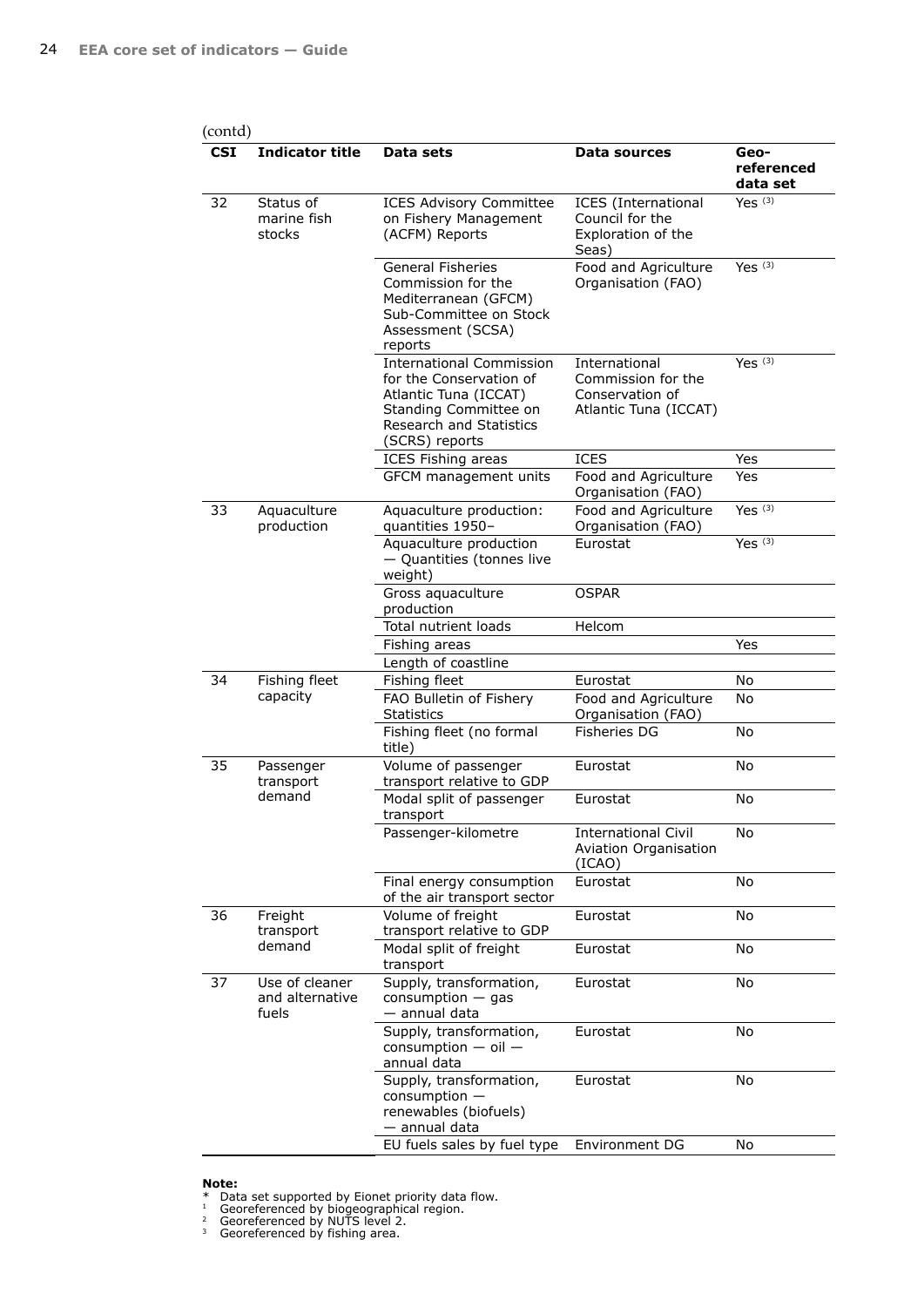# <span id="page-24-0"></span>**Annex 6: EEA core set indicators linkages to other international indicators**

## **International environmental indicator sets**

## **Overview, 2004**

The following table lists a brief description of international indicator activities. The OECD has been one of the main actors in relation to development of environmental and sector indicators over the past 15 years. The EU activities in relation to indicators started in the mid-1990s with a Eurostat project on pressure indices. The development of indicators at an EU level has been speeded up after the European Council in Cardiff in summer 1998 together with activities in relation to integration of environmental concerns in relation to environmental policies.

| International indicator sets and brief summary description                                                                                                                                                                                                                                                                                                                                                                                                                                                                                                                                                                                                                                                                                                                                                                                                                                                                              | <b>Abbreviation</b> |
|-----------------------------------------------------------------------------------------------------------------------------------------------------------------------------------------------------------------------------------------------------------------------------------------------------------------------------------------------------------------------------------------------------------------------------------------------------------------------------------------------------------------------------------------------------------------------------------------------------------------------------------------------------------------------------------------------------------------------------------------------------------------------------------------------------------------------------------------------------------------------------------------------------------------------------------------|---------------------|
| CEC structural indicators: http://epp.eurostat.cec.eu.int/portal/page?<br>pageid=1133,1400891,1133_1402816&_dad=portal&_schema=PORTAL.<br>An annual synthesis report (spring report) on the basis of the structural<br>indicators provide an instrument for an objective assessment of the<br>progress made towards the Lisbon objectives.<br>The 42 structural indicators cover the five domains of employment,<br>innovation and research, economic reform, social cohesion, environment<br>as well as the general economic background.                                                                                                                                                                                                                                                                                                                                                                                               | CEC SI              |
| Eurostat's sustainable development indicators (SDI) task force<br>Circa Forum: http://forum.europa.eu.int/Public/irc/dsis/susdevind/<br>information. Since 2002, Eurostat has been working on a set of<br>sustainable development indicators related to the EU sustainable<br>development strategy.                                                                                                                                                                                                                                                                                                                                                                                                                                                                                                                                                                                                                                     | <b>ESS SDI</b>      |
| Eurostat energy, transport and environment indicators: http://epp.<br>eurostat.cec.eu.int/portal/page?_pageid=1073,1135281,1073_<br>1135295&_dad=portal&_schema=PORTAL&p_product_code=KS-DK-04-<br>001 and http://epp.eurostat.cec.eu.int/cache/ITY_OFFPUB/KS-DK-04-<br>001/EN/KS-DK-04-001-EN.PDF.<br>The pocketbook entitled Energy, transport and environment indicators<br>comprises a broad set of data collected by Eurostat and the European<br>Environment Agency. The objective of this publication is to provide<br>an overview of the most relevant indicators on energy, transport and<br>the environment, with particular focus on sustainable development. It<br>presents data for the EU-25 Member States, for the EFTA countries as<br>well as for Bulgaria, Romania and Turkey.                                                                                                                                        | Eurostat ETE        |
| Eurostat 'Towards environmental pressure indicators for<br>the EU': http://epp.eurostat.cec.eu.int/portal/page?<br>pageid=1073,1135281,1073_1135295&_dad=portal&<br>schema=PORTAL&p_product_code=KS-59-04-249.<br>In 1990 and 2001, Eurostat published a set of environmental pressure<br>indicators for the EU, addressing the most important anthropogenic<br>pressures on the environment in 8-10 major policy fields. In 2003,<br>Eurostat updated and extended to cover the acceding countries, the<br>indicators in four of these policy fields, namely, air pollution, climate<br>change, resource depletion and waste, for which data are readily available<br>at Eurostat and the European Environment Agency. 2003 report in pdf:<br>http://epp.eurostat.cec.eu.int/cache/ITY_OFFPUB/KS-59-04-249/EN/<br>KS-59-04-249-EN.PDF<br>TEPI homepage at JRC including methodology sheets: http://esl.jrc.it/<br>envind/hm_me_en.htm. | EU TEPI             |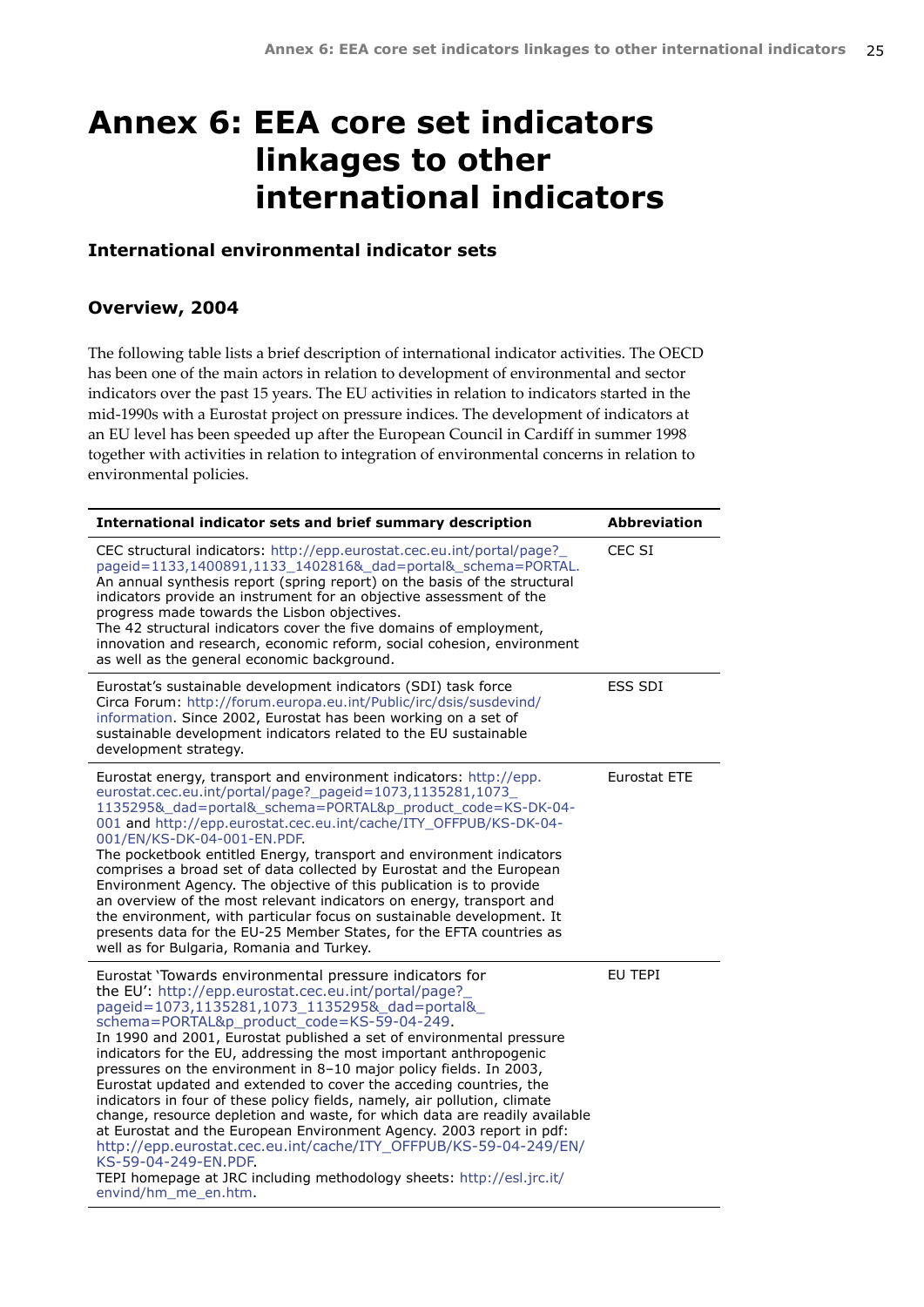| (contd)                                                                                                                                                                                                                                                                                                                                                                                                                                                                                                                                                                                                                                                                                                                                                                                                                                                                                                                                                                                                                                                                                                                                              |                                                                              |
|------------------------------------------------------------------------------------------------------------------------------------------------------------------------------------------------------------------------------------------------------------------------------------------------------------------------------------------------------------------------------------------------------------------------------------------------------------------------------------------------------------------------------------------------------------------------------------------------------------------------------------------------------------------------------------------------------------------------------------------------------------------------------------------------------------------------------------------------------------------------------------------------------------------------------------------------------------------------------------------------------------------------------------------------------------------------------------------------------------------------------------------------------|------------------------------------------------------------------------------|
| International indicator sets and brief summary description                                                                                                                                                                                                                                                                                                                                                                                                                                                                                                                                                                                                                                                                                                                                                                                                                                                                                                                                                                                                                                                                                           | <b>Abbreviation</b>                                                          |
| OECD's different sets of environmental indicators are described in OECD<br>2003: 'Environmental indicators - development, measurement and use.<br>Reference paper' (2)<br>OECD key environmental indicators (KEI)<br>OECD core environmental indicators (CEI)<br>OECD agriculture-environment indicators<br>OECD energy-environment indicators<br>OECD transport-environment indicators<br>OECD sustainable household consumption indicators                                                                                                                                                                                                                                                                                                                                                                                                                                                                                                                                                                                                                                                                                                         | OECD KEI<br>OECD CEI<br><b>OECD AGRI</b><br>OECD EEI<br>OECD TEI<br>OECD SDH |
| UN Commission on Sustainable Development (UNCSD): The 1992 Rio<br>Conference recognised the importance of indicators for decision-making<br>and Chapter 40 of Agenda 21 calls for the development of indicators of<br>sustainable development indicators.<br>In 1996, the UNCSD launched a working list of 134 SDI related to the<br>different chapter of Agenda 21 including economic, environmental, social<br>and institutional indicators (http://www.un.org/esa/sustdev/natlinfo/<br>indicators/indisd/english/english.htm). Eurostat reported in 2002 in the<br>report 'Measuring progress towards a more sustainable Europe' 59 of the<br>CSD1996 indicators for the EU-15 countries (http://epp.eurostat.cec.<br>eu.int/cache/ITY OFFPUB/KS-37-01-203/EN/KS-37-01-203-EN.PDF).<br>In 2001, the UNCSD proposed a core set consisting of 57 indicators<br>(http://www.un.org/esa/sustdev/natlinfo/indicators/isdms2001/table_<br>$4.htm$ ).                                                                                                                                                                                                    | CSD1996<br>CSD2001                                                           |
| International Atomic Energy Agency and International Energy Agency<br>2001: indicators for sustainable energy development.                                                                                                                                                                                                                                                                                                                                                                                                                                                                                                                                                                                                                                                                                                                                                                                                                                                                                                                                                                                                                           | <b>IEA SDE</b>                                                               |
| WHO Environment and Health (EH) indicators: http://www.who.dk/<br>EHindicators/Publications/20030625_1.<br>The WHO - European Centre for Environment and Health is implementing<br>a project to establish an environmental health (EH) indicator system. The<br>system is designed to serve public health monitoring and environmental<br>policies in Member States as well as to support multinational analyses.<br>The methodology developed by the WHO project provides the basis for<br>a set of core environment and health indicators for EU countries. On the<br>basis of the European Commission-sponsored WHO project 'Development<br>of environment and health indicators for the EU countries' (ECOEHIS)<br>a working group, in 2003, identified a set of environment and health<br>indicators adequate for EH monitoring in the EU covering the following<br>seven issues: air quality, noise, housing and settlement, transport<br>accidents, water and sanitation, chemical emergencies and radiation.<br>In early spring 2004, WHO started a pilot study on the feasibility of the<br>proposed 45 indicators in the EU Member States. | WHO EH                                                                       |
| Sustainability profile - European common indicators. The development<br>of a European common set of local sustainability indicators comes from<br>a joint initiative from the European Commission (Environment DG), the<br>European Environment Agency and from the expert group on the urban<br>environment. The indicator set contains 10 indicators: http://www.<br>europa.eu.int/comm/environment/urban/home_old_en.htm#Documents.                                                                                                                                                                                                                                                                                                                                                                                                                                                                                                                                                                                                                                                                                                               | ECI                                                                          |
| Convention on Biological Diversity (CBD), The 2010 biodiversity target<br>- Indicators. Eight indicators have been identified for immediate testing<br>and several requiring further development and leading to a balanced<br>set suitable for assessing progress at the global level towards the 2010<br>target, and for effectively communicating trends in biodiversity related to<br>the three objectives of the Convention.                                                                                                                                                                                                                                                                                                                                                                                                                                                                                                                                                                                                                                                                                                                     | CBD2004                                                                      |

<sup>2</sup> Available at [http://www.oecd.org/dataoecd/7/47/24993546.pdf](www.oecd.org/dataoecd/7/47/24993546.pdf).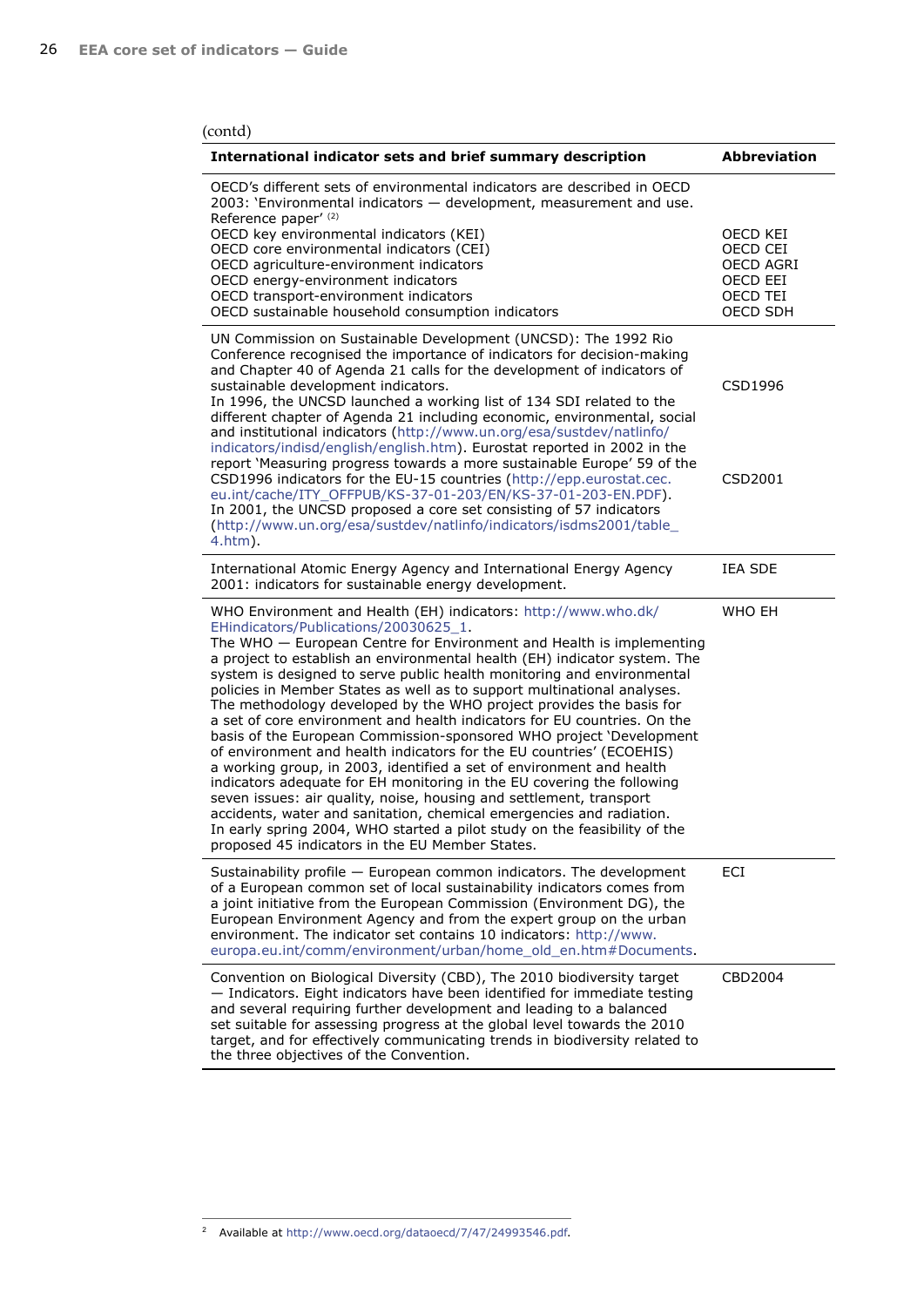## **Comparison of EEA core set of indicators with other international indicator sets**

## **Overview, 2004**

In the tables, the EEA core set indicators are compared with identical or similar indicators in indicator sets, produced by international organisations. Abbreviations for the international indicator sets can be found in the first table in this annex.

### **Air pollution, ozone layer depletion, climate change, energy and transport**

| <b>CSI</b>   | <b>Indicator title</b>                                                          | Identical or similar indicator by international<br>organisations<br>S: short-term indicator<br>M: medium-term indicator<br>L: long-term indicator                                                                                                                                                                                                                                                                                                                                                                                                                                                         |
|--------------|---------------------------------------------------------------------------------|-----------------------------------------------------------------------------------------------------------------------------------------------------------------------------------------------------------------------------------------------------------------------------------------------------------------------------------------------------------------------------------------------------------------------------------------------------------------------------------------------------------------------------------------------------------------------------------------------------------|
|              | Air pollution and<br>ozone depletion                                            | Review papers: Energy and emission indicators (3)<br>OECD 1999: Advanced air quality indicators and reporting<br>(http://www.olis.oecd.org/olis/1999doc.nsf/linkto/env-<br>epoc-ppc(99)9-final).                                                                                                                                                                                                                                                                                                                                                                                                          |
| $\mathbf{1}$ | Emissions of acidifying<br>substances                                           | Eurostat ETE: Emissions of acidifying substances (EEA)<br>ESS SDI Emissions of acidifying substances and ozone<br>precursors and GDP at constant prices<br>EU TEPI AP-1 Emissions of nitrogen oxides ( $NOx$ )<br>EU TEPI AP-3 Emissions of sulphur dioxide $(SO2)$<br>EU TEPI AP-7 Emissions of ammonia (NH <sub>3</sub> )<br>OECD KEI $SO_x$ and $NO_x$ emission intensities<br>OECD CEI Index of acidifying substances (M/L)<br>OECD CEI Emissions of $NO_x$ and $SO_x$ (S)<br>CSD1996 Emissions of sulphur oxides<br>CSD1996 Emissions on nitrogen oxides<br>WHO EH Air_P1Emissions of air pollutants |
| 2            | Emissions of ozone<br>precursors                                                | ESS SDI Emissions of acidifying substances and ozone<br>precursors and GDP at constant prices<br>EU TEPI AP-1 Emissions of nitrogen oxides ( $NOx$ )<br>EU TEPI AP-2 Emissions of non-methane volatile organic<br>compounds (NMVOCs)<br>OECD KEI $SO_x$ and $NO_x$ emission intensities<br>OECD CEI Emissions of $NO_x$ and $SO_x$ (S)<br>CSD1996 Emissions on nitrogen oxides<br>WHO EH Air_P1Emissions of air pollutants                                                                                                                                                                                |
| 3            | Emissions of primary<br>particulates and<br>secondary particulate<br>precursors | EU TEPI AP-1 Emissions of nitrogen oxides $(NOx)$<br>EU TEPI AP-3 Emissions of sulphur dioxide $(SO2)$<br>EU TEPI AP-4 Emissions of particles<br>WHO EH Air_P1Emissions of air pollutants                                                                                                                                                                                                                                                                                                                                                                                                                 |
| 4            | Exceedance of air<br>quality limit values in<br>urban areas                     | CEC SI Urban air quality<br>ESS SDI Population exposure to air pollution by particulate<br>matters<br>OECD KEI Population exposure to air pollution (M)<br>OECD CEI Concentrations of air pollutants (S)<br>OECD CEI Population exposure to air pollution (M)<br>CSD1996/CSD2001 Ambient concentrations of pollutants in<br>urban areas<br>WHO EH Air Ex1 Exposure to ambient air pollutants<br>(urban)<br>ECI A.5 Quality of local ambient air                                                                                                                                                           |

3 Boonekamp, P.G.M. 2002: *Energy and emission indicators: International inventory and assessmen*t. Report from Energy Research Centre of the Netherlands (ECN). Available at [http://www.ecn.nl/library/reports/2002e/](www.ecn.nl/library/reports/2002e/c02072.html) [c02072.html](www.ecn.nl/library/reports/2002e/c02072.html) and [http://www.ecn.nl/docs/library/report/2002/c02072.pdf](www.ecn.nl/docs/library/report/2002/c02072.pdf).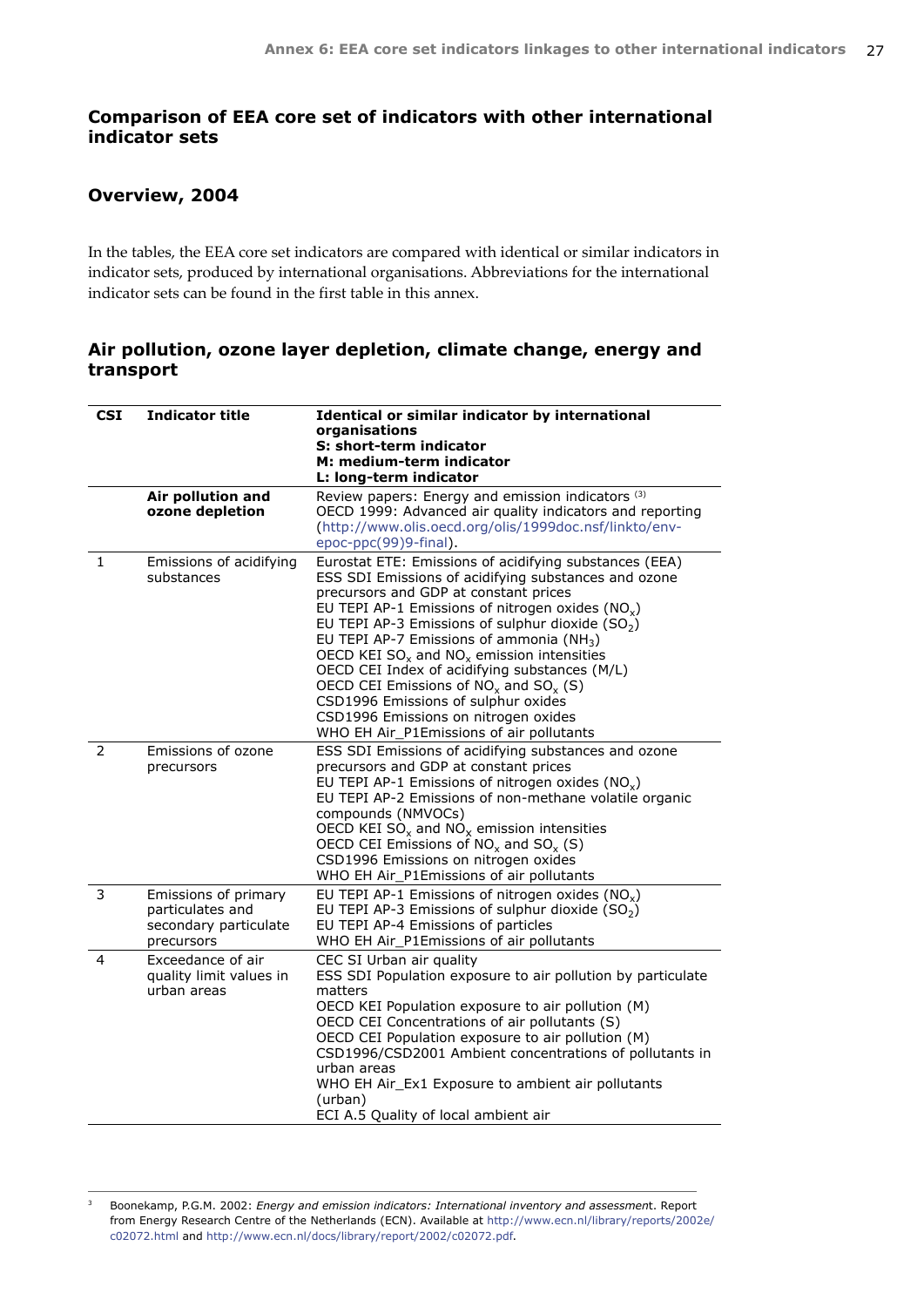| (contd)    |                                                                                            |                                                                                                                                                                                                                                                                                                                                                                                                                                                                                                                                                                                                                                               |
|------------|--------------------------------------------------------------------------------------------|-----------------------------------------------------------------------------------------------------------------------------------------------------------------------------------------------------------------------------------------------------------------------------------------------------------------------------------------------------------------------------------------------------------------------------------------------------------------------------------------------------------------------------------------------------------------------------------------------------------------------------------------------|
| <b>CSI</b> | <b>Indicator title</b>                                                                     | Identical or similar indicator by international<br>organisations                                                                                                                                                                                                                                                                                                                                                                                                                                                                                                                                                                              |
| 5          | Exposure of<br>ecosystems to<br>acidification,<br>eutrophication, and<br>ozone             | ESS SDI Exceedance of critical loads of acidifying<br>substances and N in sensitive natural areas<br>OECD CEI Concentrations in acid precipitation (S)<br>OECD CEI Exceedance of critical loads of pH in water and<br>soil (M/L)                                                                                                                                                                                                                                                                                                                                                                                                              |
| 6          | Consumption of ozone<br>depleting substances                                               | EU TEPI Indicators on emissions of ozone depleting<br>substances (halons, CFCs, etc.)<br>OECD KEI Indices of apparent consumption of ozone-<br>depleting substances (ODS)<br>OECD CEI Apparent consumption of CFCs and halons<br>OECD CEI Index of apparent consumption of ozone-<br>depleting substances (ODP) (M)<br>CSD1996/CSD2001 Consumption of ozone-depleting<br>substances                                                                                                                                                                                                                                                           |
|            | <b>Climate change</b>                                                                      | Review papers: Energy and emission indicators (3)                                                                                                                                                                                                                                                                                                                                                                                                                                                                                                                                                                                             |
| 10         | Greenhouse gas<br>emissions and<br>removals                                                | CEC SI Greenhouse gases emissions<br>Eurostat ETE: Greenhouse gases emissions (EEA)<br>Eurostat ETE: Carbon dioxide emissions by main sector<br>ESS SDI Total greenhouse gas emissions<br>ESS SDI GHG emissions by sector<br>EU TEPI CC1-CC11 Emissions of single GHG<br>OECD KEI CO <sub>2</sub> emission intensities (S)<br>OECD KEI Index of greenhouse gas emissions (M)<br>OECD CEI Emissions of CO <sub>2</sub> , CH <sub>4</sub> , N <sub>2</sub> O & CFC (S/M)<br>OECD CEI Index of greenhouse gas emissions (M)<br>CSD1996/CSD2001 Emissions of greenhouse gases (3GHG/<br>6GHG)<br>ECI Local contribution to global climatic change |
| 11         | Projections of<br>greenhouse gas<br>emissions and<br>removals and policies<br>and measures | Commissions draft decision (4) (2004) contains obligations<br>for countries to report projections on GHG emissions.                                                                                                                                                                                                                                                                                                                                                                                                                                                                                                                           |
| 12         | Global and European<br>temperature                                                         | OECD CEI Global mean temperature (S)                                                                                                                                                                                                                                                                                                                                                                                                                                                                                                                                                                                                          |
| 13         | Atmospheric<br>greenhouse gas<br>concentrations                                            | OECD CEI Atmospheric concentrations of greenhouse gases<br>(S)                                                                                                                                                                                                                                                                                                                                                                                                                                                                                                                                                                                |
|            | <b>Energy</b>                                                                              | Review papers: Energy and emission indicators (3)<br>CEC 2001: Energy and environment indicators<br>IAEA and IEA 2001 (5): Indicators for sustainable energy<br>development                                                                                                                                                                                                                                                                                                                                                                                                                                                                   |
| 27         | Final energy<br>consumption<br>(by sector)                                                 | Eurostat ETE Final enery consumption, by sector<br>ESS SDI Final energy consumption by sector<br>OECD EEI - Total final consumption by sector<br>IEA SDE Energy intensity by sector                                                                                                                                                                                                                                                                                                                                                                                                                                                           |
| 28         | Total energy intensity                                                                     | CEC SI Energy intensity of the economy<br>Eurostat ETE Energy intensity<br>ESS SDI Energy intensity of the economy<br>OECD KEI Intensity of energy use/Energy efficiency index<br>OECD CEI Energy intensity (total primary energy supply<br>per unit of GDP or per capita) (S)<br>OECD EEI Total final consumption by sector<br>CSD2001 Energy Use per unit of GDP<br>IEA SDE Energy use per unit of GDP                                                                                                                                                                                                                                      |

<sup>4</sup> Commission draft decision laying down rules implementing Decision 280/2004/EC of the European Parliament and of the Council concerning a mechanism for monitoring Community greenhouse gas emissions and for implementing the Kyoto Protocol.

<sup>5</sup> International Atomic Energy Agency and International Energy Agency report available at [http://www.iea.org/](http://www.iea.org/dbtw-wpd/textbase/papers/2001/csd-9.pdf) [dbtw-wpd/textbase/papers/2001/csd-9.pdf](http://www.iea.org/dbtw-wpd/textbase/papers/2001/csd-9.pdf).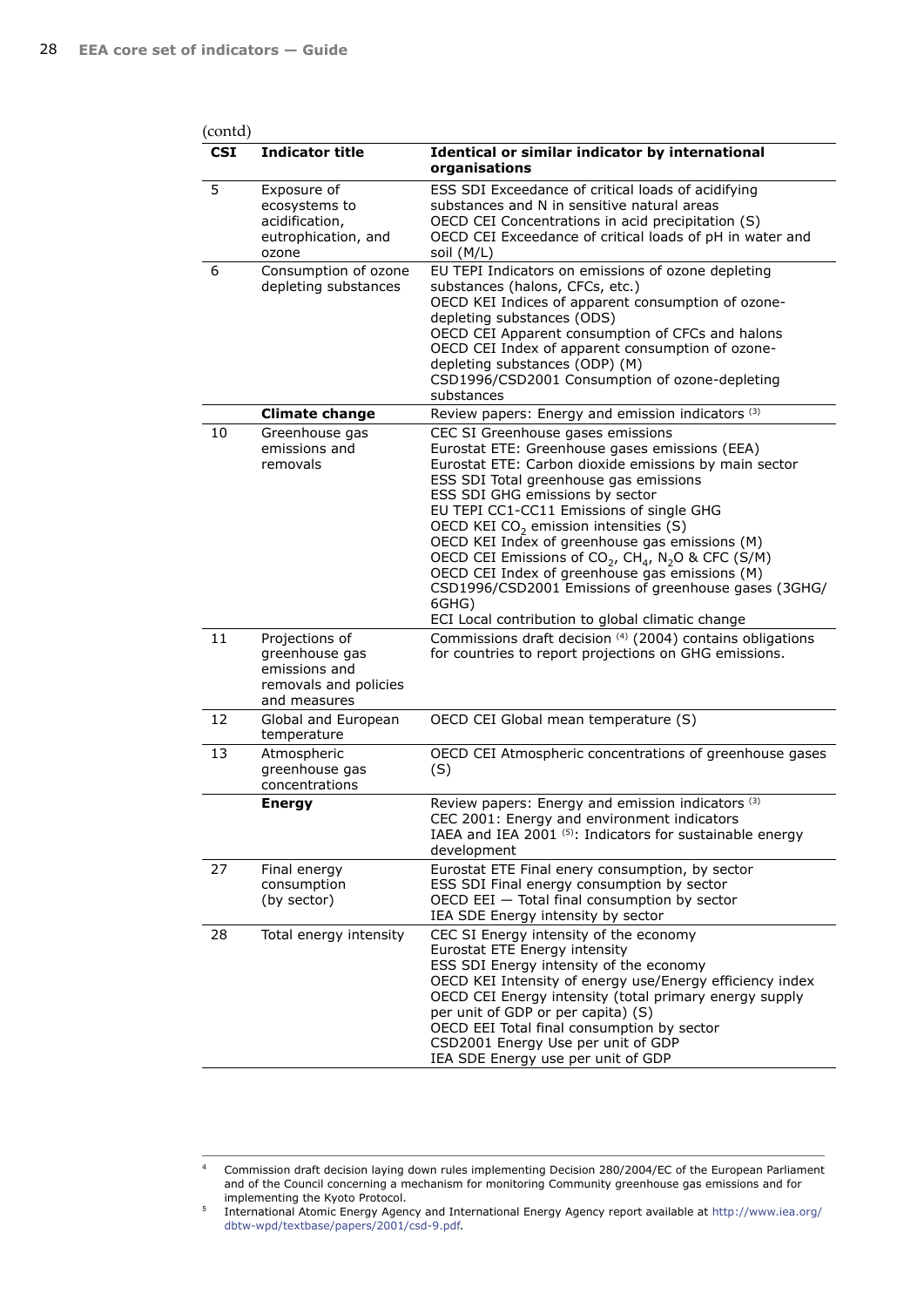(contd)

| CSI | <b>Indicator title</b>                   | Identical or similar indicator by international<br>organisations                                                                                                                                                                                                                                                                                                                                                                                                                                                                   |
|-----|------------------------------------------|------------------------------------------------------------------------------------------------------------------------------------------------------------------------------------------------------------------------------------------------------------------------------------------------------------------------------------------------------------------------------------------------------------------------------------------------------------------------------------------------------------------------------------|
| 29  | Total energy<br>consumption<br>(by fuel) | Eurostat ETE Gross inland consumption<br>ESS SDI Final energy consumption by fuel<br>OECD CEI Structure of energy supply (S)<br>OECD EEI Total primary energy supply by fuel type<br>OECD EEI Total final consumption by fuel type<br>OECD EEI Electricity generation by fuel type<br>CSD1996/CSD2001 Annual energy consumption per capita<br>IEA SDE Energy consumption per capita<br>IEA SDE Energy mix                                                                                                                          |
| 30  | Renewable energy<br>consumption          | Eurostat ETE Gross inland consumption from renewables<br>and share on total gross inland consumption<br>ESS SDI Share of renewable energy (including indicative<br>targets), by source<br>CSD2001 Share of consumption of renewable energy<br>resources                                                                                                                                                                                                                                                                            |
| 31  | Renewable electricity                    | CEC SI Share of renewable energy<br>Eurostat ETE Contribution of electricity from RES to total<br>electricity consumption<br>CSD2001 Share of consumption of renewable energy<br>resources                                                                                                                                                                                                                                                                                                                                         |
|     | <b>Transport</b>                         | Review papers: EEA transport and environment reporting<br>mechanism (TERM)                                                                                                                                                                                                                                                                                                                                                                                                                                                         |
| 35  | Passenger transport<br>demand            | CEC SI Volume of inland transport (tonne-km and<br>passenger-km) relative to GDP<br>CEC SI Modal split of transport<br>Eurostat ETE Passenger transport by rail, buses and<br>coaches, air and sea<br>ESS SDI Vehicle-km and GDP at constant price<br>ESS SDI Car share of inland passenger transport<br>OECD TEI Road traffic trends and densities (passenger,<br>qoods)<br>CSD1996/CSD2001 Distance travelled per capita by mode<br>of transport<br>WHO EH Distance travelled<br>ECI Local mobility and passenger transportation |
| 36  | Freight transport<br>demand              | CEC SI Volume of inland transport (tonne-km and<br>passenger-km) relative to GDP<br>CEC SI Modal split of transport<br>Eurostat ETE Volume of freight transport<br>ESS SDI Road share of inland freight transport<br>ESS SDI Volume of freight transport and GDP at constant<br>price<br>OECD CEI Road traffic volumes<br>OECD TEI Freight transport trends by mode                                                                                                                                                                |
| 37  | Use of cleaner and<br>alternative fuels  | ESS SDI Consumption of biofuels, as a % of total fuel<br>consumption in transport<br>OECD CEI/TEI Consumption of road fuels                                                                                                                                                                                                                                                                                                                                                                                                        |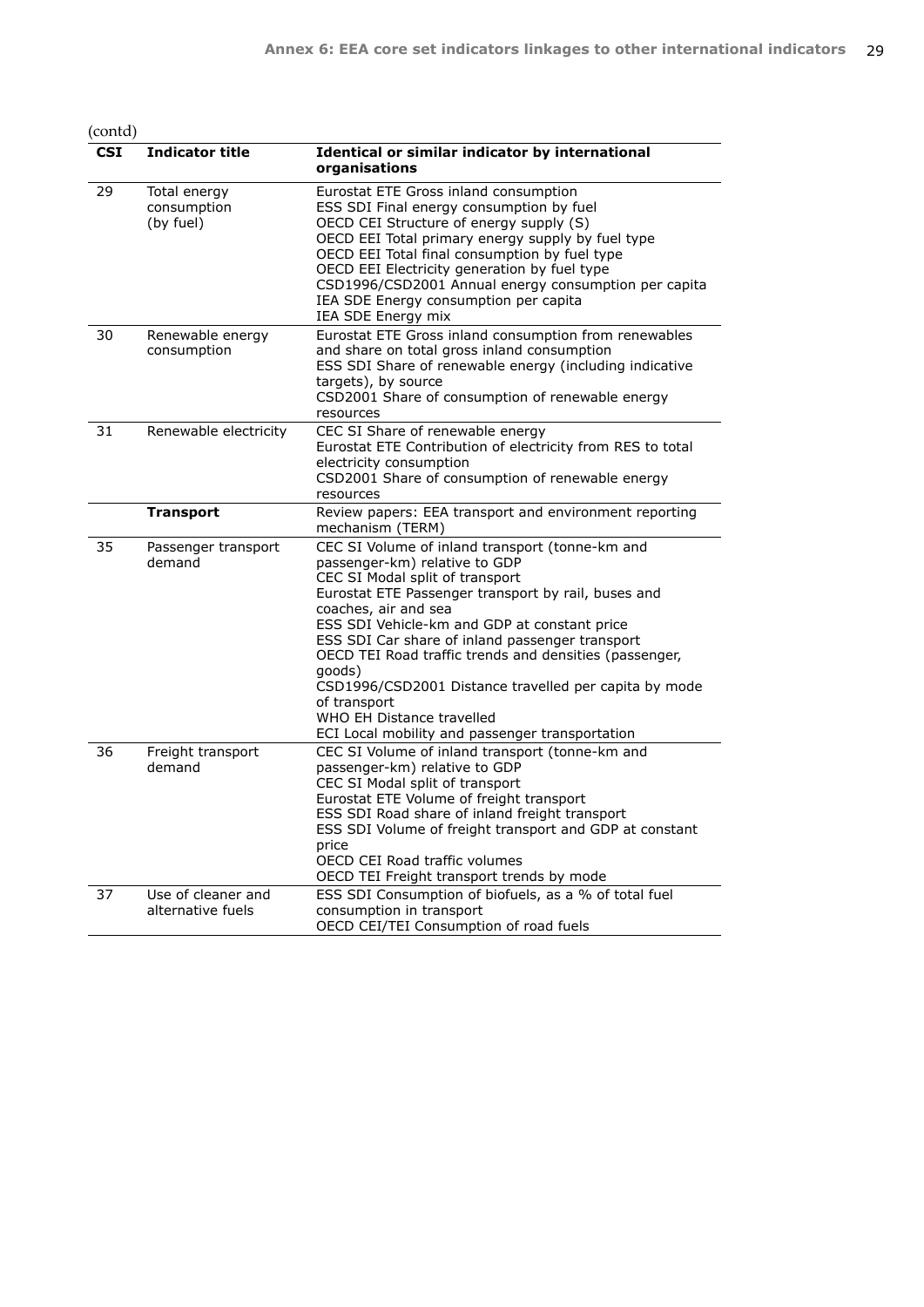| (contd)    |                                                   |                                                                                                                                                                                                                                                                                                                                                                                                                                                                                                                                                                          |  |
|------------|---------------------------------------------------|--------------------------------------------------------------------------------------------------------------------------------------------------------------------------------------------------------------------------------------------------------------------------------------------------------------------------------------------------------------------------------------------------------------------------------------------------------------------------------------------------------------------------------------------------------------------------|--|
| <b>CSI</b> | <b>Indicator title</b>                            | Identical or similar indicator by international<br>organisations                                                                                                                                                                                                                                                                                                                                                                                                                                                                                                         |  |
|            | Waste                                             | Review papers: EEA 2003: Assessment of information<br>related to waste and material flows $-$ a catalogue of<br>methods and tools. Technical report No 96 (6) pp. 48–52<br>reviews waste indicators                                                                                                                                                                                                                                                                                                                                                                      |  |
| 16         | Municipal waste<br>generation                     | CEC SI Municipal waste (collected, landfilled and<br>incinerated)<br>Eurostat ETE Treatment and disposal of municipal waste/<br>municipal waste collected<br>ESS SDI Generation of waste by all economic activities and<br>by households<br>ESS SDI Municipal waste collected per capita<br>ESS SDI Municipal waste treatment, by type of treatment<br>method<br>OECD KEI Municipal waste generation intensities<br>OECD CEI Generation of waste (municipal, industrial,<br>hazardous, nuclear)<br>CSD1996/CSD2001 Generation of industrial and municipal<br>solid waste |  |
| 17         | Generation and<br>recycling of packaging<br>waste | OECD CEI Recycling rates (glass & paper) (S/M)<br>OECD CEI Waste minimisation (to be further developed)<br>CSD1996/CSD2001 Rate of waste recycling and reuse                                                                                                                                                                                                                                                                                                                                                                                                             |  |

6 Available at [http://reports.eea.eu.int/technical\\_report\\_2003\\_96/en](reports.eea.eu.int/technical_report_2003_96/en).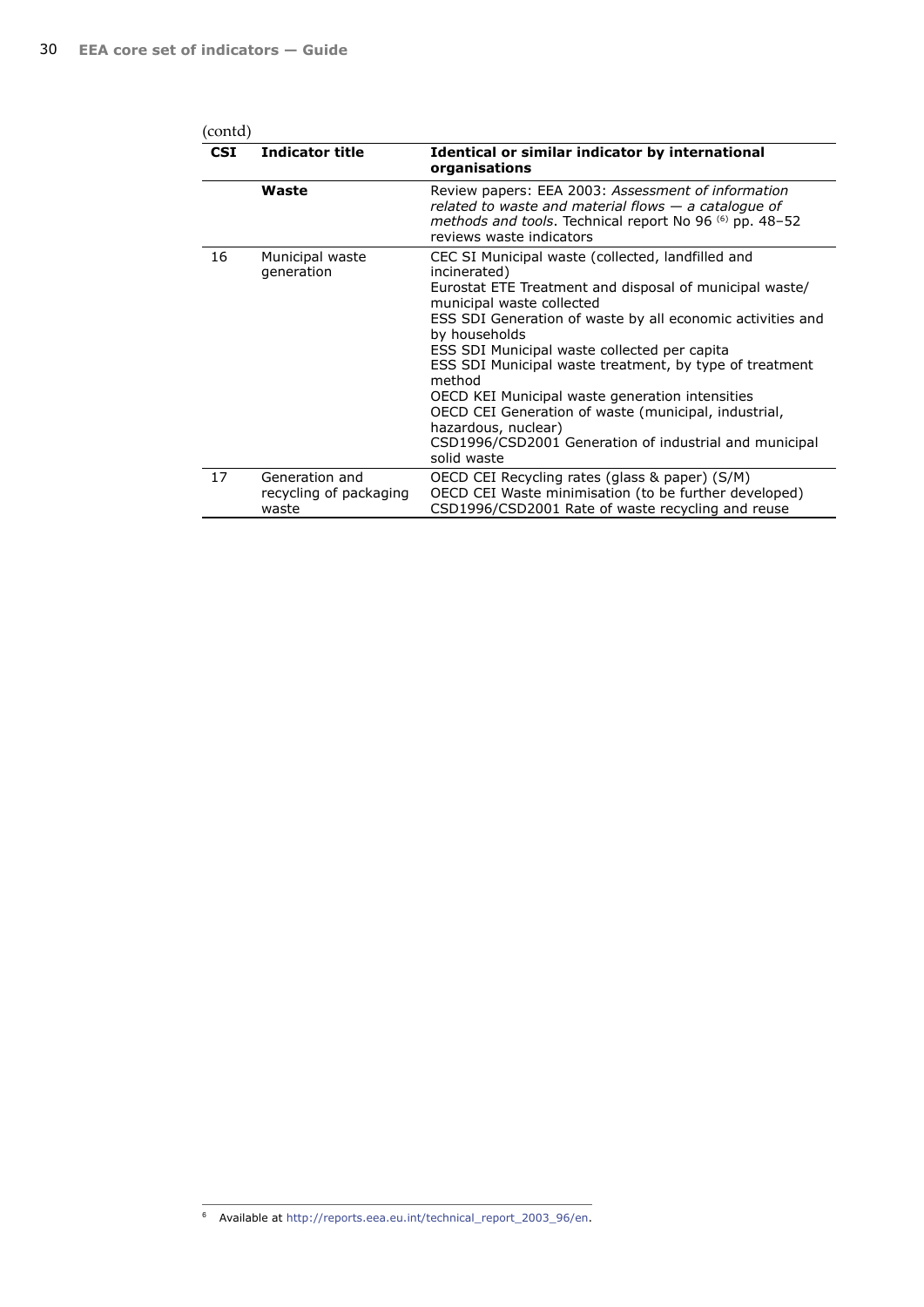## **Biodiversity and terrestrial**

| CSI | <b>Indicator title</b>                             | Identical or similar indicator by international<br>organisations                                                                                                                                                                                                                                                                                                                                                                                                                                                                                                                                                   |
|-----|----------------------------------------------------|--------------------------------------------------------------------------------------------------------------------------------------------------------------------------------------------------------------------------------------------------------------------------------------------------------------------------------------------------------------------------------------------------------------------------------------------------------------------------------------------------------------------------------------------------------------------------------------------------------------------|
|     | <b>Biodiversity</b>                                | Review papers: EEA 2004: An inventory of biodiversity<br>indicators in Europe, 2002. Technical report No 92 (7)                                                                                                                                                                                                                                                                                                                                                                                                                                                                                                    |
| 7   | Threatened and<br>protected species                | CBD2004 Change in status of threatened species (IUCN Red<br>List) (under development)<br>ESS SDI Change in status of threatened and/or protected<br>species<br>OECD KEI Threatened species<br>OECD CEI Threatened or extinct species as a share of total<br>species known<br>CSD1996 Threatened species as a percent of total native<br>species<br>CSD2001 Abundance of selected key species                                                                                                                                                                                                                       |
| 8   | Designated areas                                   | CEC SI Protection of natural resources - Areas proposed<br>under the habitats and birds directives<br>ESS SDI Sufficiency of Member States proposals for protected<br>sites under the EU habitats directive<br>CBD2004 Coverage of protected areas<br>OECD KEI Species and habitat or ecosystem diversity (M)<br>OECD KEI Area of key ecosystems (M)<br>OECD CEI Protected areas as % of national territory $-$ and<br>by type of ecosystem<br>CSD1996/CSD2001 Protected area as a percent of total area<br>CSD2001 Area of selected key ecosystems<br>ECI Protected areas as a percentage of total municipal area |
| 9   | Species diversity                                  | CBD2004 Trends in abundance and distribution of selected<br>species<br><b>ESS SDI Biodiversity Index</b><br>ESS SDI Population trends of farmland birds<br>CSD1996/CSD2001 Abundance of selected key species<br>BirdLife International birds as biodiversity indicators (8)                                                                                                                                                                                                                                                                                                                                        |
|     | <b>Terrestrial</b>                                 | Review papers: EEA 2001: Towards spatial and territorial<br>indicators using land cover data, Technical report No 59 (9)<br>EEA 2002: Assessment of data needs and data availability<br>for the development of indicators on soil contamination,<br>Technical report No 81 (10)                                                                                                                                                                                                                                                                                                                                    |
| 14  | Land take                                          | ESS SDI Land-use change (Evolution of built-up, natural and<br>agricultural land)<br>ESS SDI Growth of built-up area as a % of total land area<br>OECD CEI Habitat alteration and land conversion from natural<br>state (L) to be further developed (for example, road network<br>density, change in land cover, etc.)<br>CSD1996 Land use change; changes in land conditions<br>CSD2001 Area of urban formal and informal settlements                                                                                                                                                                             |
| 15  | Progress in<br>management of<br>contaminated sites | ESS SDI Percentage of total land area at risk of soil<br>contamination<br>OECD CEI Rehabilitated areas (M/L)<br>CSD1996 Area of land contaminated by hazardous wastes                                                                                                                                                                                                                                                                                                                                                                                                                                              |

<sup>10</sup> Available at [http://reports.eea.eu.int/technical\\_report\\_2002\\_81/en](reports.eea.eu.int/technical_report_2002_81/en).

<sup>&</sup>lt;sup>7</sup> Available at [http://reports.eea.eu.int/technical\\_report\\_2004\\_92/en/tab\\_content\\_RLR.](reports.eea.eu.int/technical_report_2004_92/en/tab_content_RLR)<br><sup>8</sup> Available at [http://www.birdlife.net/eu/pdfs/birdlife\\_indic\\_position.pdf](www.birdlife.net/eu/pdfs/birdlife_indic_position.pdf).

<sup>9</sup> Available at [http://reports.eea.eu.int/Technical\\_report\\_No\\_59/en.](reports.eea.eu.int/Technical_report_No_59/en)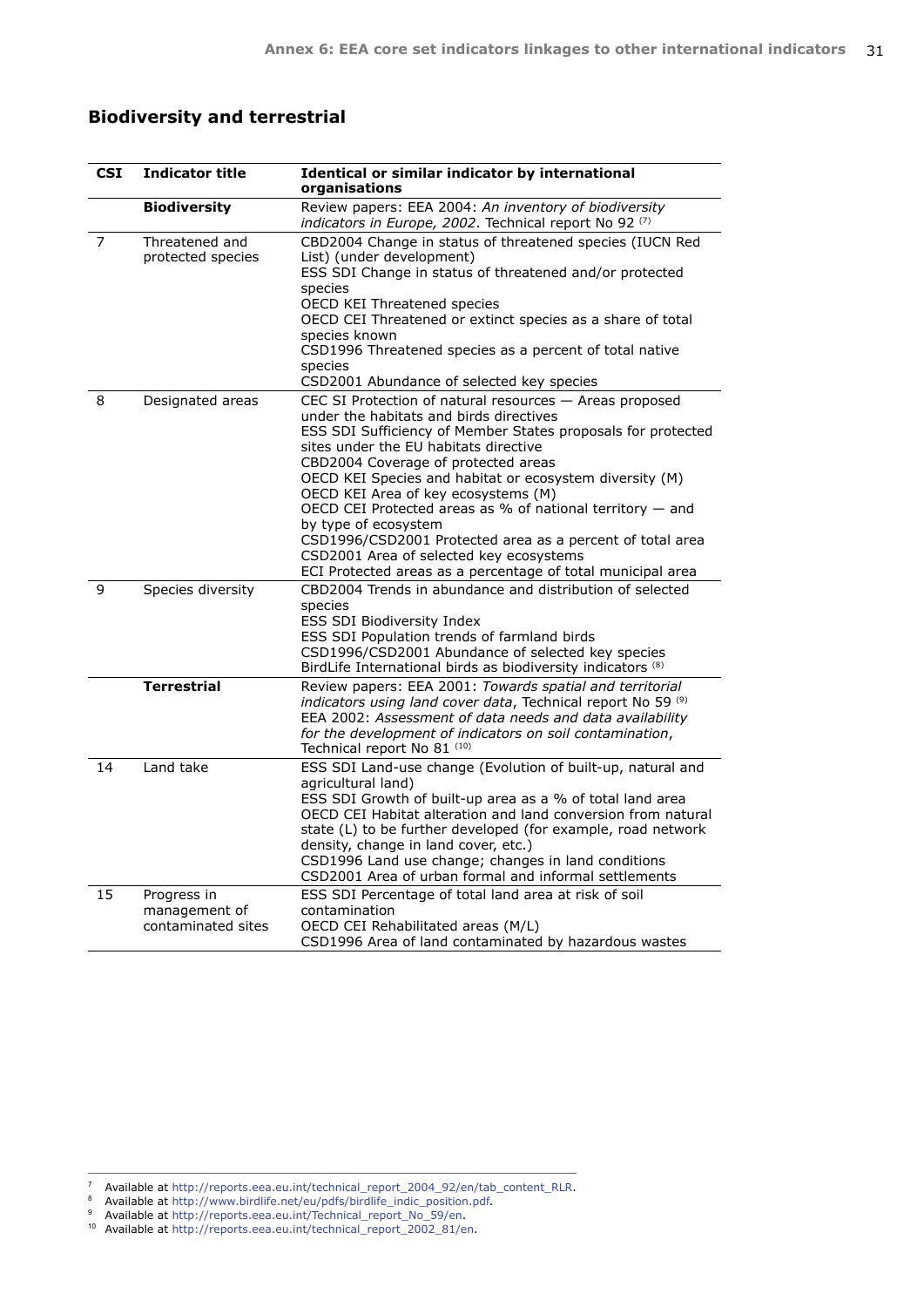### **Water**

| <b>CSI</b> | <b>Indicator title</b>                                       | Identical or similar indicator by international<br>organisations                                                                                                                                                                                                                                                                                                                                                                                                                                                                    |
|------------|--------------------------------------------------------------|-------------------------------------------------------------------------------------------------------------------------------------------------------------------------------------------------------------------------------------------------------------------------------------------------------------------------------------------------------------------------------------------------------------------------------------------------------------------------------------------------------------------------------------|
|            | Water                                                        | Review papers: EEA 2003: Europe's water: an indicator-<br>based assessment. Topic report No 1/2003 (11)                                                                                                                                                                                                                                                                                                                                                                                                                             |
| 18         | Use of freshwater<br>resources                               | EU TEPI Surface water abstraction; groundwater<br>abstraction and water consumption per capita<br>ESS SDI Fresh water abstraction as a % of available<br>resources<br>OECD KEI Intensity of use of water resources<br>OECD CEI Intensity of use of water resources -<br>(abstractions/available resources) (S)<br>CSD1996/CSD2001 Annual withdrawals of ground and<br>surface water as of a percent of available water/total<br>renewable water<br>CSD1996 Domestic consumption of water per capita<br>CSD1996 Groundwater reserves |
| 19         | Oxygen consuming<br>substances in rivers                     | OECD CEI BOD/DO in inland waters (S/M)<br>CSD1996/CSD2001 Biochemical oxygen demand (BOD)<br>in water bodies                                                                                                                                                                                                                                                                                                                                                                                                                        |
| 20         | Nutrients in freshwater                                      | OECD CEI Concentration of N & P in inland waters (S/M)<br>OECD AGRI Water quality risk indicator<br>OECD AGRI Water quality state indicator                                                                                                                                                                                                                                                                                                                                                                                         |
| 21         | Nutrients in transitional,<br>coastal and marine<br>waters   | OECD CEI Concentration of N & P in marine waters (S/M)<br>CSD1996 Releases of nitrogen and phosphorus to coastal<br>waters<br>HELCOM indicator fact sheets: Horizontal variation of<br>dissolved nutrients in the Baltic Sea in 2002                                                                                                                                                                                                                                                                                                |
| 22         | Bathing water quality                                        | CEC DG ENV The annual bathing water report provide<br>similar diagrams/indicators<br>WHO EH Exceedance of recreational water limit values<br>for microbiological parameters/Recreational water<br>compliance (WatSan_S1)                                                                                                                                                                                                                                                                                                            |
| 23         | Chlorophyll in<br>transitional, coastal and<br>marine waters | CSD1996 Algae index<br>CSD2001 Algae concentration in coastal waters<br>Helcom indicator fact sheets (12): Chlorophyll<br>concentrations from satellite remote sensing of ocean<br>colour and temporal variations and regional differences in<br>chlorophyll concentrations from satellite remote sensing<br>of ocean colour                                                                                                                                                                                                        |
| 24         | Urban wastewater<br>treatment                                | Eurostat ETE Share of population connected to urban<br>wastewater treatment plants by type of treatment<br>EU TEPI WP-5 Water treated/water collected<br>ESS SDI Population connected to wastewater treatment<br>systems<br>OECD KEI Wastewater treatment connection rates<br>OECD CEI Population connected to sewage treatment<br>plants (S)<br>CSD1996 Wastewater treatment<br>WHOEH Wastewater treatment coverage                                                                                                                |

<sup>11</sup> Available at [http://reports.eea.eu.int/topic\\_report\\_2003\\_1/en](reports.eea.eu.int/topic_report_2003_1/en). 12 Available at [http://www.helcom.fi/environment/indicators2003.html](www.helcom.fi/environment/indicators2003.html).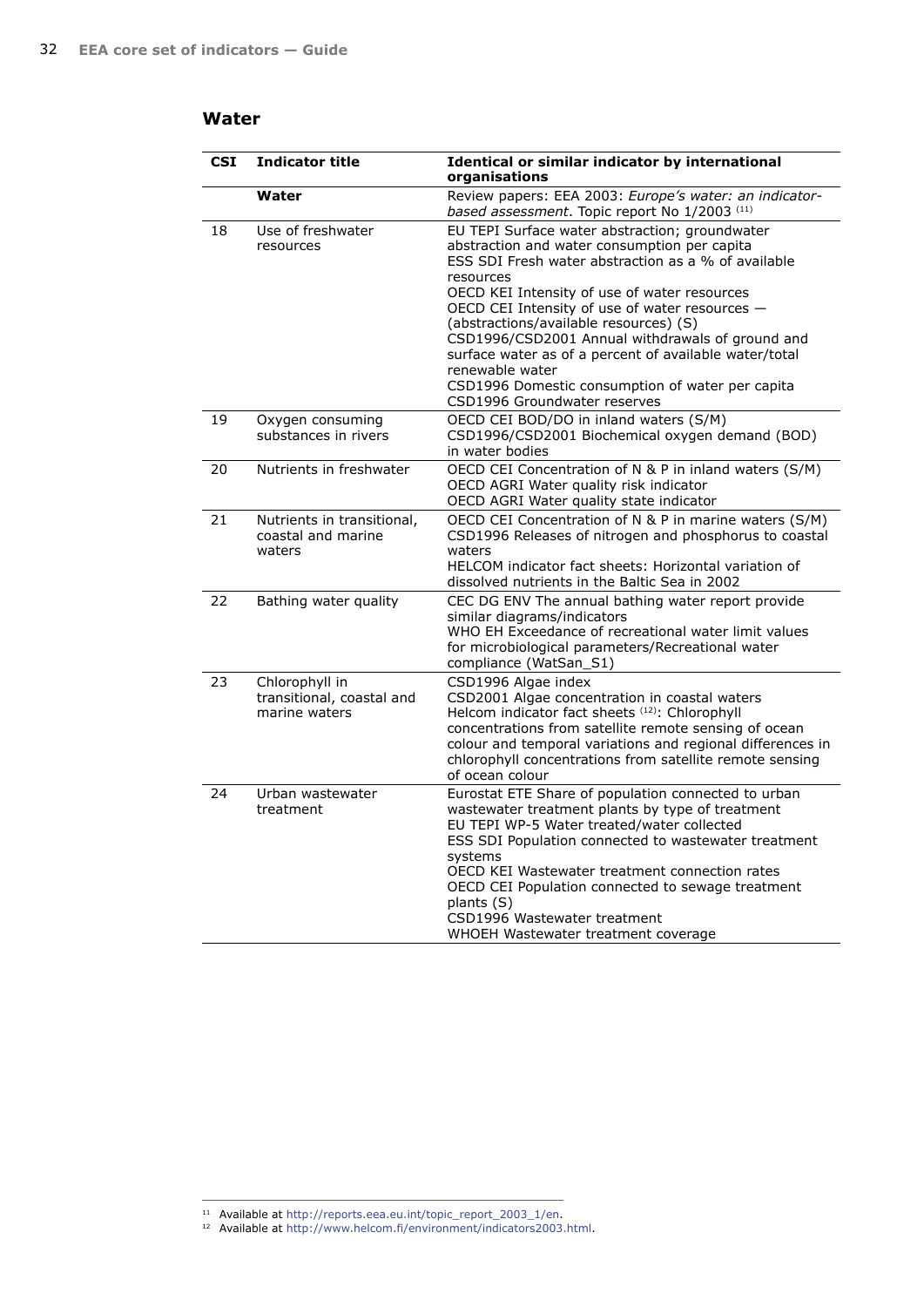# **Agriculture and fisheries**

| <b>CSI</b> | <b>Indicator title</b>          | Identical or similar indicator by international<br>organisations                                                                                                                                                                                                                                                                                                                                                                  |  |  |
|------------|---------------------------------|-----------------------------------------------------------------------------------------------------------------------------------------------------------------------------------------------------------------------------------------------------------------------------------------------------------------------------------------------------------------------------------------------------------------------------------|--|--|
|            | <b>Agriculture</b>              | Review papers: IRENA;<br>Communication from the Commission to the Council<br>and the European Parliament 2000: Indicators for the<br>integration of environmental concerns into the common<br>agricultural policy. COM(2000) 20 final<br>OECD 2001: Environmental indicators for agriculture<br>Vol. 3                                                                                                                            |  |  |
| 25         | Gross nutrient balance          | ESS SDI Nitrogen surplus<br>OECD CEI Nutrient balance (L)<br>OECD CEI N and P from fertiliser use and from livestock<br>(S)<br>OECD AGRI Use of farm inputs and natural resources<br>- nitrogen balance<br>CSD1996/CSD2001 Use of fertilisers                                                                                                                                                                                     |  |  |
| 26         | Area under organic<br>farming   | ESS SDI Share of organic farming<br>OECD AGRI Whole farm management - organic farming                                                                                                                                                                                                                                                                                                                                             |  |  |
|            | <b>Fisheries</b>                | Review papers: EEA 2003: An indicator-based approach<br>to assessing the environmental performance of European<br>marine fisheries and aquaculture, Technical report 87 <sup>(13)</sup>                                                                                                                                                                                                                                           |  |  |
| 32         | Status of marine fish<br>stocks | CEC SI Protection of natural resources - Fish stocks in<br>European marine waters<br>ESS SDI Fish catches outside safe biological limits<br>ESS SDI Trends for spawning stocks of selected species<br>OECD KEI Intensity of use of fish resources<br>OECD CEI Fish resources - Fish catches, size of<br>spawning stocks, fishing quotas<br>CSD1996 Maximum sustained yield for fisheries<br>CSD2001 Annual catch by major species |  |  |
| 33         | Aquaculture production          | No aquaculture production indicator has been found in<br>international sets                                                                                                                                                                                                                                                                                                                                                       |  |  |
| 34         | Fishing fleet capacity          | ESS SDI Size of fishing fleet<br>ESS SDI Structural support to fisheries and % allocated<br>to promote environmentally friendly fishing practices<br>No other fishing fleet indicators have been found in other<br>international sets                                                                                                                                                                                             |  |  |

13 Available at [http://repository.eea.eu.int/reports/technical\\_report/87/full\\_report/en/html/abstract.](repository.eea.eu.int/reports/technical_report/87/full_report/en/html/abstract)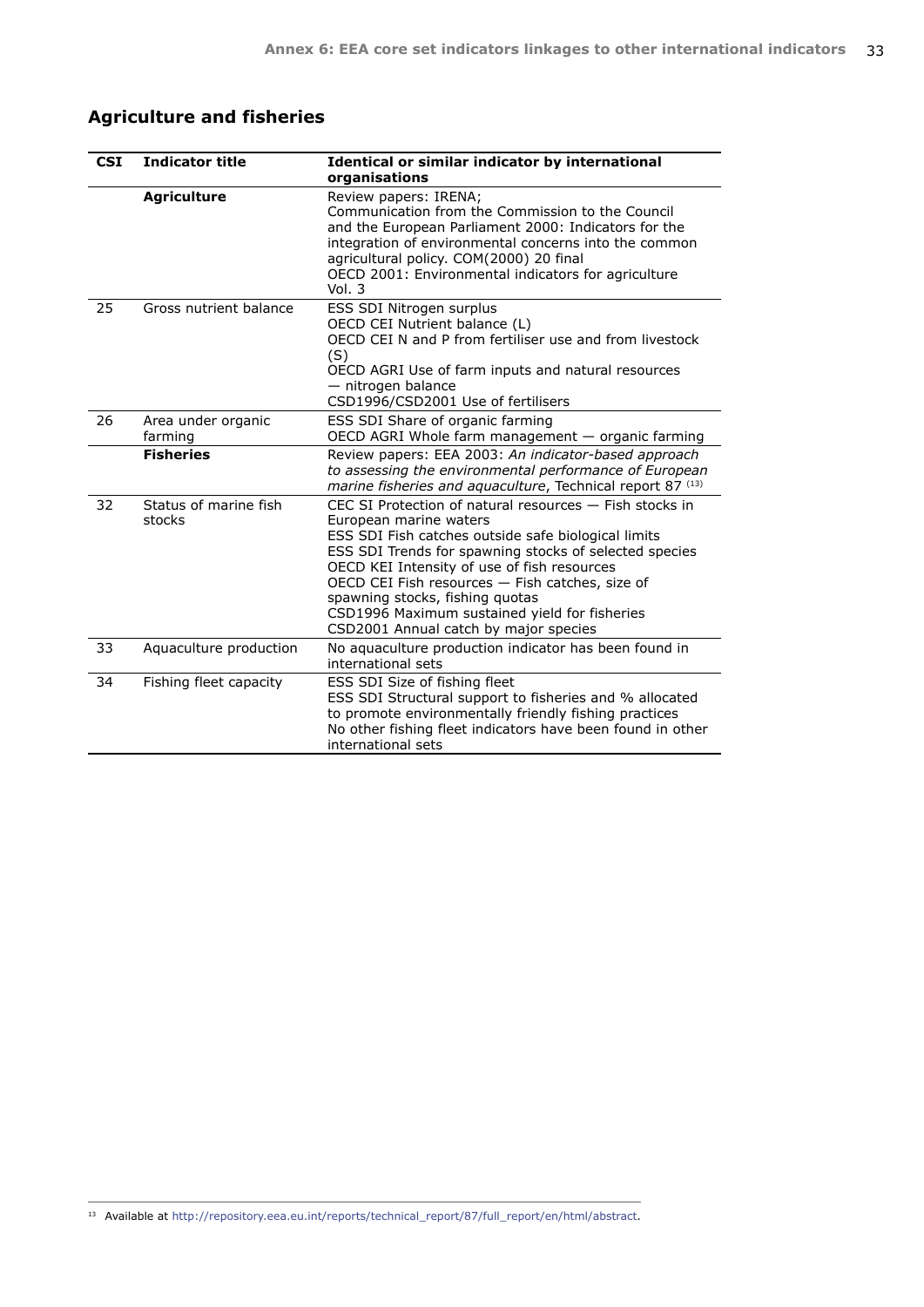# <span id="page-33-0"></span>**Annex 7: Main EEA indicatorrelated products by environmental issue and sector**

| Agriculture                | The IRENA operation. The IRENA indicators correspond to the list of agri-<br>environmental indicators published in COM(2001)                                                                                                                 |
|----------------------------|----------------------------------------------------------------------------------------------------------------------------------------------------------------------------------------------------------------------------------------------|
| Agriculture                | Towards agri-environmental indicators: Integrating statistical and<br>administrative data with land cover information. Topic report No 6/2001:<br>http://reports.eea.eu.int/topic_report_2001_06/en                                          |
| Air pollution              | Air pollution in Europe 1990-2000. Topic report No 4/2003: http://reports.<br>eea.eu.int/topic_report_2003_4/en                                                                                                                              |
| Biodiversity               | An inventory of biodiversity indicators in Europe, 2002. Technical report<br>No 92: http://reports.eea.eu.int/technical_report_2004_92/en                                                                                                    |
| Climate<br>change          | Impacts of Europe's changing climate. EEA Report No 2/2004: http://<br>reports.eea.eu.int/climate_report_2_2004/en                                                                                                                           |
| Climate<br>change          | Greenhouse gas emission trends and projections in Europe. Environmental<br>issue report No 36: http://reports.eea.eu.int/environmental_issue_report_<br>2003_36/en                                                                           |
| Energy                     | Energy and environment in the European Union. Environmental issue report<br>No 31: http://reports.eea.eu.int/environmental_issue_report_2002_31/en                                                                                           |
| <b>Fisheries</b>           | An indicator-based approach to assessing the environmental performance<br>of European marine fisheries and aquaculture. Technical report No 87:<br>http://reports.eea.eu.int/technical_report_2003_87/en/tab_content_RLR                     |
| Land cover/<br>Terrestrial | Towards spatial and territorial indicators using land cover data. Technical<br>report No 59: http://reports.eea.eu.int/Technical_report_No_59/en                                                                                             |
| Material flow              | Total material requirement of the European Union. Technical report No 55:<br>http://reports.eea.eu.int/Technical_report_No_55/en                                                                                                             |
| Soil                       | Assessment of data needs and data availability for the development of<br>indicators on soil contamination. Technical report No 81: http://reports.eea.<br>eu.int/technical_report_2002_81/en                                                 |
| Soil sealing               | Proceedings of the Technical Workshop on Indicators for Soil Sealing<br>Copenhagen, 26 to 27 March 2001. Technical report No 80: http://reports.<br>eea.eu.int/technical_report_2002_80/en                                                   |
| Transport                  | TERM 2004 - Ten key transport and environment issues for policy-makers.<br>EEA Report No 3/2004: http://reports.eea.eu.int/TERM2004/en                                                                                                       |
| Transport                  | TERM 2002 $-$ Paving the way for EU enlargement $-$ Indicators of transport<br>and environment integration. Environmental issue report No 32: http://<br>reports.eea.eu.int/environmental_issue_report_2002_24/en/tab_summary_<br><b>RLR</b> |
| Transport                  | TERM 2001 - Indicators tracking transport and environment integration in<br>the European Union. Environmental issue report No 23: http://reports.eea.<br>eu.int/term2001/en/tab_summary_RLR                                                  |
| Transport                  | Are we moving in the right direction? Indicators on transport and<br>environmental integration in the EU: TERM 2000. Environmental issue<br>report No 12: http://reports.eea.eu.int/ENVISSUENo12/en                                          |
| Waste                      | Assessment of information related to waste and material flows $-$ a<br>catalogue of methods and tools. Technical report No 96: http://reports.eea.<br>eu.int/technical_report_2003_96/en, Waste indicators pp. 48-53                         |
| Water                      | Europe's water: an indicator-based assessment. Topic report No 1/2003:<br>http://reports.eea.eu.int/topic_report_2003_1/en                                                                                                                   |
| Water                      | Testing of indicators for the marine and coastal environment in Europe -<br>Part 1: Eutrophication and integrated coastal zone management. Technical<br>report No 84: http://reports.eea.eu.int/technical_report_2002_84/en                  |
| Water                      | Testing of indicators for the marine and coastal environment in Europe -<br>Part 2: Hazardous substances. Technical report No 85: http://reports.eea.<br>eu.int/technical_report_2003_85/en                                                  |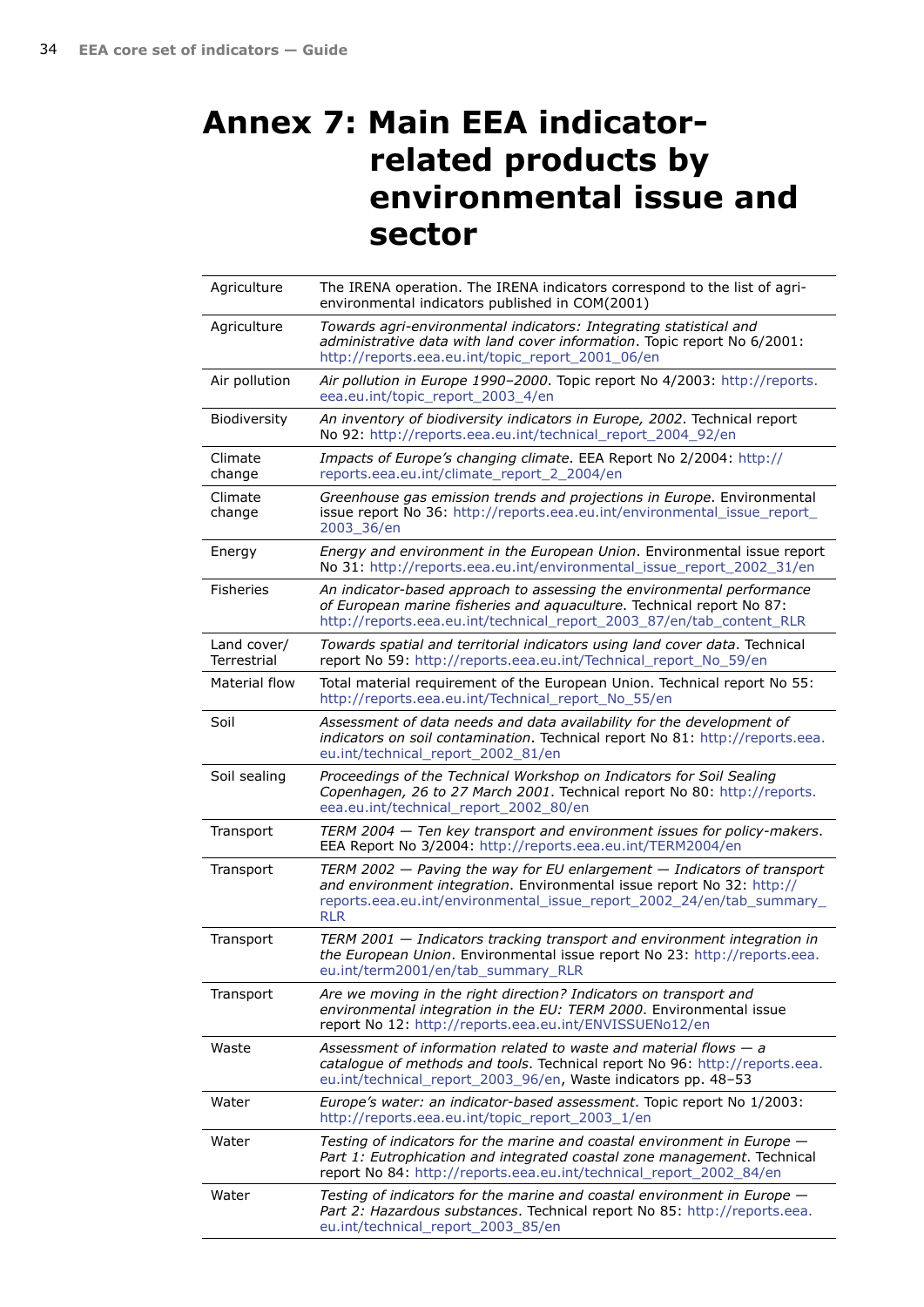| (contd) |                                                                                                                                                                                                                                                                                           |  |  |
|---------|-------------------------------------------------------------------------------------------------------------------------------------------------------------------------------------------------------------------------------------------------------------------------------------------|--|--|
| Water   | Testing of indicators for the marine and coastal environment in Europe<br>- Part 3: Present state and development of indicators for eutrophication,<br>hazardous substances, oil and ecological quality. Technical report No 86:<br>http://reports.eea.eu.int/technical_report_2003_86/en |  |  |
| Water   | ETC/Water 2002: Core set of indicators for water. Final draft January 2002                                                                                                                                                                                                                |  |  |
| General | Environmental indicators: Typology and overview. Technical report No 25,<br>1999                                                                                                                                                                                                          |  |  |
|         | Environmental signals 2002 - Benchmarking the millennium, general<br>indicator-based report                                                                                                                                                                                               |  |  |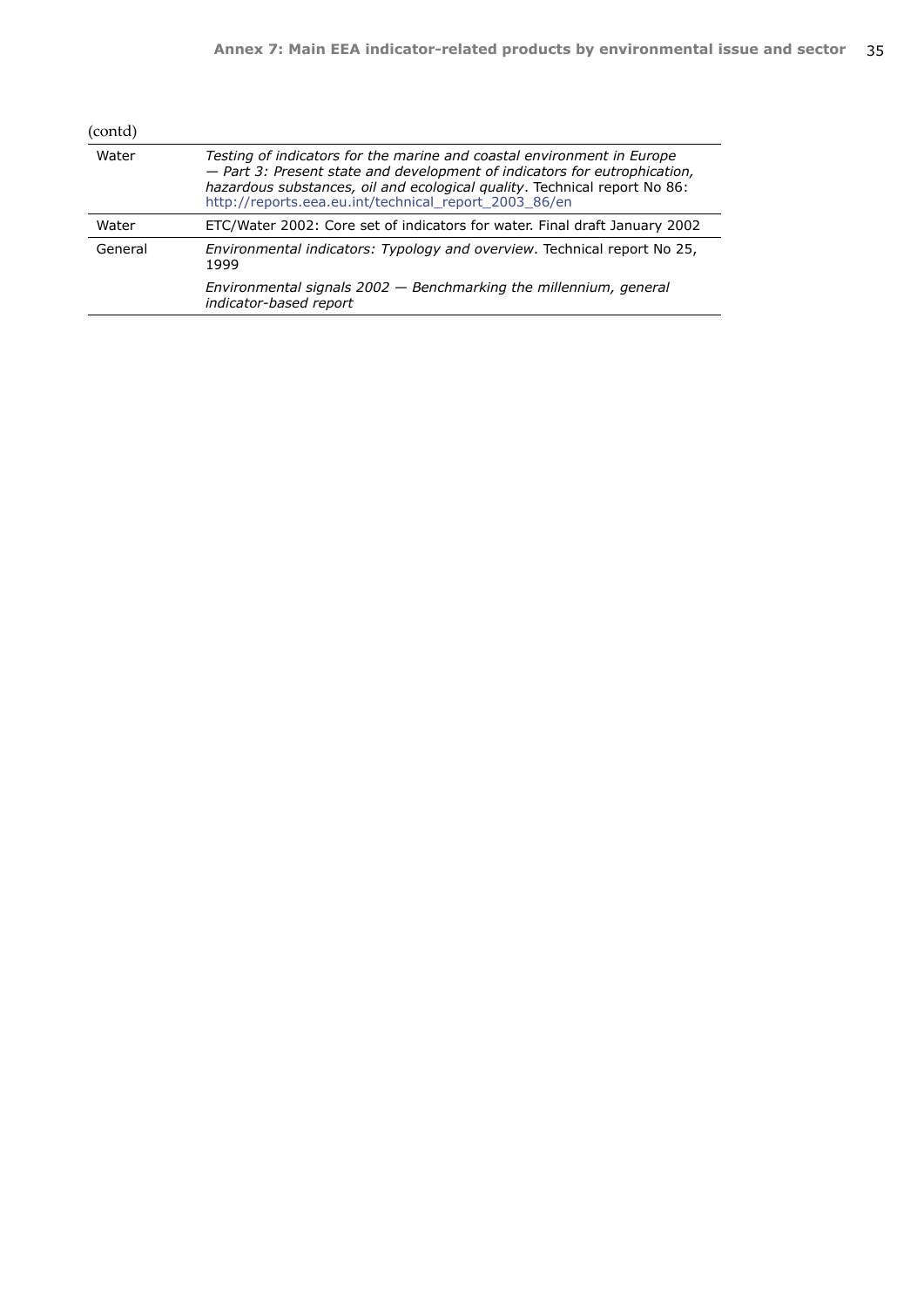# <span id="page-35-0"></span>**Annex 8: Quality evaluation of the EEA core set of indicators**

The quality of each indicator has been evaluated using the approach described in the table below. The starting point for the evaluation is a subset of the criteria used to select the indicators in the first place. A scoring system has been defined for each criterion. The cumulative result of the evaluation for the indicator is presented as a radar diagram.

The criteria and possible scores are described below and an example of a radar diagram is presented. The full set of quality evaluations for the core set at December 2004 are available under Related documents at: [http://www.eea.eu.int/coreset.](www.eea.eu.int/coreset)

| <b>Criteria</b>                                                                                                                                                                       | 0                                                                       | 1                                                                     | $\overline{\mathbf{2}}$                                                                                 | з                                                                                  | 4                                                                                                      |
|---------------------------------------------------------------------------------------------------------------------------------------------------------------------------------------|-------------------------------------------------------------------------|-----------------------------------------------------------------------|---------------------------------------------------------------------------------------------------------|------------------------------------------------------------------------------------|--------------------------------------------------------------------------------------------------------|
| Is the indicator<br>policy relevant,<br>i.e. supporting<br>EU policies'<br>priority issues?                                                                                           | Not an EU<br>policy issue and<br>an EEA priority<br>issue               |                                                                       |                                                                                                         |                                                                                    | An EU policy<br>issue and an<br><b>EEA priority</b><br>issue                                           |
| Does the<br>indicator monitor<br>progress toward<br>the quantified<br>targets?                                                                                                        | No targets                                                              | Targets but the<br>indicator do<br>not fully reflect<br>these         | Qualitative<br>targets<br>(generic)                                                                     | Qualitative<br>targets<br>(specific) or<br>quantified<br>targets not time<br>bound | Quantified<br>targets time<br>bound                                                                    |
| Is the indicator<br>conceptually and<br>methodologically<br>well founded, i.e.<br>in use by other<br>international<br>organisations<br>and/or clear and<br>documented<br>methodology? | Methodology<br>description is<br>missing                                | Methodology<br>needs major<br>improvements                            | Methodology<br>needs some<br>improvements                                                               |                                                                                    | Methodology<br>well founded<br>with references                                                         |
| Is the indicator<br>based on<br>readily available<br>and routinely<br>collected data?                                                                                                 | Data not readily<br>available                                           | Some data<br>available<br>$-$ but missing<br>collection<br>procedures | Based on<br>ad hoc data<br>collection or<br>international<br>sources (such<br>as global<br>temperature) |                                                                                    | <b>EEA priority</b><br>data flow or<br>statistical<br>collection by<br>Eurostat or by<br>EU directives |
| Does the spatial<br>coverage include<br>all or most of<br><b>EEA</b> countries?                                                                                                       |                                                                         | Data from<br>some countries<br>or global/<br>European data            | Around half of<br><b>EEA</b> countries<br>for example,<br>the EU-15                                     | Around 25<br>countries                                                             | Data from<br>nearly all EEA<br>countries                                                               |
| Is the data<br>coverage<br>sufficient<br>to illustrate<br>temporal trends?                                                                                                            |                                                                         | Only data from<br>$1-3$ years                                         | Trend 4-9 years                                                                                         | Trend longer<br>than 10 years                                                      | Trend longer<br>than 10 years<br>for most<br>countries                                                 |
| Be consistent<br>in space and<br>temporal<br>coverage and<br>representative<br>for countries<br>(countries<br>comparison)                                                             | Country<br>comparison<br>relevant but not<br>possible for the<br>moment | Country<br>comparison not<br>relevant (such<br>as temperature)        | Regional<br>comparison or<br>between subset<br>of countries                                             |                                                                                    | Possible to<br>use indicator<br>for country<br>benchmarking                                            |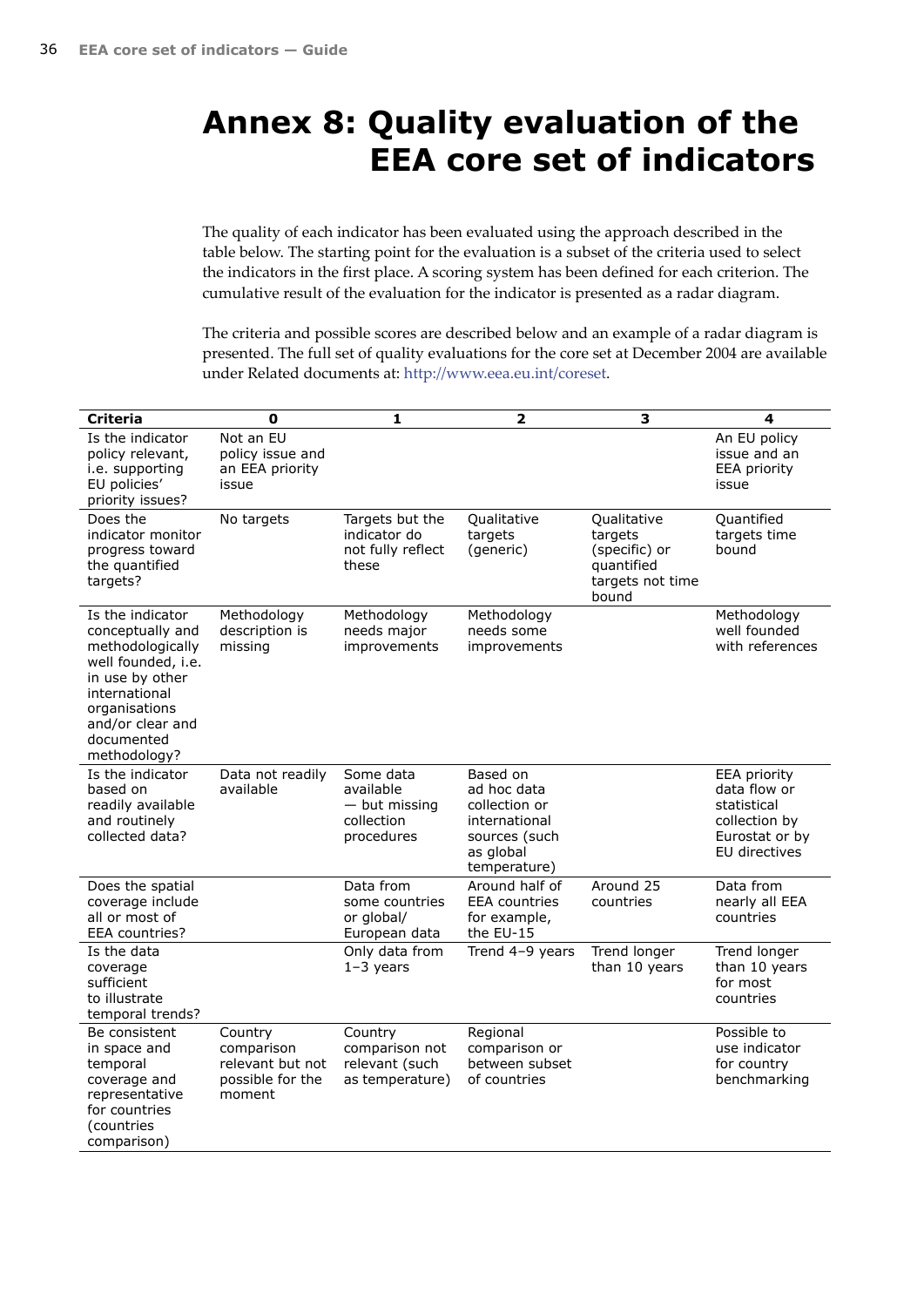## **Example**

## **CSI 018 Use of freshwater resources**

| Policy-relevant                 |   |
|---------------------------------|---|
| Targets                         | 2 |
| Methodology                     | 2 |
| Routinely collected data        |   |
| Temporal trend                  | 3 |
| Spatial coverage                | 3 |
| Comparability between countries |   |
|                                 |   |